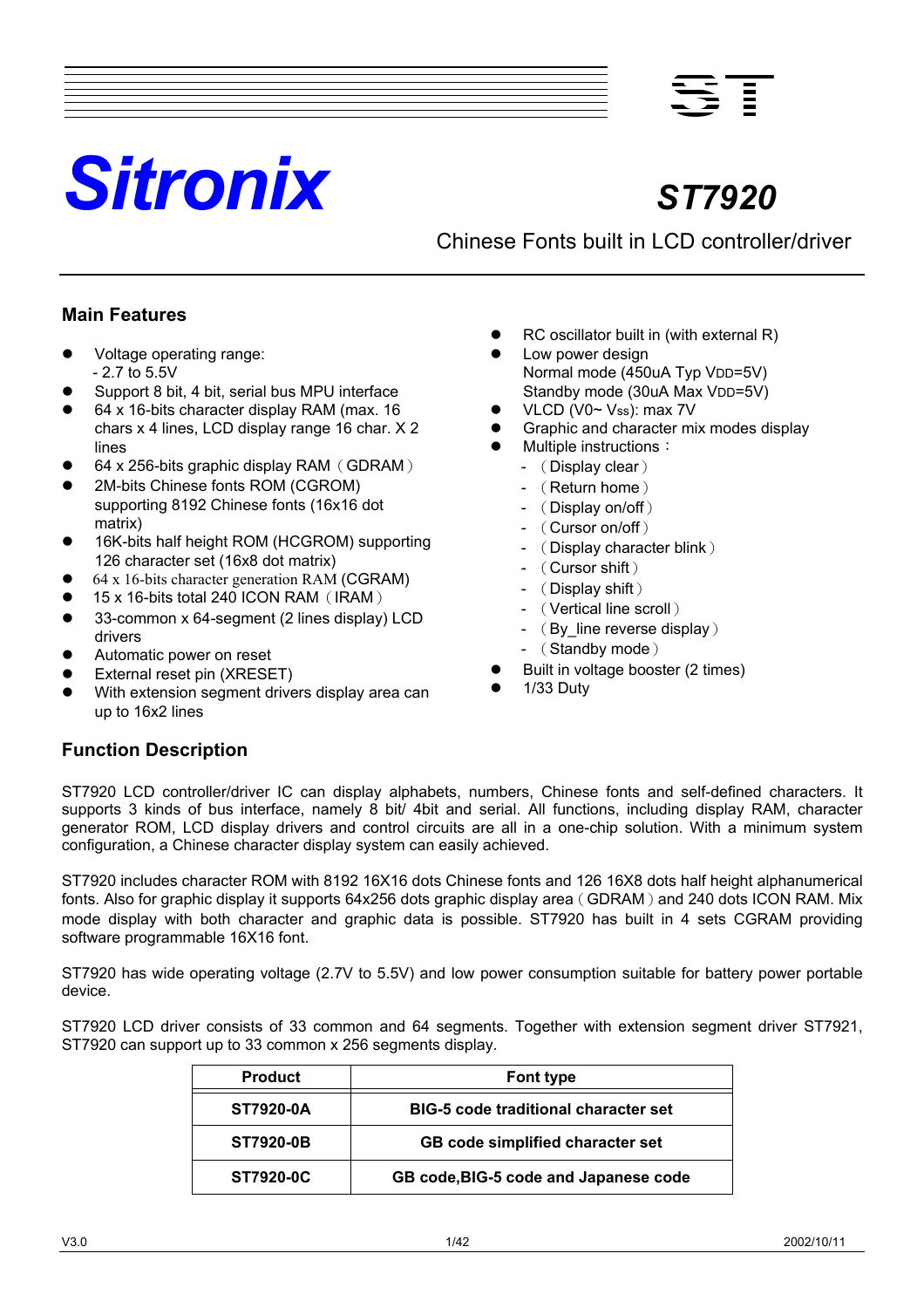|                |            | <b>ST7920 Specification Revision History</b>                                                                 |
|----------------|------------|--------------------------------------------------------------------------------------------------------------|
| <b>Version</b> | Date       | <b>Description</b>                                                                                           |
|                |            | VCC changed to VDD.<br>1.                                                                                    |
|                |            | 2.<br>VLCD changed from VCC-V5 to V0-VSS.                                                                    |
| C1.7           | 2000/12/15 | 3.<br>DC characteristics input High voltage (Vih) changed to 0.7VDD.                                         |
|                |            | 4.<br>DC characteristics output High voltage (Voh) changed to 0.8VDD.                                        |
|                |            | 1.<br>Chip Size changed.                                                                                     |
|                |            | 2.<br>ICON 256 dots changed to 240 dots.                                                                     |
|                |            | 3.<br>XOFF normal high sleep Low changed to normal low sleep High.                                           |
| C1.8           | 2001/03/01 | 4.<br>Added XOFF application.                                                                                |
|                |            | 5.<br>Modified application of ST7920 4,5,6 PIN floating. $(4,5,6)$ $\stackrel{\textstyle <}{\sim}$ test pin) |
|                |            | 6.<br>Modified voltage doubler CAP1P, CAP1M, CAP2M capacitors polarity                                       |
|                |            | 1.<br>Icon RAM TABLE changed. (TABLE-6)                                                                      |
|                |            | 2.<br>Booster description modified. (PAGE-29)                                                                |
| C1.9           | 2001/05/28 | 3.<br>AC Characteristics modified.                                                                           |
|                |            | Added 2Line 16 Chinese Word (32Com X 256Seg) application circuit.<br>4.                                      |
|                |            | 5.<br>Added oscillation resistor's relation to power consumption and frequency.                              |
|                |            |                                                                                                              |
| C2.0           | 2001/07/03 | 1.<br>Added Register initial values.                                                                         |
|                |            | 2.<br>Voltage booster CAP1M CAP1P polarity changed. (PAGE-30)                                                |
|                |            |                                                                                                              |
| V2.0           | 2001/08/17 | Modified Table 7. (PAGE-14)<br>1.                                                                            |
|                |            | 2.<br>Change to English version.                                                                             |
|                |            |                                                                                                              |
| V2.0c          | 2001/10/18 | 1. Modified page-38 Serial interface timing diagram                                                          |
|                |            |                                                                                                              |
|                |            |                                                                                                              |
| V2.0d          | 2002/05/09 | 1. Add the standard code (Japan $\cdot$ GB code $\cdot$ BIG-5 code)                                          |
|                |            |                                                                                                              |
|                |            |                                                                                                              |
| V3.0           | 2002/10/11 | 1. Delete sleep mode function                                                                                |
|                |            |                                                                                                              |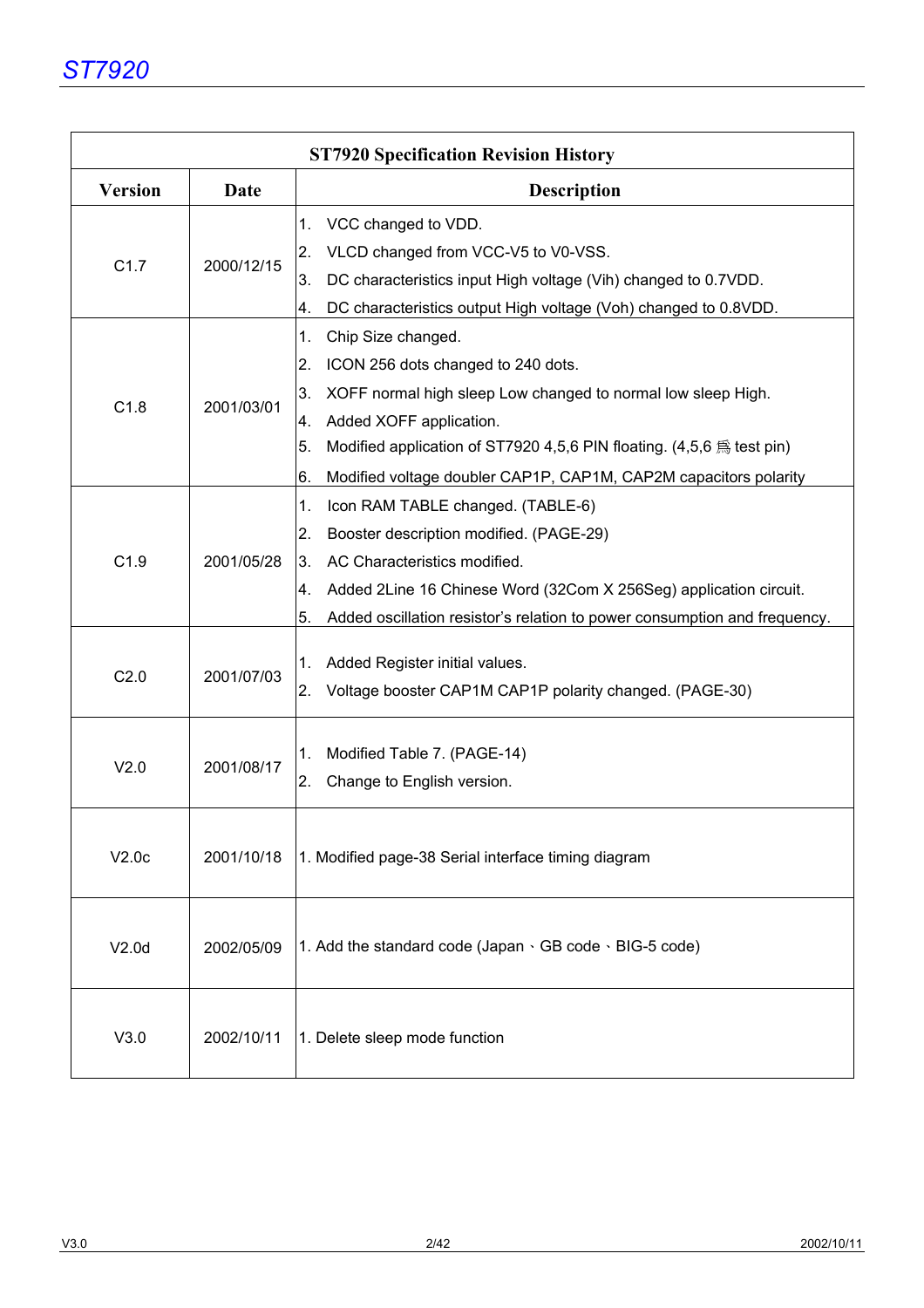## **System Block diagram**

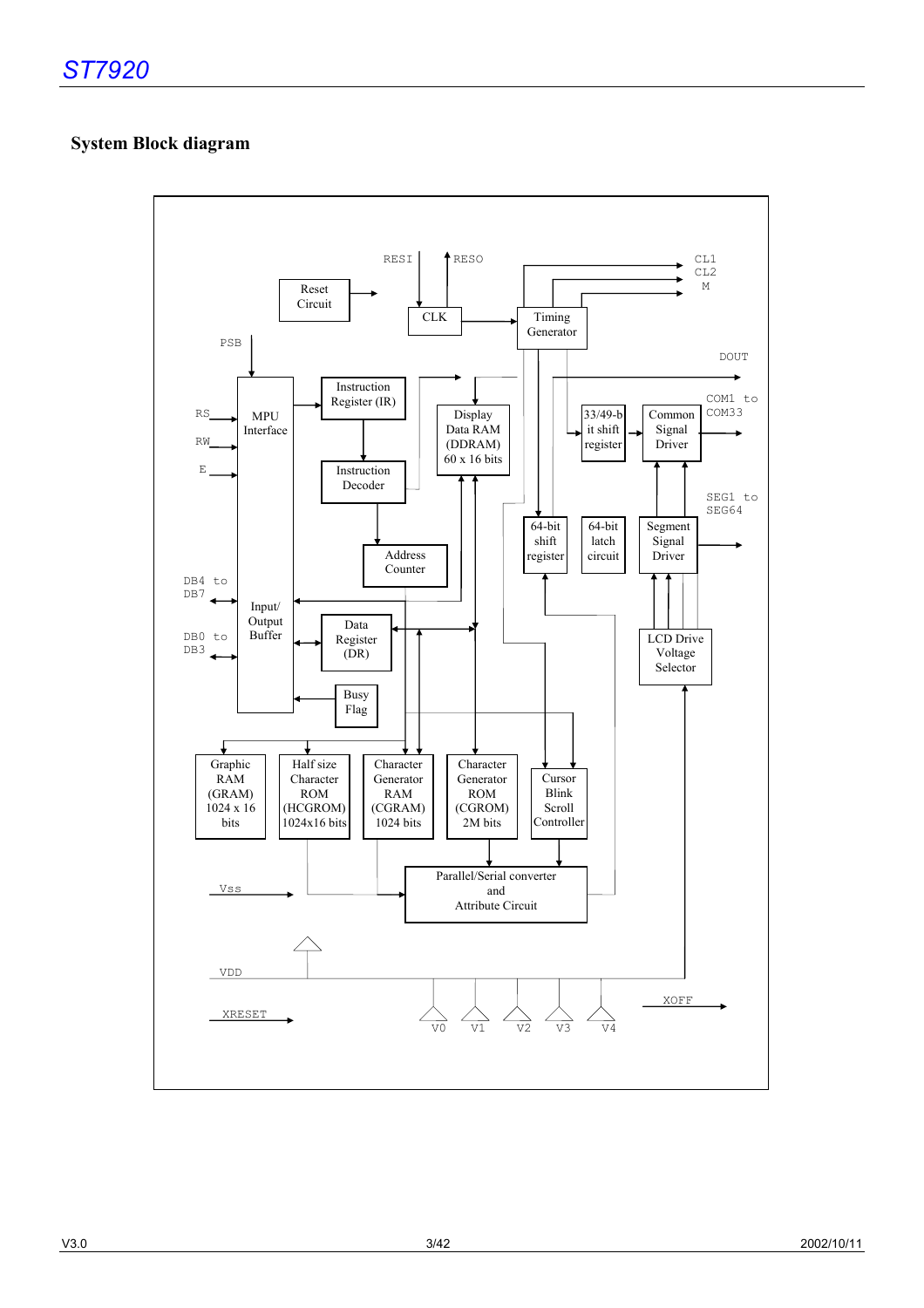## **Pads diagram**



**\* chip substrate must connect to VSS**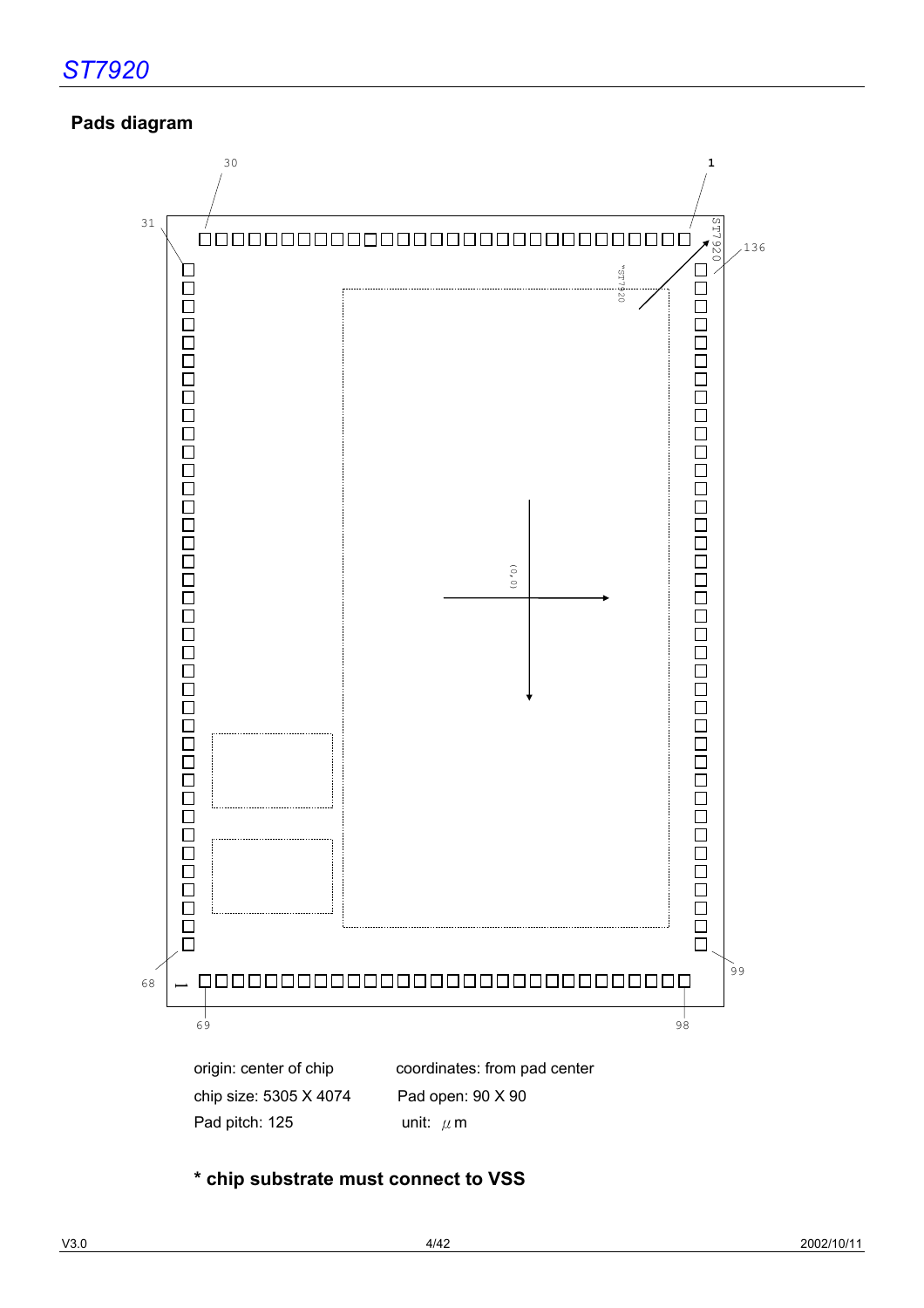# *ST7920*

## **Pin coordinates unit: um**

| No.             | Name             | X       | Y       |
|-----------------|------------------|---------|---------|
| 1               | V <sub>0</sub>   | $-2548$ | 1812    |
| $\overline{c}$  | V <sub>1</sub>   | $-2548$ | 1688    |
| 3               | V <sub>2</sub>   | $-2548$ | 1562    |
| $\overline{4}$  | N.C.             | $-2548$ | 1438    |
| 5               | N.C.             | $-2548$ | 1312    |
| 6               | N.C.             | $-2548$ | 1188    |
| $\overline{7}$  | V3               | $-2548$ | 1062    |
| 8               | V4               | $-2548$ | 938     |
| $\overline{9}$  | <b>VSS</b>       | $-2548$ | 812     |
| 10              | VDD              | $-2548$ | 688     |
| 11              | <b>XRESET</b>    | $-2548$ | 562     |
| 12              | CL1              | $-2548$ | 438     |
| 13              | CL2              | $-2548$ | 312     |
| $\overline{14}$ | VDD              | $-2548$ | 188     |
| $\overline{15}$ | $\overline{M}$   | $-2548$ | 62      |
| 16              | <b>DOUT</b>      | $-2548$ | $-62$   |
| 17              | <b>RS</b>        | $-2548$ | $-188$  |
| 18              | <b>RW</b>        | $-2548$ | $-312$  |
| 19              | E                | $-2548$ | $-438$  |
| 20              | <b>VSS</b>       | $-2548$ | $-562$  |
| 21              | OSC1             | $-2548$ | $-688$  |
| 22              | OSC <sub>2</sub> | $-2548$ | $-812$  |
| 23              | <b>PSB</b>       | $-2548$ | $-938$  |
| $\overline{24}$ | D <sub>0</sub>   | $-2548$ | $-1062$ |
| $\overline{25}$ | $\overline{D1}$  | $-2548$ | $-1188$ |
| 26              | D <sub>2</sub>   | $-2548$ | $-1312$ |
| 27              | D <sub>3</sub>   | $-2548$ | $-1438$ |
| 28              | D <sub>4</sub>   | $-2548$ | $-1562$ |
| 29              | D <sub>5</sub>   | $-2548$ | $-1688$ |
| 30              | D <sub>6</sub>   | $-2548$ | $-1812$ |
| 31              | D7               | $-2306$ | $-1933$ |
| 32              | <b>XOFF</b>      | -2181   | -1933   |
| 33              | VOUT             | $-2056$ | $-1933$ |
| 34              | CAP3M            | $-1931$ | $-1933$ |
| 35              | CAP1P            | $-1806$ | $-1933$ |
| 36              | CAP1M            | -1681   | $-1933$ |
| 37              | CAP2P            | $-1556$ | -1933   |
| 38              | CAP2M            | $-1431$ | $-1933$ |

| No. | Name               | $\overline{X}$ | Y       |
|-----|--------------------|----------------|---------|
| 39  | VD <sub>2</sub>    | $-1306$        | $-1933$ |
| 40  | C[1]               | $-1181$        | $-1933$ |
| 41  | C[2]               | $-1056$        | $-1933$ |
| 42  | C[3]               | $-931$         | $-1933$ |
| 43  | C[4]               | $-806$         | $-1933$ |
| 44  | C[5]               | $-681$         | $-1933$ |
| 45  | C[6]               | $-556$         | $-1933$ |
| 46  | C[7]               | $-431$         | $-1933$ |
| 47  | C[8]               | $-306$         | $-1933$ |
| 48  | C[9]               | $-181$         | $-1933$ |
| 49  | C[10]              | $-56$          | $-1933$ |
| 50  | C[11]              | 69             | $-1933$ |
| 51  | C[12]              | 194            | $-1933$ |
| 52  | C[13]              | 319            | $-1933$ |
| 53  | C[14]              | 444            | $-1933$ |
| 54  | $C[1\overline{5}]$ | 569            | $-1933$ |
| 55  | C[16]              | 694            | $-1933$ |
| 56  | C[17]              | 819            | $-1933$ |
| 57  | C[18]              | 944            | $-1933$ |
| 58  | C[19]              | 1069           | $-1933$ |
| 59  | C[20]              | 1194           | $-1933$ |
| 60  | C[21]              | 1319           | $-1933$ |
| 61  | C[22]              | 1444           | $-1933$ |
| 62  | C[23]              | 1569           | $-1933$ |
| 63  | C[24]              | 1694           | $-1933$ |
| 64  | C[25]              | 1819           | -1933   |
| 65  | C[26]              | 1944           | $-1933$ |
| 66  | C[27]              | 2069           | $-1933$ |
| 67  | C[28]              | 2194           | $-1933$ |
| 68  | C[29]              | 2319           | $-1933$ |
| 69  | $CI30$ ]           | 2548           | $-1812$ |
| 70  | C[31]              | 2548           | $-1688$ |
| 71  | C[32]              | 2548           | $-1562$ |
| 72  | C[33]              | 2548           | $-1438$ |
| 73  | S[64]              | 2548           | $-1312$ |
| 74  | S[63]              | 2548           | $-1188$ |
| 75  | S[62]              | 2548           | $-1062$ |
| 76  | S[61]              | 2548           | -938    |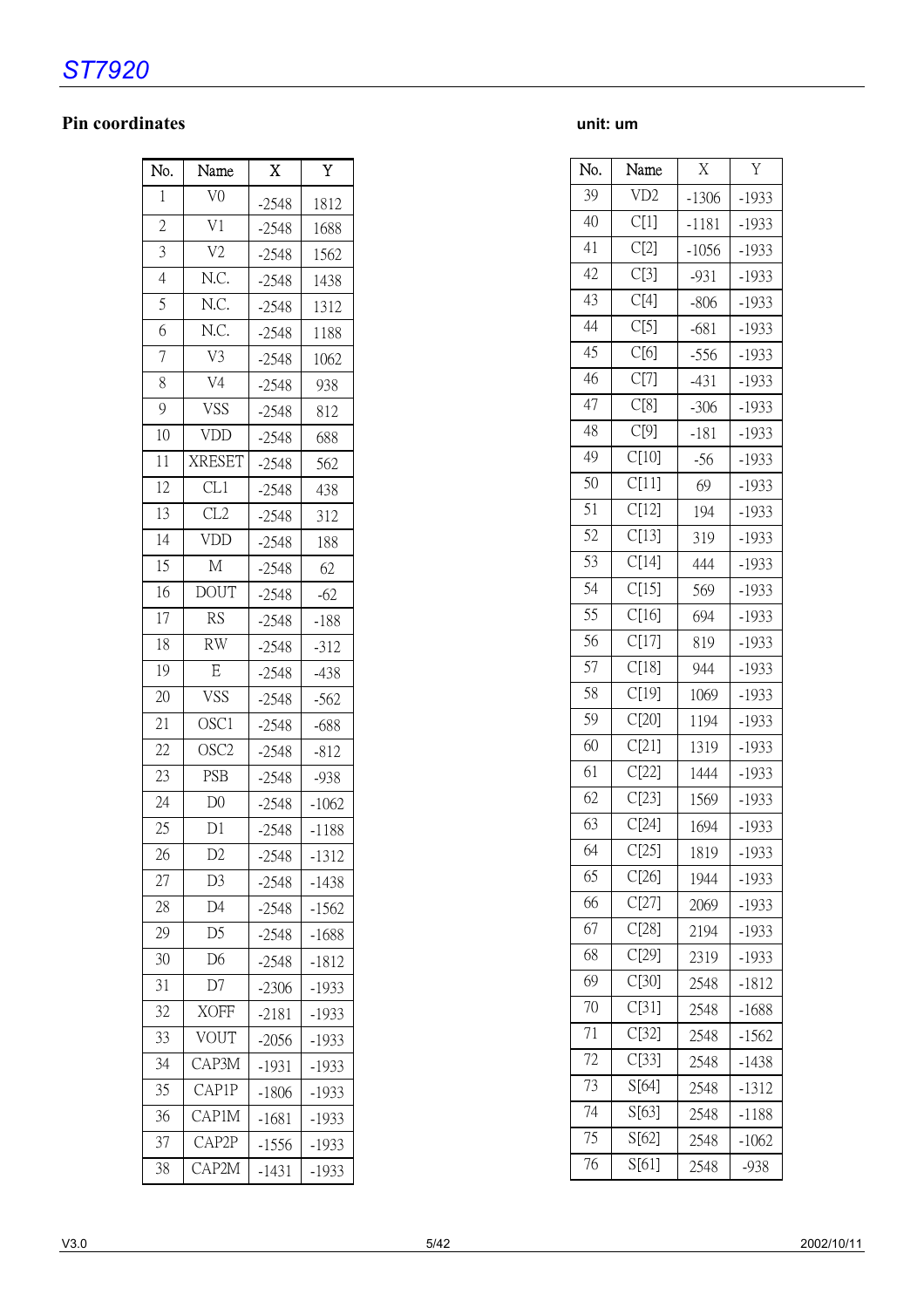# *ST7920*

| No. | Name  | X    | Y      |
|-----|-------|------|--------|
| 77  | S[60] | 2548 | $-812$ |
| 78  | S[59] | 2548 | $-688$ |
| 79  | S[58] | 2548 | $-562$ |
| 80  | S[57] | 2548 | $-438$ |
| 81  | S[56] | 2548 | $-312$ |
| 82  | S[55] | 2548 | $-188$ |
| 83  | S[54] | 2548 | $-62$  |
| 84  | S[53] | 2548 | 62     |
| 85  | S[52] | 2548 | 188    |
| 86  | S[51] | 2548 | 312    |
| 87  | S[50] | 2548 | 438    |
| 88  | S[49] | 2548 | 562    |
| 89  | S[48] | 2548 | 688    |
| 90  | S[47] | 2548 | 812    |
| 91  | S[46] | 2548 | 938    |
| 92  | S[45] | 2548 | 1062   |
| 93  | S[44] | 2548 | 1188   |
| 94  | S[43] | 2548 | 1312   |
| 95  | S[42] | 2548 | 1438   |
| 96  | S[41] | 2548 | 1562   |
| 97  | S[40] | 2548 | 1688   |
| 98  | S[39] | 2548 | 1812   |
| 99  | S[38] | 2319 | 1933   |
| 100 | S[37] | 2194 | 1933   |
| 101 | S[36] | 2069 | 1933   |
| 102 | S[35] | 1944 | 1933   |
| 103 | S[34] | 1819 | 1933   |
| 104 | S[33] | 1694 | 1933   |
| 105 | S[32] | 1569 | 1933   |
| 106 | S[31] | 1444 | 1933   |
| 107 | S[30] | 1319 | 1933   |
| 108 | S[29] | 1194 | 1933   |
| 109 | S[28] | 1069 | 1933   |
| 110 | S[27] | 944  | 1933   |
| 111 | S[26] | 819  | 1933   |
| 112 | S[25] | 694  | 1933   |
| 113 | S[24] | 569  | 1933   |
| 114 | S[23] | 444  | 1933   |
| 115 | S[22] | 319  | 1933   |

| No. | Name  | X       | Y    |
|-----|-------|---------|------|
| 116 | S[21] | 194     | 1933 |
| 117 | S[20] | 69      | 1933 |
| 118 | S[19] | $-56$   | 1933 |
| 119 | S[18] | $-181$  | 1933 |
| 120 | S[17] | $-306$  | 1933 |
| 121 | S[16] | $-431$  | 1933 |
| 122 | S[15] | $-556$  | 1933 |
| 123 | S[14] | $-681$  | 1933 |
| 124 | S[13] | $-806$  | 1933 |
| 125 | S[12] | $-931$  | 1933 |
| 126 | S[11] | $-1056$ | 1933 |
| 127 | S[10] | $-1181$ | 1933 |
| 128 | S[9]  | $-1306$ | 1933 |
| 129 | S[8]  | $-1431$ | 1933 |
| 130 | S[7]  | $-1556$ | 1933 |
| 131 | S[6]  | $-1681$ | 1933 |
| 132 | S[5]  | $-1806$ | 1933 |
| 133 | S[4]  | $-1931$ | 1933 |
| 134 | S[3]  | $-2056$ | 1933 |
| 135 | S[2]  | $-2181$ | 1933 |
| 136 | S[1]  | $-2306$ | 1933 |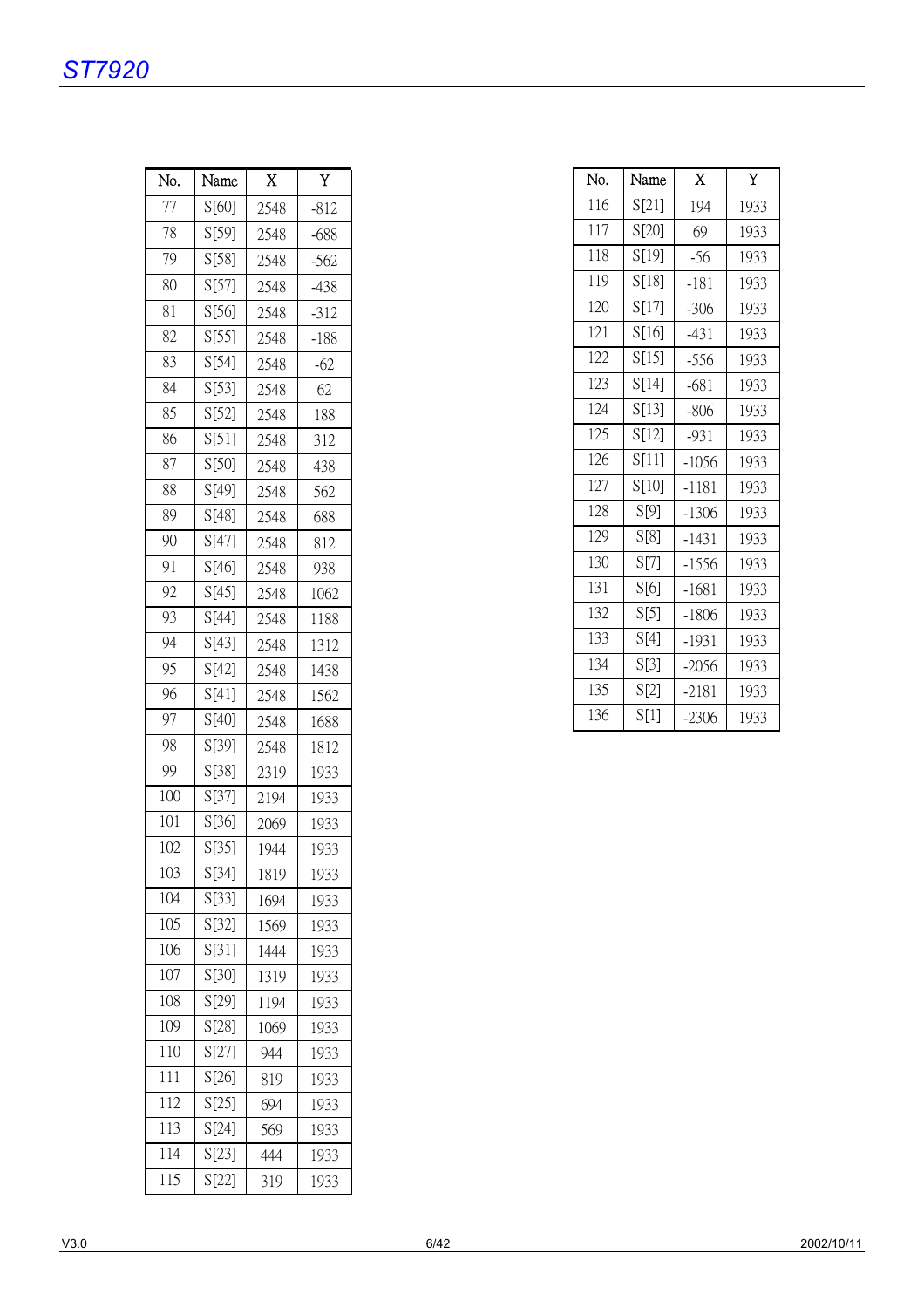## **Pin Description**

| <b>Name</b>                      | No.             | I/O          | <b>Connects to</b>     | <b>Function</b>                                                                                                                                                                             |
|----------------------------------|-----------------|--------------|------------------------|---------------------------------------------------------------------------------------------------------------------------------------------------------------------------------------------|
| <b>XRESET</b>                    | 11              | I            |                        | System reset low active                                                                                                                                                                     |
| <b>PSB</b>                       | 23              | I            |                        | Interface selection:<br>0: serial mode<br>1: 8/4-bits parallel bus mode                                                                                                                     |
| $RS(CS*)$                        | 17              | I            | <b>MPU</b>             | Register select<br>0: select instruction write, busy flag read,<br>address counter read<br>1: select data write, read<br>(Chip select) for serial mode<br>1: chip enable<br>0: chip disable |
| $RW(SID*)$                       | 18              | I            | <b>MPU</b>             | Read write control<br>$0:$ write<br>1: read<br>(serial data input)                                                                                                                          |
| $E(SCLK^*)$                      | 19              | I            | <b>MPU</b>             | Enable trigger<br>(serial clock)                                                                                                                                                            |
| D <sub>4</sub> to D <sub>7</sub> | $28 - 31$       | $\rm LO$     | <b>MPU</b>             | Higher nibble data bus for 8 bit interface and<br>data bus for 4 bit interface                                                                                                              |
| $D0$ to $D3$                     | $24 - 27$       | $\rm LO$     | <b>MPU</b>             | Lower nibble data bus for 8 bit interface                                                                                                                                                   |
| CL1                              | 12              | $\mathbf{O}$ | Extension segment drv. | Latch signal for extension segment drivers                                                                                                                                                  |
| CL <sub>2</sub>                  | 13              | $\Omega$     | Extension segment drv. | Shift clock for extension segment drivers                                                                                                                                                   |
| M                                | 15              | $\Omega$     | Extension segment drv. | AC signal for extension segment drivers voltage<br>inversion                                                                                                                                |
| <b>DOUT</b>                      | 16              | O            | Extension segment drv. | Data output for extension segment drivers                                                                                                                                                   |
| COM1 to<br>COM <sub>33</sub>     | $40 - 72$       | $\Omega$     | <b>LCD</b>             | Common signals                                                                                                                                                                              |
| SEG1 to<br>SEG64                 | $136 \sim 73$   | $\Omega$     | <b>LCD</b>             | Segment signals                                                                                                                                                                             |
| V <sub>0</sub> to V <sub>4</sub> | $1\sim3$<br>7,8 |              |                        | LCD bias voltage<br>$V_0$ - $V4 \leq 7 V$                                                                                                                                                   |
| $V_{DD}$                         | 10,14           | I            | Power                  | $V_{DD}$ : 2.7V to 5.5V                                                                                                                                                                     |
| <b>Vss</b>                       | 9,20            | $\mathbf{I}$ | Power                  | VSS: 0V                                                                                                                                                                                     |
| OSC1, OSC2                       | 21,22           | I.O          | Resistors              | For internal oscillation resistor<br>$5.0V$ R=33K<br>$2.7V$ R=18K<br>use OSC1 for external clock input                                                                                      |
| <b>VOUT</b>                      | 33              | $\mathbf{O}$ | Resistors              | LCD voltage doubler output                                                                                                                                                                  |

**\*note: The OSC pin must have the shortest wiring pattern of all other pins.To prevent noise from other signal lines , it should also be enclosed with the largest GND pattern possible. Poor noise characteristics on the OSC line will result in malfunction , or adversely affect the clock's duty ratio.**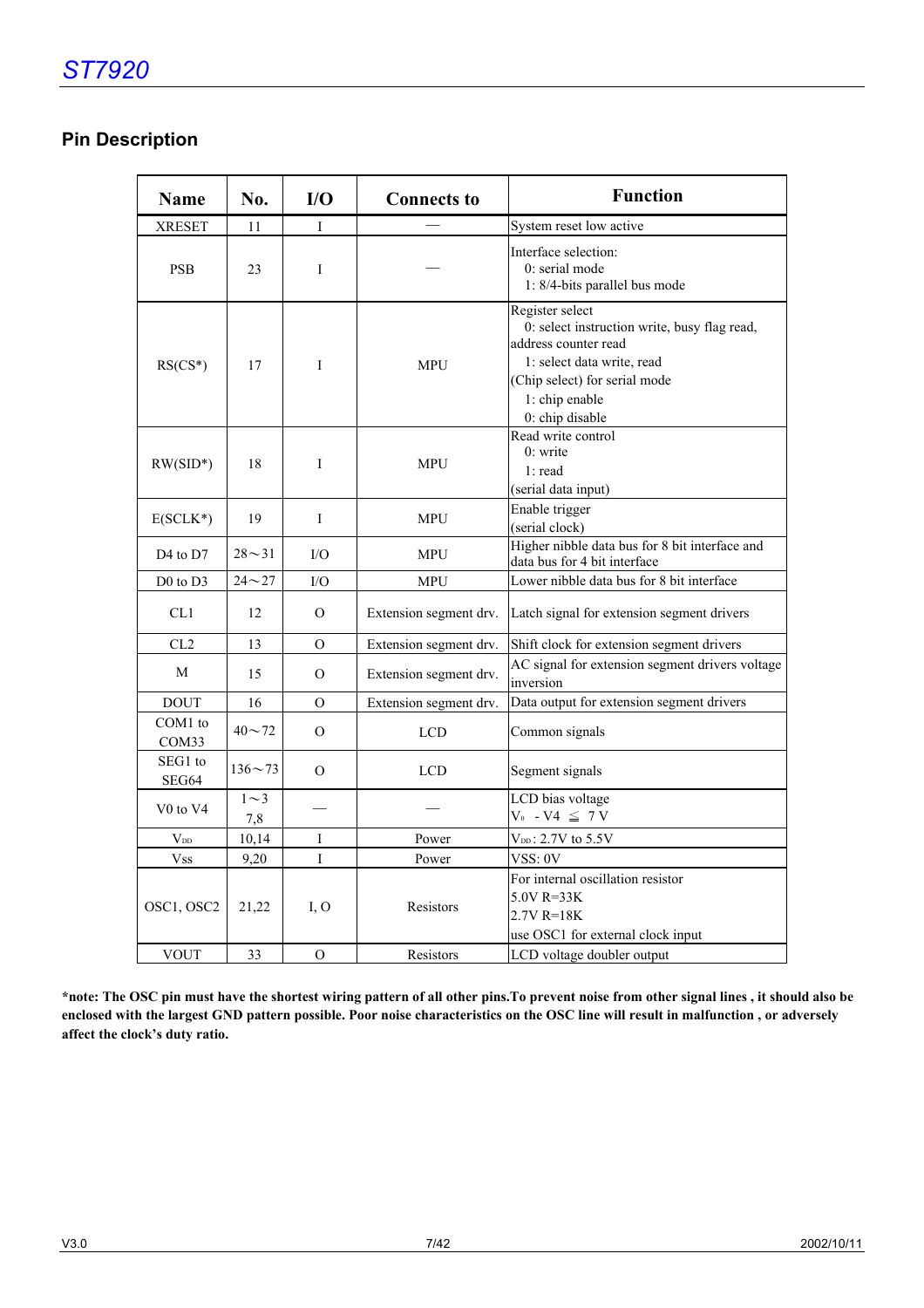## **Pin description**

| <b>Name</b>        | No. | $U$       | <b>Connects to</b> | <b>Description</b>                 |
|--------------------|-----|-----------|--------------------|------------------------------------|
| CAP3M              | 34  |           |                    |                                    |
| CAP <sub>1</sub> P | 35  | $\rm I/O$ |                    |                                    |
| CAP1M              | 36  |           | Capacitors         | Capacitor pins for voltage doubler |
| CAP2M              | 38  |           |                    |                                    |
| <b>XOFF</b>        | 32  | $\Omega$  |                    | Reserved (no connection)           |
| CAP2P              | 37  |           |                    | Reserved (no connection)           |
| VD <sub>2</sub>    | 39  |           | Reference voltage  | Voltage doubler reference voltage  |
| N.C.               | 4   |           |                    |                                    |
| N.C.               | 5   | т         |                    | Test pins (no connection)          |
| N.C.               | 6   |           |                    |                                    |

Note:

1. VDD>=V0>=V1>=V2>=V3>=V4 must be maintained

2. Two clock options:

3.When using voltage doubler for VOUT it is recommended that the total sum of bleeder resistors R1~R5 should be larger than 20K Ohm



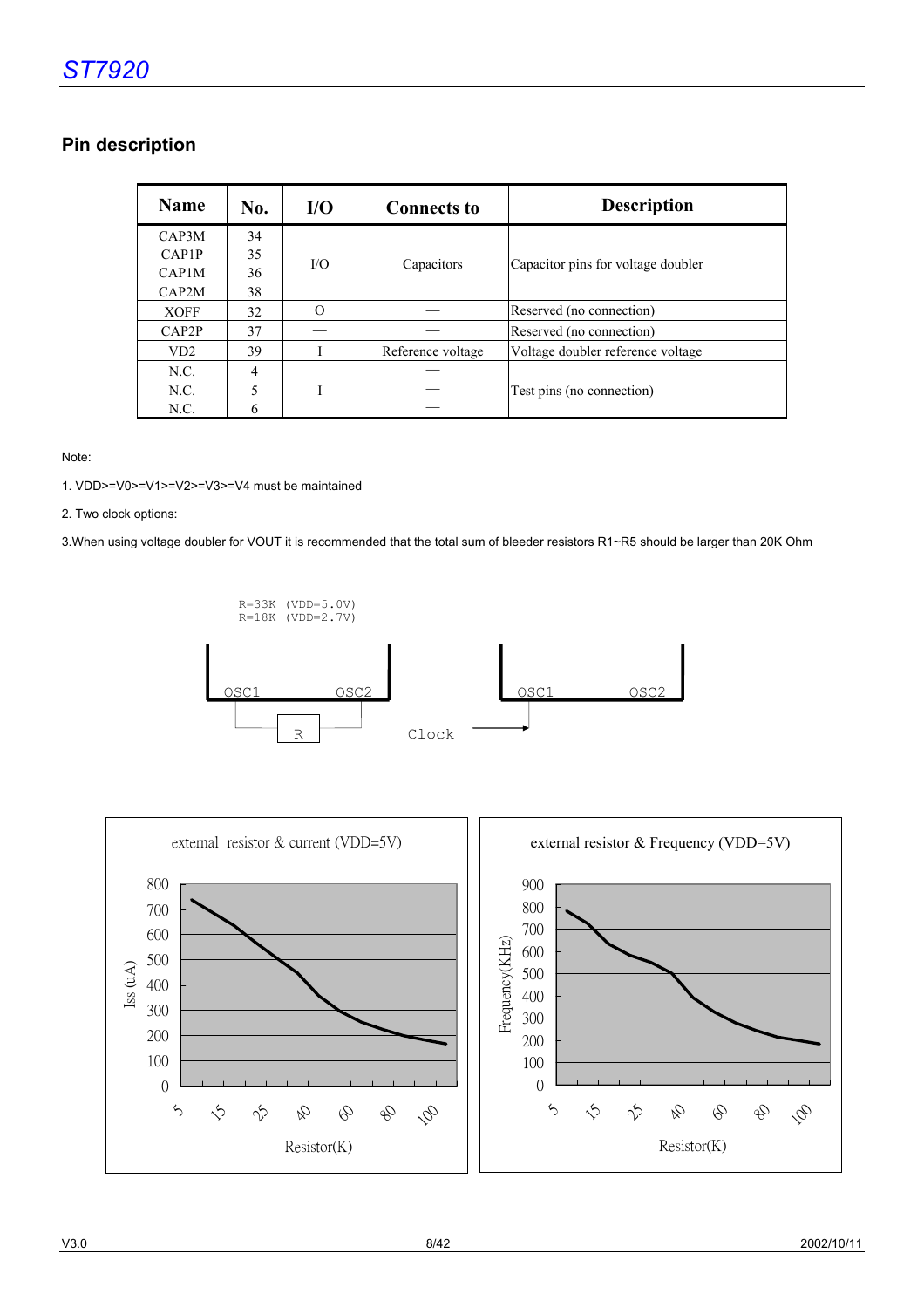



Doubler voltage mode VD2 & Vout output characteristic

Notes:

Follower loading resistor total 20k(ohm) Boostaer Cap use 4.7uf Panel size 80mm \* 28mm (check display)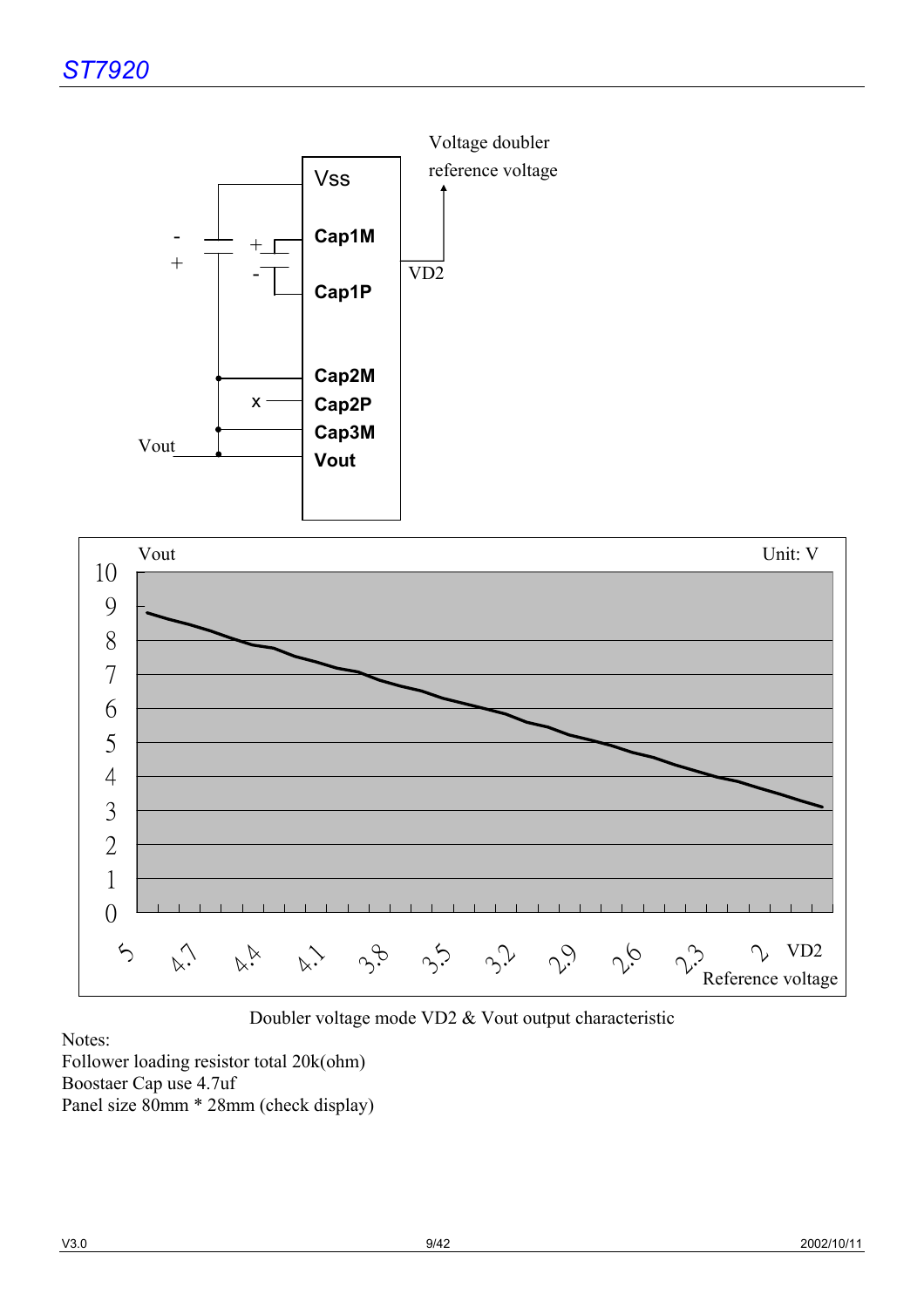## **Function Description :**

#### **System interface**

ST7920 supports 3 kinds of bus interface to MPU. 8 bits parallel, 4 bits parallel and clock synchronized serial interface. Parallel interface is selected by PSB="1" and serial interface by PSB="0". 8 bit / 4 bit interface is selected by function set instruction DL bit.

Two 8 bit registers (data register DR, instruction register IR) are used in ST7920's write and read operation. Data Register (DR) can access DDRAM/CGRAM/GDRAM and IRAM's data through the address pointer implemented by Address Counter (AC). Instruction Register (IR) stores the instruction by MPU to ST7920.

4 modes of read/write operation specified by RS and RW:

| <b>RS</b> | <b>RW</b> | description                                          |
|-----------|-----------|------------------------------------------------------|
|           |           | MPU write instruction to instruction register $(IR)$ |
|           | н         | MPU read busy flag $(BF)$ and address counter $(AC)$ |
| н         |           | MPU write data to data register (DR)                 |
| н         |           | MPU read data from data register (DR)                |

#### **Busy Flag**(**BF**)

Internal operation is in progress when BF="1", ST7920 is in busy state. No new instruction will be accepted until BF="0". MPU must check BF to determine whether the internal operation is finished and new instruction can be sent.

#### **Address counter**(**AC**)

Address counter ( $AC$ ) is used for address pointer of DDRAM/CGRAM/IRAM/GDRAM. (AC) can be set by instruction and after data read or write to the memories (AC) will increase or decrease by 1 according to the setting in "entry mode set". When RS= "0" and RW= "1" and E="1" the value of  $(AC)$  will output to DB6 $\sim$ DB0.

#### **16x16 character generation ROM (CGROM) and 8x16 half height ROM**(**HCGROM**)

ST7920 provides character generation ROM supporting 8192 16 x 16 character fonts and 126 8 x 16 alphanumeric characters. It is easy to support multi languages application such as Chinese and English. Two consecutive bytes are used to specify one 16x16 character or two 8x16 half-height characters. Character codes are written into DDRAM and the corresponding fonts are mapped from CGROM or HCGROM to the display drivers.

#### **Character generation RAM (CGRAM)**

ST7920 provides RAM to support user-defined fonts. Four sets of 16x16 bit map area are available. These user-defined fonts are displayed the same ways as CGROM fonts through writing character cod data to DDRAM.

#### **ICON RAM**(**IRAM**)

ST7920 provides 240 ICON display. It consists of 15 sets of IRAM address. Each IRAM address has 16 bits data. IRAM address should be set first before writing to the IRAM. Two bytes for each address. First higher byte (D15~D8) and then lower byte (D7~D0).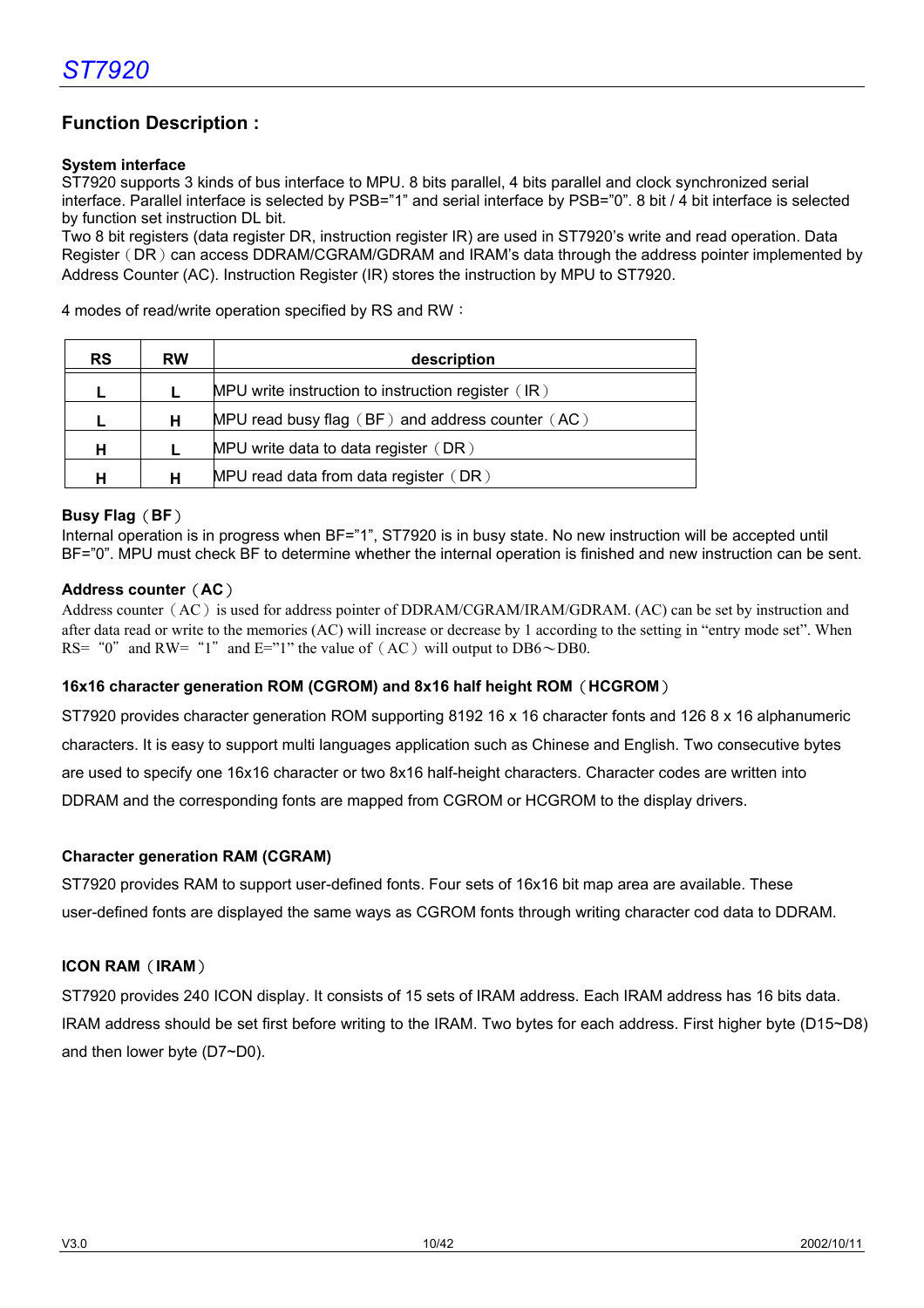#### **Display data RAM**(**DDRAM**)

There are 64x2 bytes for display data RAM area. Can store display data for 16 characters(16x16) by 4 lines or 32 characters(8x16) by 4 lines. However, only 2 lines can be displayed at a time. Character codes stored in DDRAM point to the fonts specified by CGROM  $\cdot$  HCGROM and CGRAM. ST7920 display half height HCGROM fonts, user-defined CGRAM fonts and full 16x16 CGROM fonts. Data codes 0000H〜0006H are for CGRAM user-defined fonts. Data codes 02H∼7FH are for half height alpha numeric fonts. Data codes (A140∼D75F) are for BIG5 code and (A1A0〜F7FF) are for GB code.

- 1. display HCGROM fonts: Write 2 bytes data to DDRAM to display two 8x16 fonts. Each byte represents 1 character font. The data of each byte is 02H〜7FH.
- 2. display CGRAM fonts: Write 2 bytes data to DDRAM to display one 16x16 font. Only 0000H, 0002H, 0004H, 0006H are allowed.
- 3. display CGROM fonts: Write 2 bytes data to DDRAM to display one 16x16 font. A140H〜D75FH are for (BIG5) code, A1A0H〜F7FFH are for (GB) code.

Higher byte (D15 $\sim$ D8) are written first and then lower byte (D7 $\sim$ D0).

Refer to Table 5 for address map

CGRAM fonts and CGROM fonts can only be displayed in the start position of each address. (Refer toTable 4)

| 80             |  | 81 |  | 82 |   |   | 83 | 84 |   |                | 85 |   | 86 |   | 87 |   | 88 | 89 |  | 8A |   | 8B           |   | 8C |  | 8D |  | 8E | 8F |  |
|----------------|--|----|--|----|---|---|----|----|---|----------------|----|---|----|---|----|---|----|----|--|----|---|--------------|---|----|--|----|--|----|----|--|
| H              |  | H  |  |    |   |   |    |    |   |                |    | Η |    | Η |    |   |    |    |  |    |   | $\mathsf{H}$ |   |    |  |    |  | Н  | H  |  |
| S              |  |    |  | O  | n |   | X  |    | S | Τ              |    | 9 | 2  | 0 |    |   |    |    |  |    |   |              |   |    |  |    |  |    |    |  |
| 矽              |  | 創  |  |    | 電 | 子 |    |    |   | 中              |    | 文 |    | 編 |    |   | 碼  |    |  |    | 正 |              | 確 |    |  |    |  |    |    |  |
| 矽              |  | 創  |  |    | 電 |   | 子  |    |   | $\blacksquare$ |    | 中 |    | 文 |    | 編 |    | 碼  |  |    |   |              |   |    |  |    |  |    |    |  |
| <b>Table 4</b> |  |    |  |    |   |   |    |    |   |                |    |   |    |   |    |   |    |    |  |    |   |              |   |    |  |    |  |    |    |  |

Incorrect position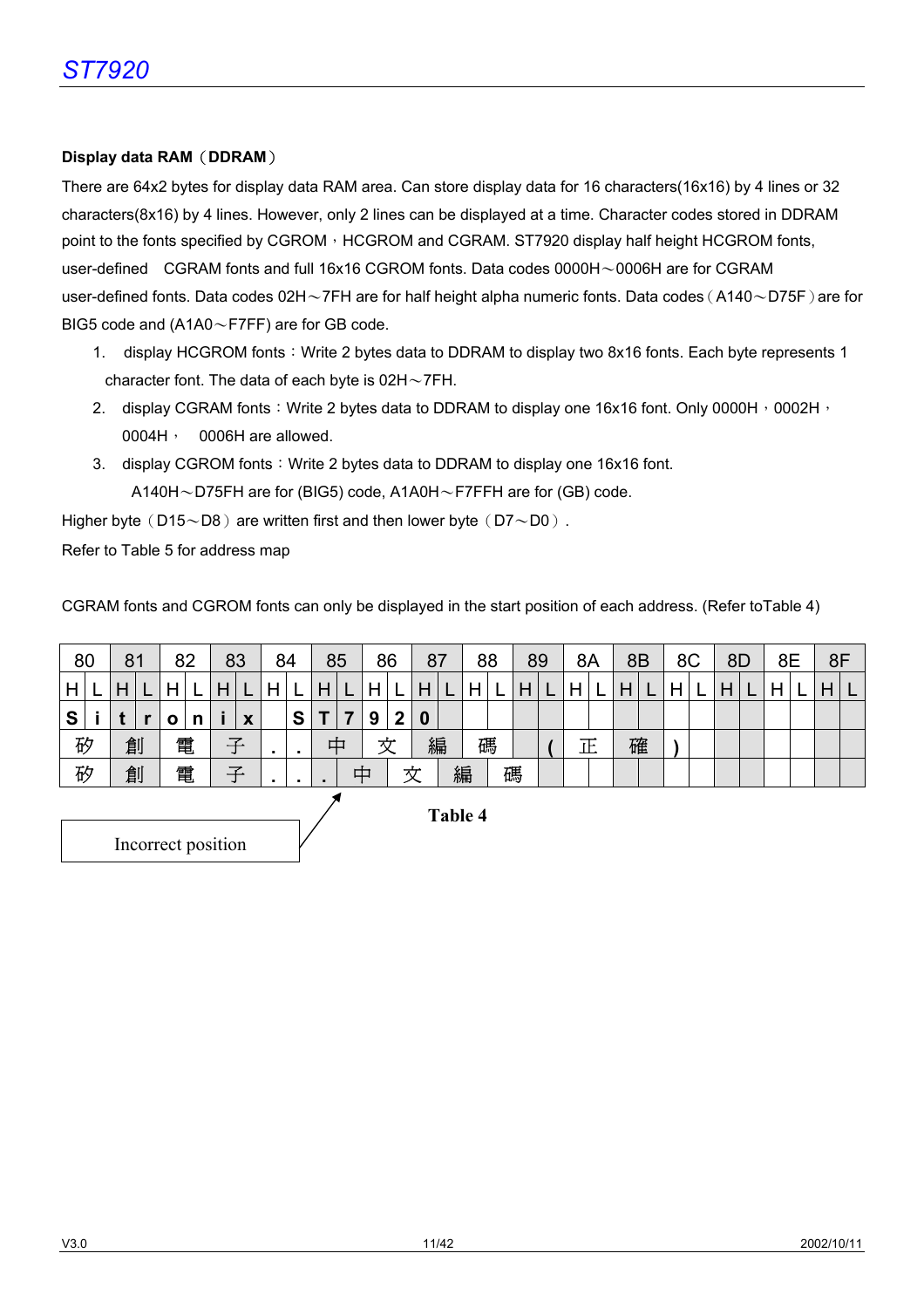#### **Graphic RAM**(**GDRAM**)

Graphic display RAM supports 64x256 bits bit-mapped memory space. GDRAM address is set by writing 2 consecutive bytes for vertical address and horizontal address. Two-bytes data write to GDRAM for one address. Address counter will automatically increase by one for the next two-byte data. The procedure is as followings.

- 1. Set vertical address  $(Y)$  for GDRAM
- 2. Set horizontal address  $(X)$  for GDRAM
- 3. Write  $D15 \sim D8$  to GDRAM  $\#$ (first byte)
- 4. Write  $D7 \sim D0$  to GDRAM  $\oplus$  (second byte)

Graphic display memory map please refer to Table-8

#### **LCD driver**

LCD driver have 33 common and 64 segments to drive the LCD panel. Segment data from CGRAM /CGROM /HCGROM are shifted into the 64 bits segment latches to display. Extended segment driver ST7921 can be used to extend the segment drivers to 256.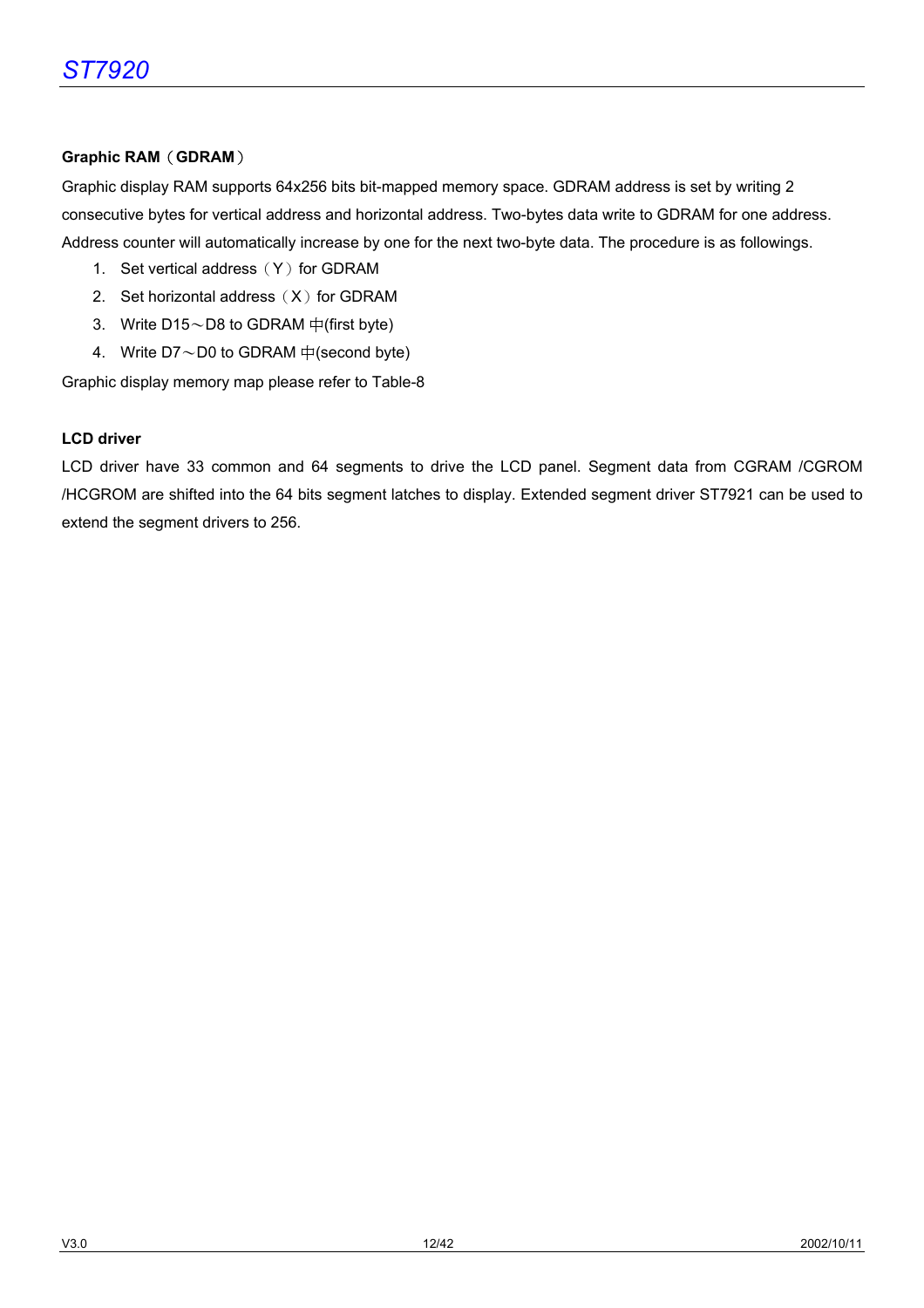| <b>DDRAM</b> data |                |                |    |          | <b>CGRAM</b> |   |              |                  |                  | <b>CGRAM</b> data<br>(higher byte) |                  |                  |                |                  |                  |                | <b>CGRAM</b> data |                  |                  |                  |                         |                |                  |                  |                  |                  |
|-------------------|----------------|----------------|----|----------|--------------|---|--------------|------------------|------------------|------------------------------------|------------------|------------------|----------------|------------------|------------------|----------------|-------------------|------------------|------------------|------------------|-------------------------|----------------|------------------|------------------|------------------|------------------|
| (char. code)      |                |                |    |          |              |   |              | Addr.            |                  |                                    |                  |                  |                |                  |                  |                |                   |                  | (lower byte)     |                  |                         |                |                  |                  |                  |                  |
|                   |                |                |    |          |              |   |              |                  |                  |                                    |                  |                  |                |                  |                  |                |                   |                  |                  |                  |                         |                |                  |                  |                  |                  |
| $B15 \sim B4$     | $\overline{3}$ | $\overline{2}$ | 1  | $\Omega$ | 5            | 4 |              | 3 <sub>2</sub>   | $\mathbf{1}$     | $\overline{0}$                     | 1                | 1                | 1              | $\mathbf{1}$     | $\mathbf{1}$     | 1              | 9                 | 8                | 7 <sup>1</sup>   | 6                | $\overline{\mathbf{5}}$ | 4 <sup>1</sup> | $\overline{3}$   | $\overline{2}$   | 1                | 0                |
|                   |                |                |    |          |              |   |              |                  |                  |                                    | 5                | 4                | 3              | $\overline{c}$   | 1                | 0              |                   |                  |                  |                  |                         |                |                  |                  |                  |                  |
|                   |                |                |    |          |              |   |              | 0 <sub>0</sub>   | $\boldsymbol{0}$ | $\overline{0}$                     | $\boldsymbol{0}$ | $\boldsymbol{0}$ | $\overline{0}$ | $\mathbf{0}$     | $\boldsymbol{0}$ | $\mathbf{1}$   | $\boldsymbol{0}$  | $\boldsymbol{0}$ |                  | $0\vert 1$       | $\overline{1}$          |                | 0 <sub>0</sub>   | 0 <sub>0</sub>   |                  | $\overline{0}$   |
|                   |                |                |    |          |              |   | 0            | $\mathbf{0}$     | $\theta$         | 1                                  | 1                | 1                | 1              | $\mathbf{1}$     | 1                | 1              | 1                 | $\overline{0}$   | $\mathbf{0}$     | $\mathbf{1}$     | $\theta$                | $\mathbf{0}$   | $\theta$         | $\theta$         | $\boldsymbol{0}$ | 0                |
|                   |                |                |    |          |              |   | $\Omega$     | $\boldsymbol{0}$ | 1                | $\overline{0}$                     | $\theta$         | $\theta$         | $\overline{0}$ | $\mathbf{1}$     | $\theta$         | $\overline{0}$ | $\boldsymbol{0}$  | $\theta$         | $\overline{0}$   | $\mathbf{1}$     | $\overline{0}$          | $\overline{0}$ | $\overline{0}$   | $\mathbf{1}$     | $\theta$         | $\theta$         |
|                   |                |                |    |          |              |   | 0            | $\mathbf{0}$     | 1                | 1                                  | $\theta$         | 0                | $\overline{0}$ | $\mathbf{1}$     | $\theta$         |                | 0 <sub>0</sub>    | $\theta$         | 0 <sup>1</sup>   |                  | $\mathbf{1}$            | $\mathbf{1}$   | $\mathbf{1}$     | $\mathbf{1}$     | 1                | 0                |
|                   |                |                |    |          |              |   | 0            | $\mathbf{1}$     | $\theta$         | $\overline{0}$                     | $\boldsymbol{0}$ | $\theta$         | $\vert$ 1      | $\boldsymbol{0}$ | $\mathbf{0}$     | $\mathbf{1}$   | $\boldsymbol{0}$  | $\theta$         | $\mathbf{1}$     | $\boldsymbol{0}$ | $\Omega$                | 0 <sub>0</sub> |                  | $\mathbf{1}$     | $\theta$         | $\theta$         |
|                   |                |                |    |          |              |   | 0            | $\mathbf{1}$     | $\theta$         | $\frac{1}{2}$                      | $\theta$         | $\theta$         | $\mathbf{1}$   | $\mathbf{1}$     | $\mathbf{1}$     | $\mathbf{1}$   | $\boldsymbol{0}$  | $\theta$         | $\mathbf{1}$     | $\boldsymbol{0}$ | $\mathbf{0}$            | $\overline{0}$ | $\theta$         | $\mathbf{1}$     | $\overline{0}$   | 0                |
|                   |                |                |    |          |              |   | 0            | $\mathbf{1}$     | 1                | $\overline{0}$                     | $\boldsymbol{0}$ | $\mathbf{1}$     | 1              | $\mathbf{0}$     | $\theta$         | $\mathbf{1}$   | $\boldsymbol{0}$  | $\mathbf{1}$     | $\boldsymbol{0}$ | $\mathbf{1}$     | $\boldsymbol{0}$        | $\overline{0}$ | $\mathbf{1}$     | $\theta$         | $\theta$         | 0                |
| $\boldsymbol{0}$  | X              |                | 00 | X        | 00           |   | 0            | $\mathbf{1}$     | 1                | $\frac{1}{2}$                      | $\mathbf{1}$     | $\theta$         | $\vert$ 1      | $\mathbf{0}$     | $\theta$         | 11             | $\mathbf{1}$      | $\theta$         | 0 <sup>1</sup>   |                  | $\mathbf{0}$            | 0 <sup>1</sup> |                  | $\theta$         | $\overline{0}$   | 0                |
|                   |                |                |    |          |              |   |              | 1 <sub>0</sub>   | $\theta$         | $\overline{0}$                     | $\boldsymbol{0}$ | $\theta$         | $\vert$        | $\mathbf{0}$     | $\theta$         | $\mathbf{1}$   | $\boldsymbol{0}$  | $\theta$         | 0 <sup>1</sup>   |                  | $\overline{0}$          | $\mathbf{1}$   | 10               | $\boldsymbol{0}$ | $\theta$         | 0                |
|                   |                |                |    |          |              |   | 1            | $\boldsymbol{0}$ | $\theta$         | $\frac{1}{2}$                      | $\theta$         | $\theta$         | $\vert$        | $\mathbf{0}$     | $\theta$         | $\mathbf{1}$   | $\boldsymbol{0}$  | 0                | 0 <sup>0</sup>   |                  | $\boldsymbol{0}$        | $\mathbf{1}$   | $\theta$         | $\theta$         | $\overline{0}$   | 0                |
|                   |                |                |    |          |              |   | 1            | $\boldsymbol{0}$ | 1                | $\overline{0}$                     | $\boldsymbol{0}$ | $\theta$         | $\mathbf{1}$   | $\boldsymbol{0}$ | $\theta$         | $\mathbf{1}$   | $\boldsymbol{0}$  | $\theta$         | 0 <sub>0</sub>   |                  | $\mathbf{1}$            | 0 <sub>0</sub> |                  | $\boldsymbol{0}$ | $\theta$         | 0                |
|                   |                |                |    |          |              |   | 1            | $\boldsymbol{0}$ | 1                | $\frac{1}{2}$                      | 0                | 0                | $\mathbf{1}$   | $\mathbf{1}$     | $\mathbf{1}$     | $\mathbf{1}$   | $\boldsymbol{0}$  | 0                | 0 <sub>0</sub>   |                  | $\mathbf{1}$            | 0 <sup>0</sup> |                  | $\theta$         | $\overline{0}$   | 0                |
|                   |                |                |    |          |              |   | 1            | $\mathbf{1}$     | $\theta$         | $\overline{0}$                     | $\boldsymbol{0}$ | $\theta$         | $\mathbf{1}$   | $\boldsymbol{0}$ | $\boldsymbol{0}$ | $\mathbf{1}$   | $\boldsymbol{0}$  | $\theta$         | $\overline{0}$   | $\mathbf{1}$     | $\boldsymbol{0}$        | 0 <sup>0</sup> |                  | $\boldsymbol{0}$ | $\overline{0}$   | 0                |
|                   |                |                |    |          |              | 1 | $\mathbf{1}$ | $\overline{0}$   | $\mathbf{1}$     | $\boldsymbol{0}$                   | $\boldsymbol{0}$ | $\overline{0}$   | $\mathbf{0}$   | $\boldsymbol{0}$ | 0 <sub>0</sub>   |                | $\boldsymbol{0}$  | $\overline{1}$   | $\mathbf{0}$     | $\boldsymbol{0}$ | 0 <sup>0</sup>          |                | $\boldsymbol{0}$ | $\mathbf{0}$     | $\boldsymbol{0}$ |                  |
|                   |                |                |    |          |              |   | 1            | 1                | 1                | $\overline{0}$                     | $\theta$         | $\theta$         | $\overline{0}$ | $\boldsymbol{0}$ | $\boldsymbol{0}$ | 0 <sub>0</sub> |                   | $\mathbf{1}$     |                  | 0 <sub>0</sub>   | $\boldsymbol{0}$        | 0 <sup>0</sup> |                  | $\theta$         | $\overline{0}$   | 0                |
|                   |                |                |    |          |              |   | $\mathbf{1}$ | $\mathbf{1}$     | $\mathbf{1}$     | $\mathbf{1}$                       | $\mathbf{0}$     | $\boldsymbol{0}$ | $\overline{0}$ | $\boldsymbol{0}$ | $\boldsymbol{0}$ | 0 <sub>0</sub> |                   | $\boldsymbol{0}$ | 0 <sup>0</sup>   |                  | $\boldsymbol{0}$        | 0 <sup>0</sup> |                  | $\boldsymbol{0}$ | $\mathbf{0}$     | $\boldsymbol{0}$ |
|                   |                |                |    |          |              |   | 0            | $\boldsymbol{0}$ | $\theta$         | $\theta$                           | $\theta$         | $\Omega$         | $\overline{0}$ | $\boldsymbol{0}$ | $\mathbf{1}$     | $\mathbf{1}$   | $\boldsymbol{0}$  | $\theta$         | 0 <sub>0</sub>   |                  | $\boldsymbol{0}$        | 0 <sub>0</sub> |                  | $\mathbf{1}$     | $\mathbf{1}$     | $\theta$         |
|                   |                |                |    |          |              |   | 0            | $\mathbf{0}$     | $\theta$         | $1\vert$                           | 0                | $\Omega$         | 0 1            |                  | $\mathbf{1}$     | 0 1            |                   | 0                | 0 <sub>0</sub>   |                  | $\boldsymbol{0}$        | 0 <sub>0</sub> |                  | $\mathbf{1}$     | $\theta$         | $\mathbf{0}$     |
|                   |                |                |    |          |              |   | 0            | $\boldsymbol{0}$ | 1                | $\Omega$                           | $\theta$         | $\theta$         | $\overline{1}$ | $\overline{0}$   | $\theta$         |                | 0 <sub>0</sub>    | $\mathbf{1}$     |                  | 0 <sub>0</sub>   | $\mathbf{1}$            | $\mathbf{1}$   | $\theta$         | $\mathbf{1}$     | $\theta$         | $\theta$         |
|                   |                |                |    |          |              |   | 0            | $\theta$         | $\mathbf{1}$     | $1\vert$                           | 0                | $\mathbf{1}$     | 0 1            |                  | $\mathbf{1}$     | $\mathbf{1}$   | 0                 | $\mathbf{1}$     | $\mathbf{1}$     | $\boldsymbol{0}$ | $\mathbf{1}$            | 0 <sub>0</sub> |                  | $\mathbf{1}$     | $\mathbf{0}$     | $\theta$         |
|                   |                |                |    |          |              |   | 0            | $\mathbf{1}$     | $\theta$         | $\overline{0}$                     | $\mathbf{1}$     | $\Omega$         | $\overline{0}$ | $\mathbf{0}$     | $\theta$         |                | 0 <sub>0</sub>    | $\theta$         | $\overline{1}$   | $\theta$         | $\hat{\textbf{0}}$      | 0 <sub>0</sub> |                  | $\mathbf{1}$     | $\theta$         | $\theta$         |
|                   |                |                |    |          |              |   | 0            | $\mathbf{1}$     | $\theta$         | $1\vert$                           | 0                | $\mathbf{1}$     | $\mathbf{1}$   | $\mathbf{1}$     | $\mathbf{1}$     | $\mathbf{1}$   | $\vert$ 1         | $\mathbf{1}$     |                  | 0 <sub>0</sub>   | $\mathbf{1}$            | 0 <sub>0</sub> |                  | $\mathbf{1}$     | $\mathbf{0}$     | $\theta$         |
|                   |                |                |    |          |              |   | 0            | $\mathbf{1}$     | 1                | $\overline{0}$                     | $\theta$         | $\mathbf{1}$     | $\overline{0}$ | $\Omega$         | $\mathbf{0}$     |                | 0 <sub>0</sub>    | $\mathbf{1}$     |                  | 0 <sub>0</sub>   | $\mathbf{1}$            |                | 0 <sub>0</sub>   | $\mathbf{1}$     | $\theta$         | 0                |
| $\boldsymbol{0}$  | X              |                | 01 | X        | 01           |   |              | 0 <sub>1</sub>   | $\mathbf{1}$     | $\mathbf{1}$                       | 0                | $\mathbf{1}$     | $\mathbf{1}$   | $\mathbf{1}$     | $\mathbf{1}$     | $\mathbf{1}$   | $\vert$ 1         | $\mathbf{1}$     |                  | 0 <sub>0</sub>   | $\mathbf{1}$            | 0 <sub>0</sub> |                  | $\mathbf{1}$     | $\mathbf{0}$     | $\theta$         |
|                   |                |                |    |          |              |   | $\mathbf{1}$ | $\overline{0}$   | 0                | $\theta$                           | $\theta$         | $\mathbf{1}$     | $\overline{0}$ | $\theta$         | $\mathbf{0}$     |                | 0 <sub>0</sub>    | $\mathbf{1}$     | 0 <sub>0</sub>   |                  | $\mathbf{1}$            | 0 <sup>0</sup> |                  | $\mathbf{1}$     | $\theta$         | 0                |
|                   |                |                |    |          |              |   | 1            | $\boldsymbol{0}$ | $\boldsymbol{0}$ | $\mathbf{1}$                       | 0                | $\mathbf{1}$     | $\mathbf{1}$   | $\mathbf{1}$     | $\mathbf{1}$     | $\mathbf{1}$   | $\vert$ 1         | $\,1$            |                  | 0 <sup>0</sup>   | $\mathbf{1}$            | 0 <sub>0</sub> |                  | $\mathbf{1}$     | $\mathbf{0}$     | $\theta$         |
|                   |                |                |    |          |              |   | 1            | $\theta$         | 1                | $\overline{0}$                     | 0                | $\mathbf{1}$     | $\overline{0}$ | $\theta$         | $\mathbf{0}$     |                | 0 <sub>0</sub>    | $\theta$         |                  | 0 <sub>0</sub>   | $\mathbf{1}$            | 0 <sub>0</sub> |                  | $\mathbf{1}$     | $\theta$         | 0                |
|                   |                |                |    |          |              |   | 1            | $\theta$         | $\mathbf{1}$     | $\mathbf{1}$                       | 0                | $\mathbf{1}$     | $\mathbf{1}$   | $\mathbf{1}$     | $\mathbf{1}$     | $\mathbf{1}$   | $\vert$ 1         | $\mathbf{1}$     | $\mathbf{1}$     | 0                |                         | $\mathbf{0}$   | $\Omega$         | $\mathbf{1}$     | $\mathbf{0}$     | $\theta$         |
|                   |                |                |    |          |              |   | 1            | 1                | 0                | $\Omega$                           | $\mathbf{1}$     | 0                | $\vert$ 1      | $\boldsymbol{0}$ | $\mathbf{0}$     |                | 0 <sub>0</sub>    | $\mathbf{0}$     | $\mathbf{1}$     | $\mathbf{0}$     | $\mathbf{1}$            |                | 0 <sub>0</sub>   | $\mathbf{1}$     | $\theta$         | 0                |
|                   |                |                |    |          |              | 1 | 1            | $\theta$         | $\mathbf{1}$     | $\mathbf{1}$                       | 0                | $\mathbf{1}$     | $\mathbf{1}$   | $\mathbf{1}$     | $\mathbf{1}$     | 1              | $\mathbf{1}$      | $\mathbf{1}$     | 0                | $\mathbf{0}$     | $\mathbf{1}$            | $\mathbf{1}$   | $\mathbf{1}$     | $\theta$         | $\theta$         |                  |
|                   |                |                |    |          |              | 1 | 1            | 1                | $\overline{0}$   | 1                                  | 0                | 1                | 0              | $\mathbf{0}$     | $\overline{0}$   | 0              | 0                 | $\mathbf{1}$     | $\mathbf{0}$     | 0                | 0 <sup>1</sup>          |                | $\theta$         | 0                | 0                |                  |
|                   |                |                |    |          |              |   | 1            | 1                |                  | 11                                 | 0                | $\Omega$         | $\Omega$       | $\overline{0}$   |                  |                | 0 0 0 0           |                  |                  | 0 0 0            |                         | $\Omega$       | $\Omega$         | $\Omega$         | $\Omega$         | $\Omega$         |

## **Table 5**: **DDRAM data**(**character code**), **CGRAM data / address map**

Note:

- 1. DDRAM data (character code) bit1 and bit2 are the same as CGRAM address bit4 and bit5.
- 2. CGRAM address bit0 to bit3 specify total 16 rows. Row16 is for cursor display. The data in row 16 will be logical OR to the cursor.
- 3. CGRAM data for each address is 16 bits.
- 4. DDRAM data to select CGRAM bit4 to bit15 must be "0". Bit0 and bit3 value are "don't care".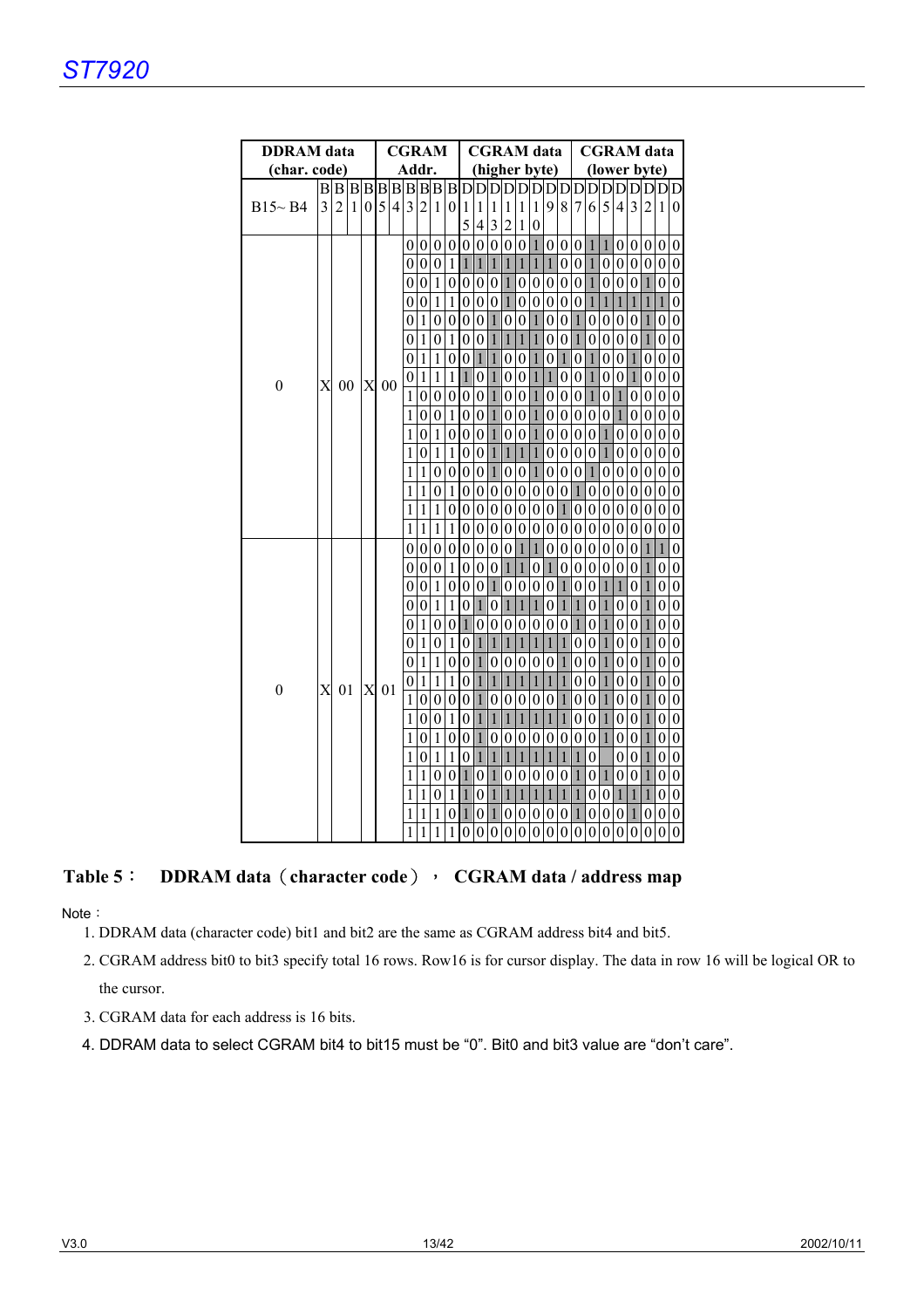|                |              | <b>ICON RAM address</b>                         |                | <b>ICON RAM data</b> |               |                  |                 |                    |       |                   |                   |                   |                |                   |                |                                                                                                                                                                                                                               |       |                |                |
|----------------|--------------|-------------------------------------------------|----------------|----------------------|---------------|------------------|-----------------|--------------------|-------|-------------------|-------------------|-------------------|----------------|-------------------|----------------|-------------------------------------------------------------------------------------------------------------------------------------------------------------------------------------------------------------------------------|-------|----------------|----------------|
|                |              | Set SR "0", and then set<br>IRAM address AC3AC0 |                |                      |               |                  |                 | <b>Higher</b> byte |       |                   | Lower byte        |                   |                |                   |                |                                                                                                                                                                                                                               |       |                |                |
| AC3            | $AC2$ $AC1$  |                                                 | AC0            | D15                  | D14           | D <sub>13</sub>  | D <sub>12</sub> | D11                | D10   | D <sup>9</sup>    | D <sub>8</sub>    | D7                | D <sub>6</sub> | D <sub>5</sub>    | D <sub>4</sub> | D <sub>3</sub>                                                                                                                                                                                                                | D2    | D <sub>1</sub> | D <sub>0</sub> |
| $\Omega$       | $\theta$     | $\theta$                                        | $\overline{0}$ | SEG0                 | SEG1          | SEG <sub>2</sub> | SEG3            | SEG4               | SEG5  | SEG <sub>6</sub>  | SEG7              | SEG8              | SEG9           | SEG10             | SEG11          | SEG12                                                                                                                                                                                                                         | SEG13 | SEG14          | SEG15          |
| $\Omega$       | $\Omega$     | $\Omega$                                        | $\mathbf{1}$   | SEG16                | SEG17         | SEG18            | SEG19           | SEG <sub>20</sub>  | SEG21 | SEG <sub>22</sub> | SEG <sub>23</sub> | SEG <sub>24</sub> | SEG25          | SEG <sub>26</sub> | SEG27          | SEG28                                                                                                                                                                                                                         | SEG29 | SEG30          | SEG31          |
| $\Omega$       | $\Omega$     | $\mathbf{1}$                                    | $\Omega$       | SEG32                | SEG33         | SEG34            | SEG35           | SEG36              | SEG37 | SEG38             | SEG39             | SEG40             | SEG41          | SEG42             | SEG43          | SEG44                                                                                                                                                                                                                         | SEG45 | SEG46          | SEG47          |
| $\overline{0}$ | $\Omega$     | $\mathbf{1}$                                    | $\mathbf{1}$   | SEG48                | SEG49         | SEG50            | SEG51           | SEG52              | SEG53 | SEG54             | SEG55             | SEG56             | SEG57          | SEG58             | SEG59          | SEG60                                                                                                                                                                                                                         | SEG61 | SEG62          | SEG63          |
| $\Omega$       | -1           | $\Omega$                                        | $\Omega$       | SEG64                | SEG65         | SEG66            | SEG67           | SEG68              | SEG69 | SEG70             | SEG71             | SEG72             | SEG73          | SEG74             | SEG75          | SEG76                                                                                                                                                                                                                         | SEG77 | SEG78          | SEG79          |
| $\Omega$       |              | $\Omega$                                        | $\mathbf{1}$   | SEG80                | SEG81         | SEG82            | SEG83           | SEG84              | SEG85 | SEG86             | SEG87             | SEG88             | SEG89          | SEG90             | SEG91          | SEG92                                                                                                                                                                                                                         | SEG93 | SEG94          | SEG95          |
| $\Omega$       |              |                                                 | $\Omega$       | SEG96                | SEG97         | SEG98            | SEG99           |                    |       |                   |                   |                   |                |                   |                | SEG100   SEG101   SEG102   SEG103   SEG104   SEG105   SEG106   SEG107   SEG108   SEG109   SEG110   SEG111                                                                                                                     |       |                |                |
| $\Omega$       |              | $\mathbf{1}$                                    | $\mathbf{1}$   | <b>SEG112</b>        | <b>SEG113</b> |                  |                 |                    |       |                   |                   |                   |                |                   |                | SEG114 SEG115 SEG116 SEG117 SEG118 SEG119 SEG120 SEG121 SEG122 SEG123 SEG124 SEG125 SEG126 SEG127                                                                                                                             |       |                |                |
|                | $\Omega$     | $\theta$                                        | $\Omega$       |                      |               |                  |                 |                    |       |                   |                   |                   |                |                   |                | SEG128   SEG129   SEG130   SEG131   SEG132   SEG133   SEG134   SEG135   SEG136   SEG137   SEG138   SEG139   SEG140   SEG141   SEG142   SEG143                                                                                 |       |                |                |
|                | $\Omega$     | $\Omega$                                        |                |                      |               |                  |                 |                    |       |                   |                   |                   |                |                   |                | SEG144 SEG145 SEG146 SEG147 SEG148 SEG149 SEG150 SEG151 SEG152 SEG153 SEG154 SEG155 SEG156 SEG157 SEG158 SEG159                                                                                                               |       |                |                |
|                | $\Omega$     |                                                 | $\Omega$       |                      |               |                  |                 |                    |       |                   |                   |                   |                |                   |                | SEG160   SEG161   SEG162   SEG163   SEG164   SEG165   SEG166   SEG167   SEG168   SEG169   SEG170   SEG171   SEG172   SEG173   SEG174   SEG175                                                                                 |       |                |                |
|                | $\Omega$     | $\mathbf{1}$                                    | $\mathbf{1}$   |                      |               |                  |                 |                    |       |                   |                   |                   |                |                   |                | SEG176 SEG177 SEG178 SEG179 SEG180 SEG181 SEG182 SEG183 SEG184 SEG185 SEG186 SEG187 SEG188 SEG189 SEG190 SEG191                                                                                                               |       |                |                |
|                | $\mathbf{1}$ | $\theta$                                        | $\Omega$       | <b>SEG192</b>        |               |                  |                 |                    |       |                   |                   |                   |                |                   |                | SEG193   SEG194   SEG195   SEG196   SEG197   SEG198   SEG199   SEG200   SEG201   SEG202   SEG203   SEG204   SEG205   SEG206   SEG207                                                                                          |       |                |                |
|                |              | $\Omega$                                        |                | <b>SEG208</b>        | <b>SEG209</b> |                  |                 |                    |       |                   |                   |                   |                |                   |                | SEG210 SEG211 SEG212 SEG213 SEG214 SEG215 SEG216 SEG217 SEG218 SEG219 SEG220 SEG221 SEG222 SEG223 SEG223 SEG223 SEG223 SEG223 SEG223 SEG222 SEG223 SEG223 SEG223 SEG223 SEG223 SEG223 SEG223 SEG223 SEG223 SEG223 SEG223 SEG2 |       |                |                |
|                |              |                                                 | $\Omega$       |                      |               |                  |                 |                    |       |                   |                   |                   |                |                   |                | SEG224   SEG225   SEG226   SEG227   SEG228   SEG229   SEG230   SEG231   SEG232   SEG233   SEG234   SEG235   SEG236   SEG237   SEG238   SEG238   SEG238   SEG238   SEG238   SEG238   SEG238   SEG238   SEG239   SEG239   SEG2  |       |                |                |
|                |              |                                                 |                |                      |               |                  |                 |                    |       |                   |                   |                   |                |                   |                |                                                                                                                                                                                                                               |       |                |                |





**Table 7 16x8 half-height characters**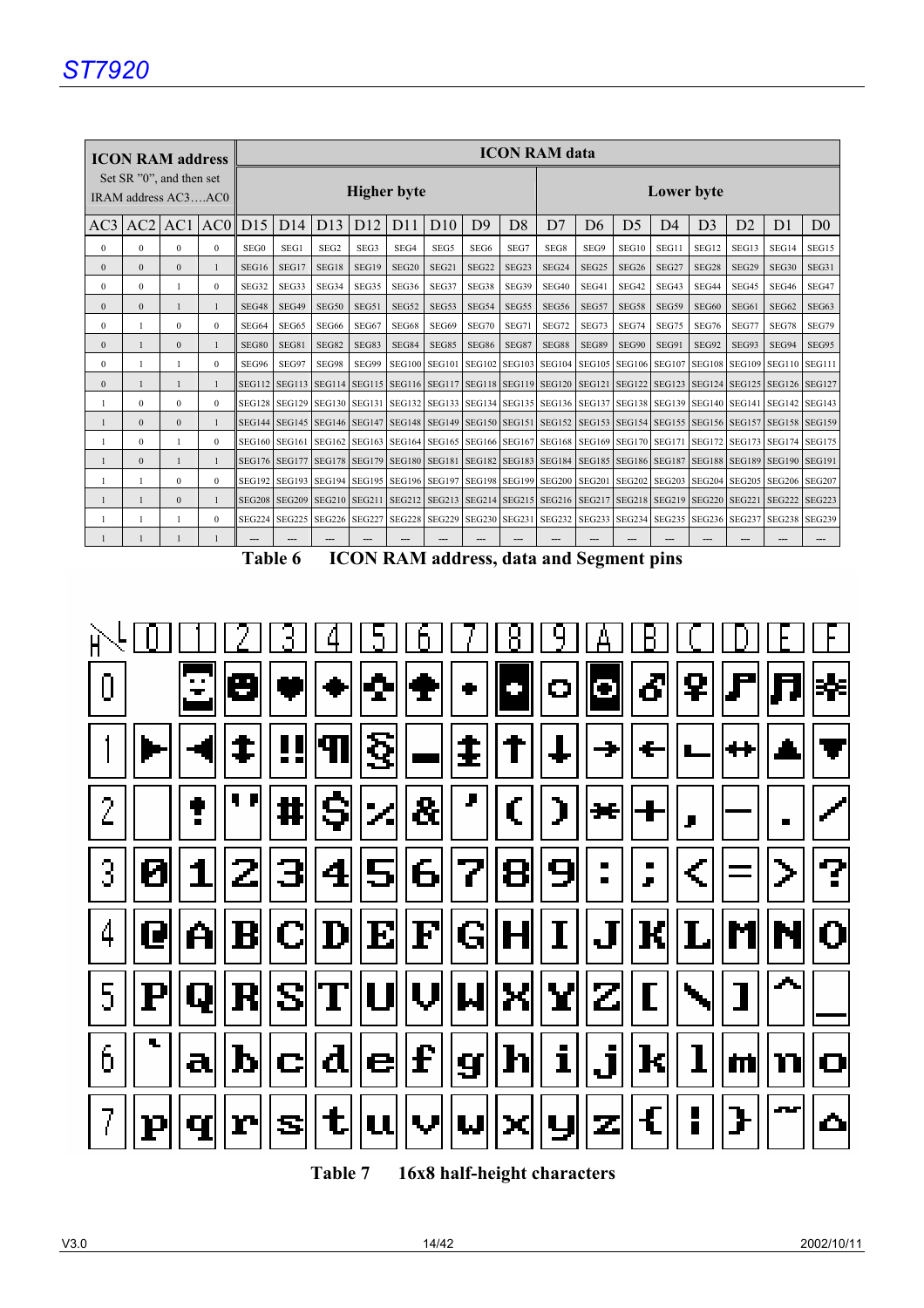

**Table 8 GDRAM display coordinates and corresponding address**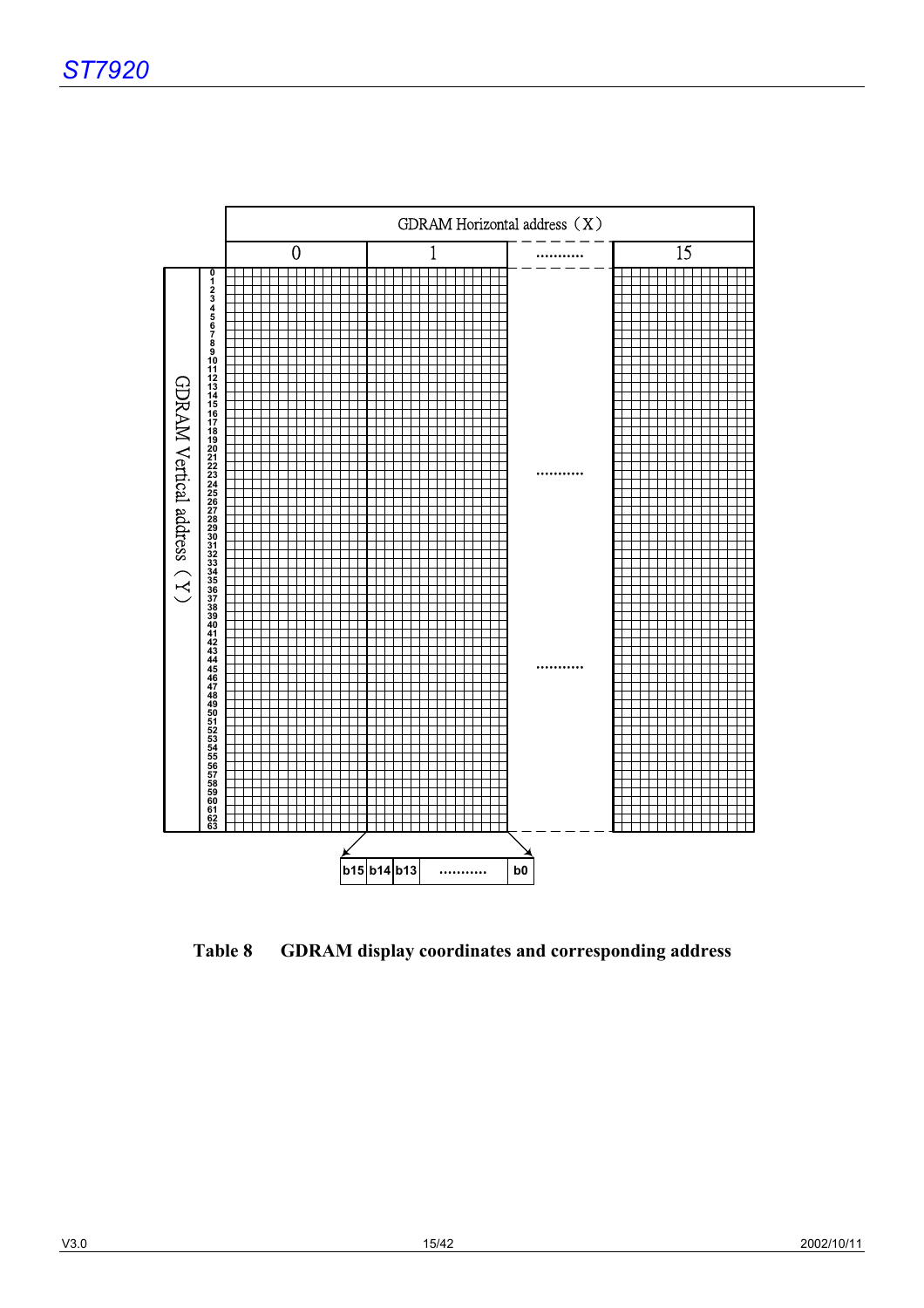## **Instructions**

ST7920 offers basic instruction set and extended instruction set:

| Ins                                                      |           |                  |              |                                 | code           |                |                |                         |                |                | <b>Exec time</b><br><b>Description</b>                                                                                                                                       |                 |  |  |  |  |  |
|----------------------------------------------------------|-----------|------------------|--------------|---------------------------------|----------------|----------------|----------------|-------------------------|----------------|----------------|------------------------------------------------------------------------------------------------------------------------------------------------------------------------------|-----------------|--|--|--|--|--|
|                                                          | <b>RS</b> | <b>RW</b>        |              | DB7 DB6 DB5 DB4 DB3 DB2 DB1 DB0 |                |                |                |                         |                |                |                                                                                                                                                                              | (540KHZ)        |  |  |  |  |  |
| <b>CLEAR</b>                                             | $\theta$  | $\theta$         | $\theta$     | $\theta$                        | $\theta$       | $\theta$       | $\theta$       | $\theta$                | $\mathbf{0}$   | $\mathbf{1}$   | Fill DDRAM with "20H", and set DDRAM address counter<br>$(AC)$ to "00H"                                                                                                      | $1.6$ ms        |  |  |  |  |  |
| <b>HOME</b>                                              | $\Omega$  | $\boldsymbol{0}$ | $\mathbf{0}$ | $\theta$                        | $\theta$       | $\overline{0}$ | $\mathbf{0}$   | $\theta$                | $\mathbf{1}$   | X              | Set DDRAM address counter (AC) to "00H", and put cursor<br>to origin ; the content of DDRAM are not changed                                                                  | 72us            |  |  |  |  |  |
| <b>ENTRY</b><br><b>MODE</b>                              | $\Omega$  | $\Omega$         | $\theta$     | $\Omega$                        | $\Omega$       | $\Omega$       | $\Omega$       | 1                       | I/D            | S              | Set cursor position and display shift when doing write or read<br>operation                                                                                                  | 72us            |  |  |  |  |  |
| <b>DISPLAY</b><br>ON/OFF                                 | $\theta$  | $\theta$         | $\theta$     | $\Omega$                        | $\Omega$       | $\Omega$       | $\mathbf{1}$   | D                       | $\mathcal{C}$  | B              | display ON<br>$D=1$ :<br>cursor ON<br>$C=1$ :<br>$B=1$ : blink ON                                                                                                            | $72$ us         |  |  |  |  |  |
| <b>CURSOR</b><br><b>DISPLAY</b><br><b>CONTROL</b>        | $\Omega$  | $\theta$         | $\theta$     | $\Omega$                        | $\theta$       | $\mathbf{1}$   | S/C            | R/L                     | X              | X              | Cursor position and display shift control $\cdot$ the content of<br>DDRAM are not changed                                                                                    | $72$ us         |  |  |  |  |  |
| <b>FUNCTION</b><br><b>SET</b>                            | $\theta$  | $\theta$         | $\mathbf{0}$ | $\mathbf{0}$                    | $\mathbf{1}$   | DL             | X              | $\theta$<br><b>RE</b>   | X              | X              | 8-BIT interface<br>$DL=1$<br>$DL=0$ 4-BIT interface<br><b>RE=1:</b> extended instruction<br>RE=0: basic instruction                                                          | $72$ us         |  |  |  |  |  |
| <b>SET</b><br><b>CGRAM</b><br>ADDR.                      | $\Omega$  | $\theta$         | $\theta$     | 1                               |                |                |                |                         |                |                | Set CGRAM address to address counter (AC)<br>AC5   AC4   AC3   AC2   AC1   AC0   <u>Make sure that in extended instruction SR=0 (scroll or</u><br><b>RAM</b> address select) | $72$ us         |  |  |  |  |  |
| <b>SET</b><br><b>DDRAM</b><br>ADDR.                      | $\Omega$  | $\Omega$         | 1            | $\Omega$<br>AC6                 |                |                |                | AC5 AC4 AC3 AC2 AC1 AC0 |                |                | Set DDRAM address to address counter (AC)<br>AC6 is fixed to 0                                                                                                               | $72$ us         |  |  |  |  |  |
| <b>READ</b><br><b>BUSY</b><br>$FLAG$ ( $BF$ )<br>& ADDR. | $\Omega$  | $\mathbf{1}$     |              | BF AC6 AC5 AC4 AC3 AC2 AC1 AC0  |                |                |                |                         |                |                | Read busy flag (BF) for completion of internal operation, also<br>Read out the value of address counter (AC)                                                                 | 0 <sub>us</sub> |  |  |  |  |  |
| <b>WRITE</b><br><b>RAM</b>                               | 1         | $\theta$         | D7           | D <sub>6</sub>                  | D <sub>5</sub> | D <sub>4</sub> | D <sub>3</sub> | D2                      | D <sub>1</sub> | D <sub>0</sub> | Write data to internal RAM<br>(DDRAM/CGRAM/IRAM/GDRAM)                                                                                                                       | $72$ us         |  |  |  |  |  |
| <b>READ RAM</b>                                          | 1         | 1                | D7           | D <sub>6</sub>                  | D <sub>5</sub> | D <sub>4</sub> | D <sub>3</sub> | D2                      | D1             | D <sub>0</sub> | Read data from internal RAM<br>(DDRAM/CGRAM/IRAM/GDRAM)                                                                                                                      | $72$ us         |  |  |  |  |  |

## **Instruction set 1: (RE=0: basic instruction)**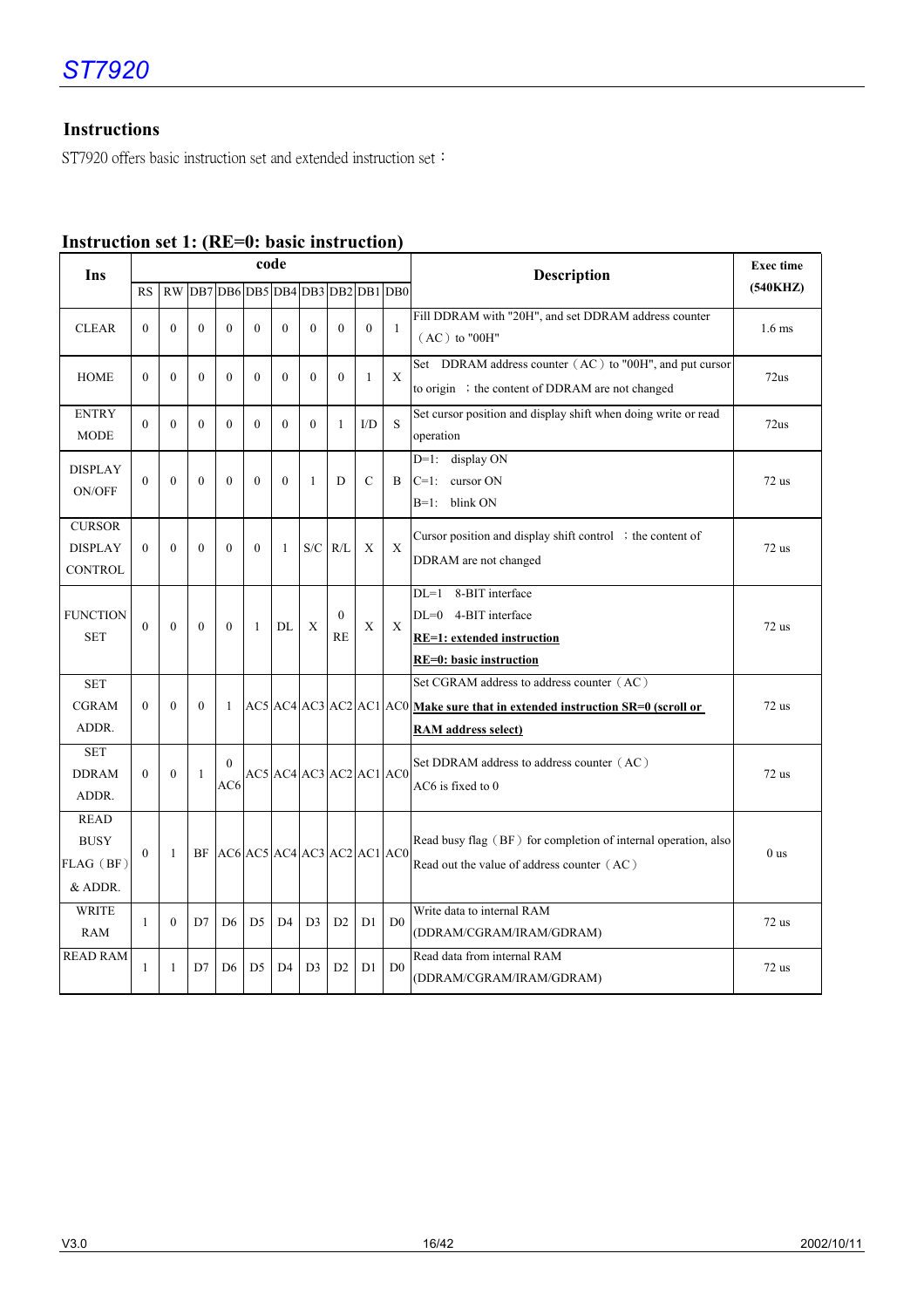| Inst.                                                    |           |              |          |                                 |              | code           |              |                                                                      |                |          | description                                                                                                                                                                                         | Exec. time |
|----------------------------------------------------------|-----------|--------------|----------|---------------------------------|--------------|----------------|--------------|----------------------------------------------------------------------|----------------|----------|-----------------------------------------------------------------------------------------------------------------------------------------------------------------------------------------------------|------------|
|                                                          | <b>RS</b> | <b>RW</b>    |          | DB7 DB6 DB5 DB4 DB3 DB2 DB1 DB0 |              |                |              |                                                                      |                |          |                                                                                                                                                                                                     | (540KHZ)   |
| <b>STAND BY</b>                                          | $\theta$  | $\theta$     | $\theta$ | $\theta$                        | $\theta$     | $\theta$       | $\theta$     | $\theta$                                                             | $\theta$       | 1        | Enter stand by mode, any other instruction can terminate<br>(Com132 halted, only Com33 ICON can display)                                                                                            | $72$ us    |
| <b>SCROLL</b> or<br><b>RAM</b><br>ADDR.<br><b>SELECT</b> | $\Omega$  | $\theta$     | $\Omega$ | $\Omega$                        | $\theta$     | $\theta$       | $\mathbf{0}$ | $\Omega$                                                             | $\mathbf{1}$   |          | SR=1: enable vertical scroll position<br>SR SR=0: enable IRAM address (extended instruction)<br>SR=0: enable CGRAM address(basic instruction)                                                       | $72$ us    |
| <b>REVERSE</b>                                           | $\theta$  | $\theta$     | $\theta$ | $\theta$                        | $\theta$     | $\mathbf{0}$   | $\mathbf{0}$ | 1                                                                    | R <sub>1</sub> |          | Select 1 out of 4 line (in DDRAM) and decide whether to<br>R0 reverse the display by toggling this instruction<br>R1, R0 initial value is 00                                                        | $72$ us    |
| <b>EXTENDED</b><br><b>FUNCTION</b><br><b>SET</b>         | $\Omega$  | $\theta$     | $\theta$ | $\theta$                        | $\mathbf{1}$ | DL             | $\mathbf{X}$ | 1<br>RE                                                              | G              | $\Omega$ | 8-BIT interface<br>$DI = 1$<br>4-BIT interface<br>$DI = 0$<br><b>RE=1:</b> extended instruction set<br>RE=0: basic instruction set<br>$G=1$<br>:graphic display ON<br>:graphic display OFF<br>$G=0$ | $72$ us    |
| <b>SET</b><br>IRAM or<br><b>SCROLL</b><br><b>ADDR</b>    | $\Omega$  | $\Omega$     | $\Omega$ | $\mathbf{1}$                    |              |                |              | $AC5$ $AC4$ $AC3$ $AC2$ $AC1$ $AC0$                                  |                |          | $SR=1$ : $AC5~AC0$ the address of vertical scroll<br>$SR=0$ : $AC3 \sim AC0$ the address of ICON RAM                                                                                                | $72$ us    |
| <b>SET</b><br><b>GRAPHIC</b><br><b>RAM</b><br>ADDR.      | $\theta$  | $\mathbf{0}$ | 1        | $\Omega$                        | $\theta$     | $\overline{0}$ |              | $AC3$ $AC2$ $AC1$ $AC0$<br>$AC6$ $AC5$ $AC4$ $AC3$ $AC2$ $AC1$ $AC0$ |                |          | Set GDRAM address to address counter (AC)<br>First set vertical address and the horizontal address by<br>consecutive writing<br>Vertical address range AC6AC0<br>Horizontal address range AC3AC0    | $72$ us    |

## **Instruction set 2: (RE=1: extended instruction)**

#### **Note**:

- **1.** Make sure that ST7920 is not in busy state by reading the busy flag before sending instruction or data. If use delay loop instead please make sure the delay time is enough. Please refer to the instruction execution time.
- 2. "RE" is the selection bit of basic and extended instruction set. Each time when altering the value of RE it will remain. There is no need to set RE every time when using the same group of instruction set.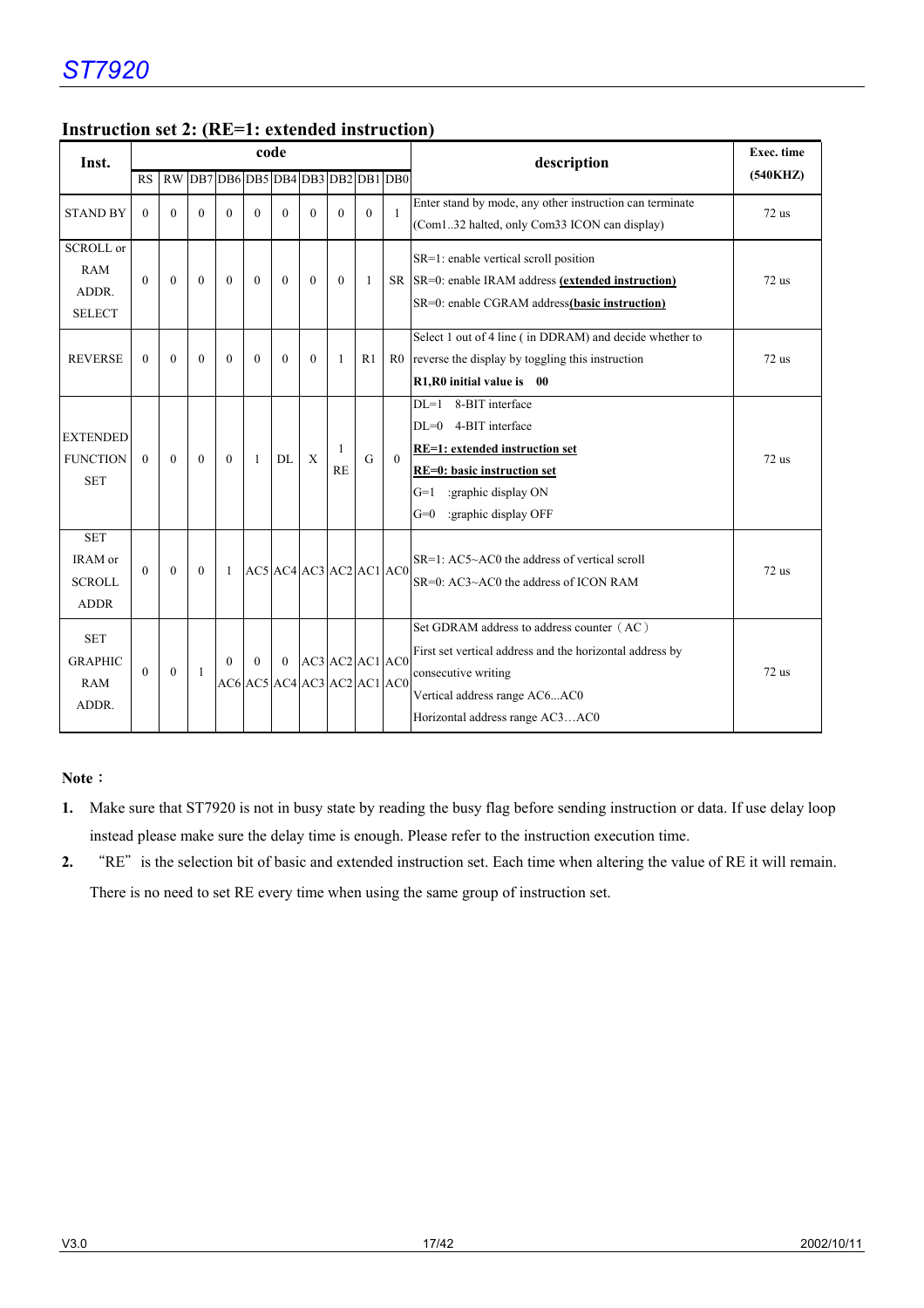| Inst.                           |          |          |          |              |                                                                                                            | code         |              |                |               |              | Description                                             |
|---------------------------------|----------|----------|----------|--------------|------------------------------------------------------------------------------------------------------------|--------------|--------------|----------------|---------------|--------------|---------------------------------------------------------|
|                                 | RS       |          |          |              | $\vert$ RW $\vert$ DB7 $\vert$ DB6 $\vert$ DB5 $\vert$ DB4 $\vert$ DB3 $\vert$ DB2 $\vert$ DB1 $\vert$ DB0 |              |              |                |               |              |                                                         |
| <b>ENTRY</b>                    | $\theta$ | $\Omega$ | $\Omega$ | $\theta$     | $\theta$                                                                                                   | $\theta$     | $\theta$     |                | I/D           | S            | Cursor move to right, DDRAM address counter (AC) plus 1 |
| <b>MODE SET</b>                 |          |          |          |              |                                                                                                            |              |              |                | $\mathbf{1}$  | $\mathbf{0}$ |                                                         |
| <b>DISPLAY</b>                  | $\theta$ | $\theta$ | $\Omega$ | $\theta$     | $\theta$                                                                                                   | $\theta$     |              | D              | $\mathcal{C}$ | $\mathbf{B}$ | Display, cursor and blink ALL OFF                       |
| <b>STATUS</b>                   |          |          |          |              |                                                                                                            |              |              | $\mathbf{0}$   | $\bf{0}$      | $\mathbf{0}$ |                                                         |
| <b>CURSOR</b><br><b>DISPLAY</b> | $\Omega$ | $\Omega$ | $\Omega$ | $\theta$     | $\theta$                                                                                                   | $\mathbf{1}$ |              | $S/C$ R/L      | $\mathbf{x}$  | X            | No cursor or display shift operation                    |
| <b>SHIFT</b>                    |          |          |          |              |                                                                                                            |              | $\mathbf{X}$ | X              |               |              |                                                         |
| <b>FUNCTION</b>                 | $\theta$ | $\theta$ | $\theta$ | $\mathbf{0}$ | $\mathbf{1}$                                                                                               | DL           | X            | $\theta$<br>RE | X             | X            | <b>8 BIT</b> MPU interface, basic instruction set       |
| <b>SET</b>                      |          |          |          |              |                                                                                                            | $\mathbf{1}$ |              | $\mathbf{0}$   |               |              |                                                         |

## **Initial setting(Register flag) (RE=0: basic instruction)**

## **Initial setting(Register flag) (RE=1: extended instruction set)**

| Inst.                              |              |              |              |          |          | code         |              |          |                  |                                    | description                             |  |  |  |
|------------------------------------|--------------|--------------|--------------|----------|----------|--------------|--------------|----------|------------------|------------------------------------|-----------------------------------------|--|--|--|
|                                    | RS           |              |              |          |          |              |              |          |                  | RW DB7 DB6 DB5 DB4 DB3 DB2 DB1 DB0 |                                         |  |  |  |
| <b>SCROLL OR</b>                   | $\theta$     | $\theta$     | $\theta$     | $\theta$ | $\theta$ | $\theta$     | $\theta$     | $\theta$ |                  | <b>SR</b>                          |                                         |  |  |  |
| <b>RAM</b>                         |              |              |              |          |          |              |              |          |                  |                                    | Allow IRAMaddress or set CGRAM address  |  |  |  |
| ADDR.                              |              |              |              |          |          |              |              |          |                  | $\bf{0}$                           |                                         |  |  |  |
| <b>SELECT</b>                      |              |              |              |          |          |              |              |          |                  |                                    |                                         |  |  |  |
| <b>REVERSE</b>                     | $\mathbf{0}$ | $\mathbf{0}$ | $\mathbf{0}$ | $\theta$ | $\theta$ | $\mathbf{0}$ | $\theta$     |          | R <sub>1</sub>   | R <sub>0</sub>                     | Begin with normal and toggle to reverse |  |  |  |
|                                    |              |              |              |          |          |              |              |          | $\boldsymbol{0}$ | $\mathbf{0}$                       |                                         |  |  |  |
| <b>EXTENDED</b><br><b>FUNCTION</b> | $\theta$     | $\Omega$     | $\theta$     | $\theta$ |          | DL           | $\mathbf{X}$ | RE       | G                | $\theta$                           | Graphic display OFF                     |  |  |  |
| <b>SET</b>                         |              |              |              |          |          |              |              |          | $\boldsymbol{0}$ |                                    |                                         |  |  |  |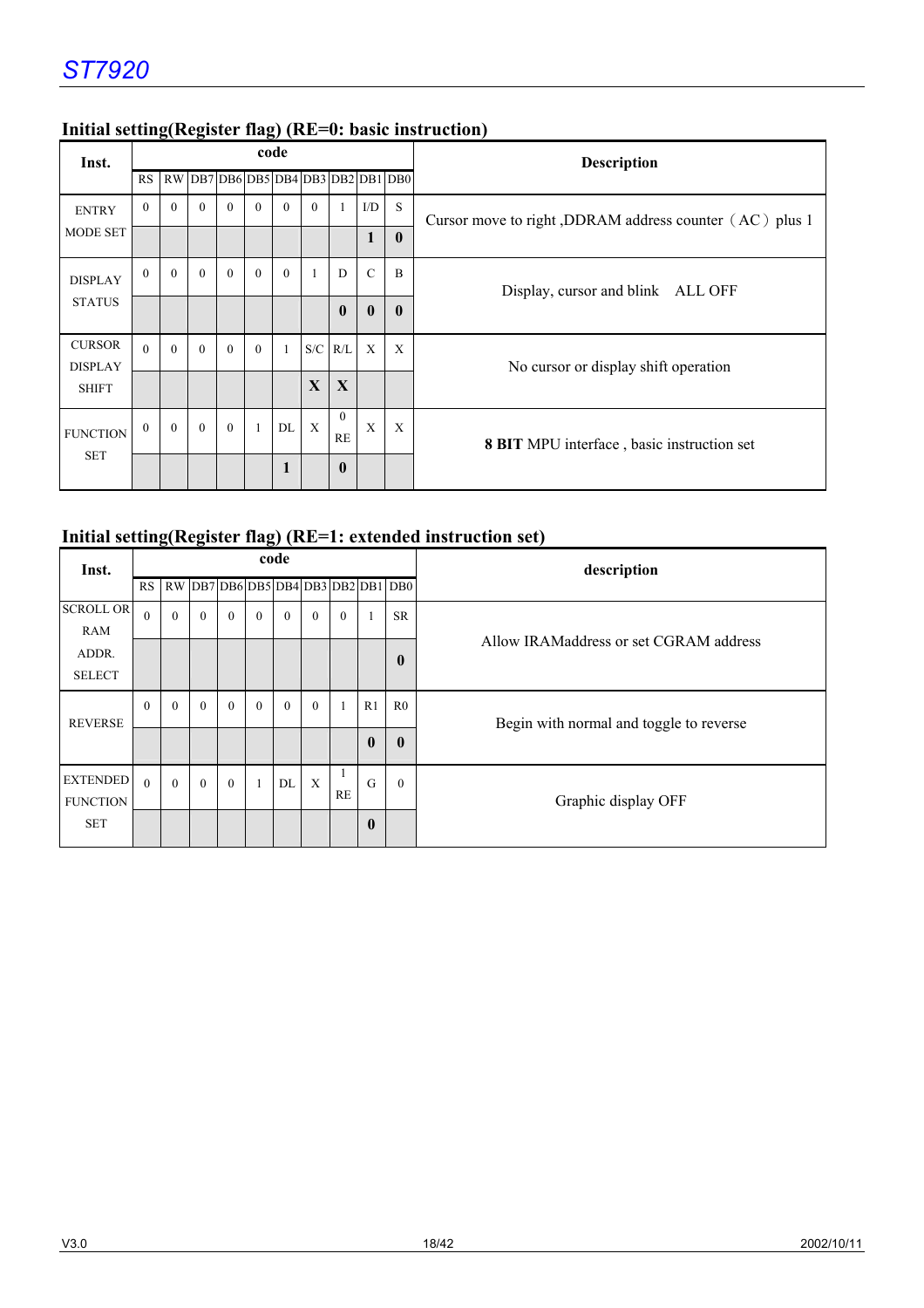#### **Description of basic instruction set**

z **CLEAR** 

RS RW DB7 DB6 DB5 DB4 DB3 DB2 DB1 DB0



Fill DDRAM with "20H"(space code). And set DDRAM address counter (AC)to"00H". Set entry mode I/D bit to be "1". Cursor moves right and AC adds 1 after write or read operation.

z **HOME** 

RS RW DB7 DB6 DB5 DB4 DB3 DB2 DB1 DB0

|  |  |  |  |  | 48 |
|--|--|--|--|--|----|
|  |  |  |  |  |    |

Set DDRAM address counter (AC) to "00H". Cursor moves to origin. Then content of DDRAM is not changed.

#### z **ENTRY MODE SET**

RS RW DB7 DB6 DB5 DB4 DB3 DB2 DB1 DB0

Set the cursor movement and display shift direction when doing write or read operation.

#### **I/D :address counter increase / decrease**

When  $I/D = "1",$  cursor moves right, DRAM address counter (AC) add by 1.

When  $I/D = "0"$ , cursor moves left, DRAM address counter (AC) subtract by 1.

#### **S: Display shift**

| I/D | <b>DESCRIPTION</b>              |
|-----|---------------------------------|
|     | Entire display shift left by 1  |
|     | Entire display shift right by 1 |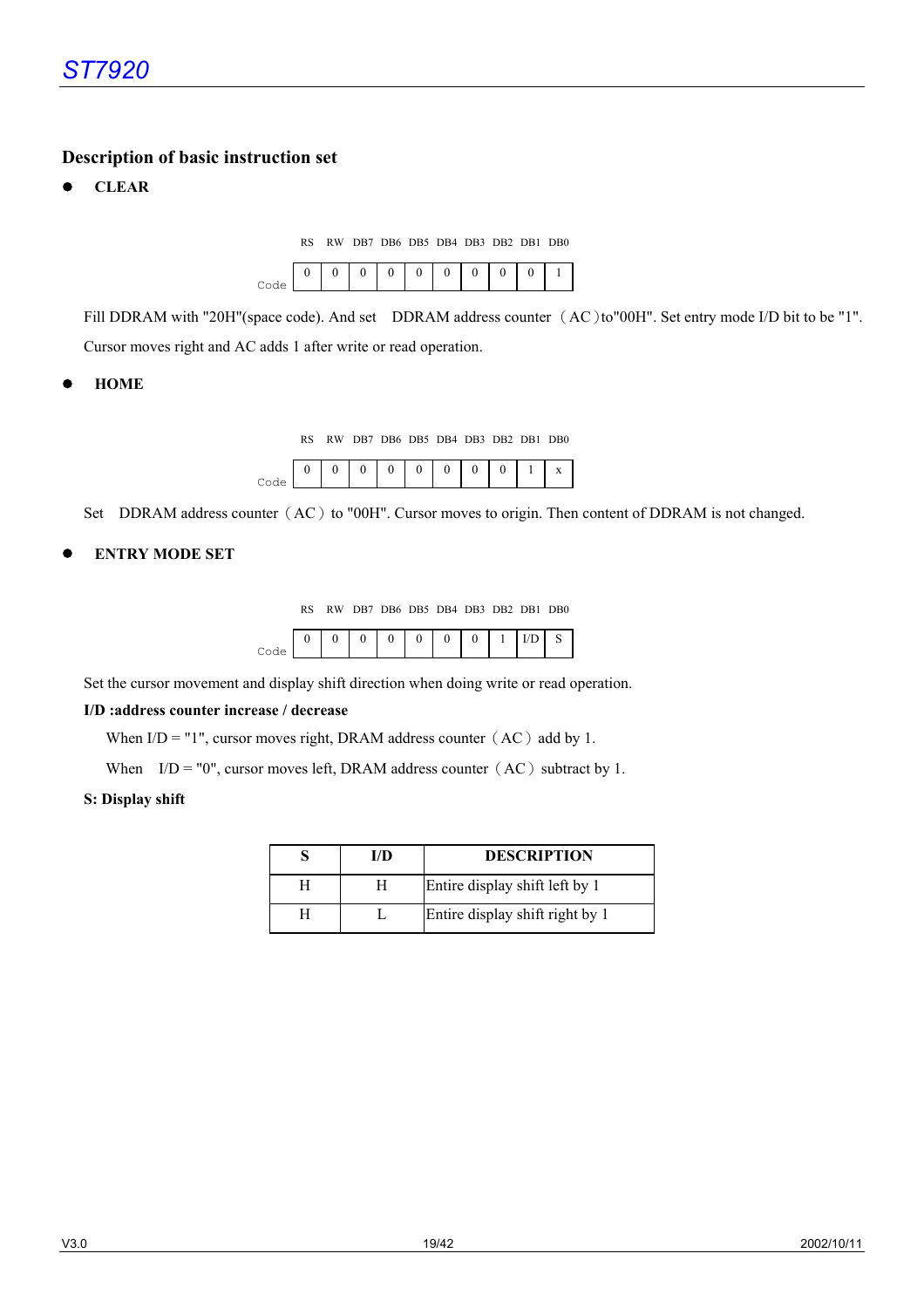#### z **DISPLAY STATUS**

RS RW DB7 DB6 DB5 DB4 DB3 DB2 DB1 DB0



#### Controls display, cursor and blink ON/OFF.

#### **D : Display ON/OFF control bit**

When  $D = "1"$ , display ON

When  $D = "0"$ , display OFF, the content of DDRAM is not changed

#### **C : Cursor ON/OFF control bit**

When  $C = "1",$  cursor ON.

When  $C = "0"$ , cursor OFF.

#### **B : Blink ON/OFF control bit**

When B = "1", cursor position blink ON. Then display data in cursor position will blink.

When  $B = "0"$ , cursor position blink OFF

#### z **CURSOR AND DISPLAY SHIFT CONTROL**

RS RW DB7 DB6 DB5 DB4 DB3 DB2 DB1 DB0

|  |  | $\overline{0}$ |  | IS/CIR/LIX I X |  |
|--|--|----------------|--|----------------|--|
|  |  |                |  |                |  |

Instruction to move the cursor or shift the entire display. The content of DDRAM is not changed.

| S/C | R/L | Description                                             | <b>AC Value</b> |
|-----|-----|---------------------------------------------------------|-----------------|
| L   |     | Cursor moves left by 1                                  | $AC=AC-1$       |
| L   | H   | Cursor moves right by 1                                 | $AC=AC+1$       |
| Н   |     | Display shift left by 1, cursor also follows to shift.  | $AC=AC$         |
| H   | Н   | Display shift right by 1, cursor also follows to shift. | $AC=AC$         |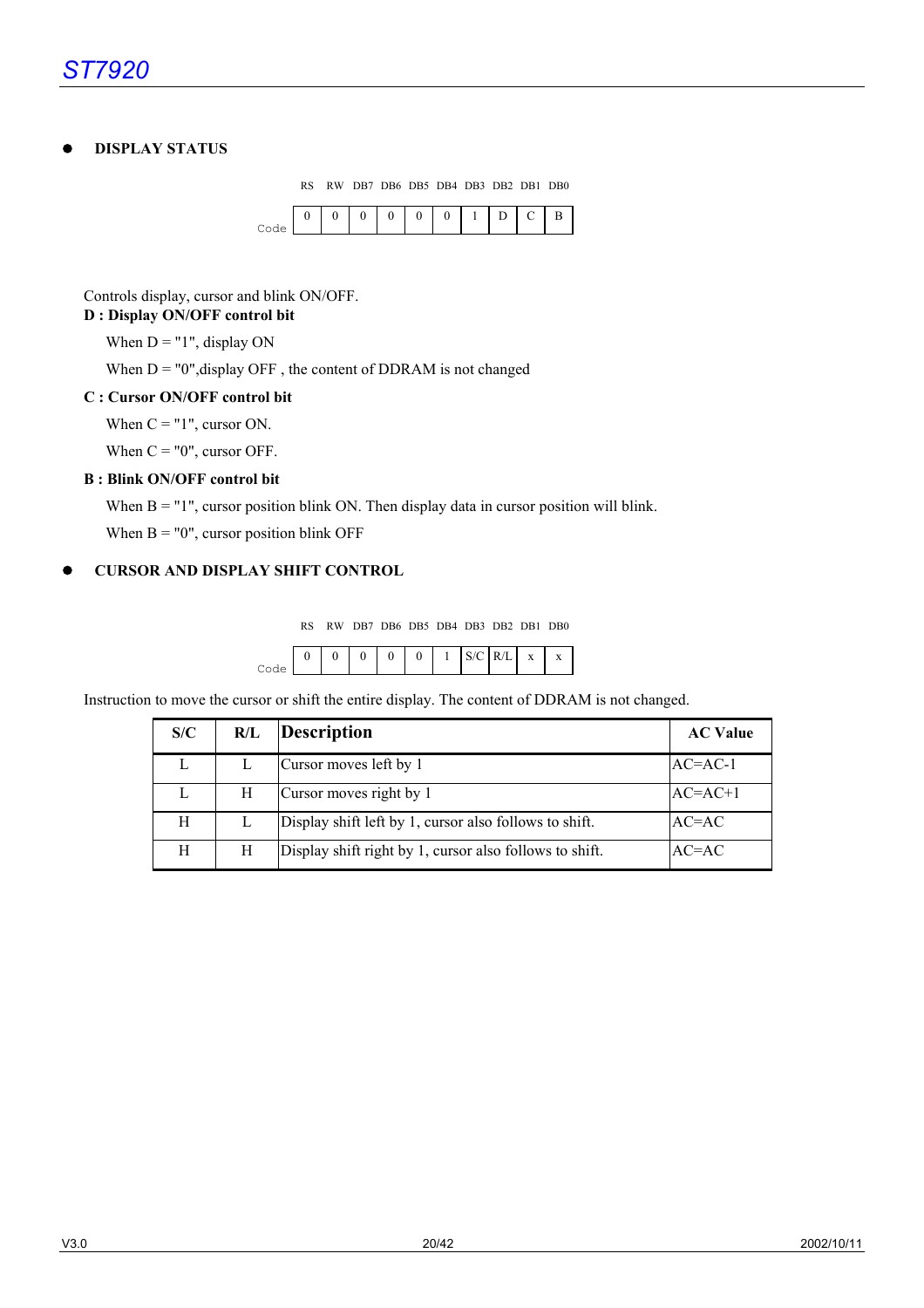#### z **FUNCTION SET**

RS RW DB7 DB6 DB5 DB4 DB3 DB2 DB1 DB0

| $0$   1   DL   X   RE   x   x<br>0 <sup>1</sup><br>$\Omega$ |  |  |
|-------------------------------------------------------------|--|--|
|-------------------------------------------------------------|--|--|

#### **DL : 4/8 BIT interface control bit**

When  $DL = "1"$ , **8 BIT** MPU bus interface

When  $DL = "0"$ , 爲 4 **BIT** MPU bus interface

#### **RE : extended instruction set control bit**

When  $RE = "1"$ , extended instruction set

When  $RE = "0"$ , basic instruction set

**In same instruction cannot alter DL and RE at once. Make sure that change DL first then RE.** 

#### z **SET CGRAM ADDRESS**

|      |  |  | RW DB7 DB6 DB5 DB4 DB3 DB2 DB1 DB0 |  |  |                                                                                                                                                     |
|------|--|--|------------------------------------|--|--|-----------------------------------------------------------------------------------------------------------------------------------------------------|
|      |  |  |                                    |  |  | $\begin{bmatrix} 0 & 0 & 0 \end{bmatrix}$ $\begin{bmatrix} 0 & 1 & 1 \end{bmatrix}$ AC5 $\begin{bmatrix} AC4 & AC3 & AC2 & AC1 & AC0 \end{bmatrix}$ |
| Code |  |  |                                    |  |  |                                                                                                                                                     |

Set CGRAM address to address counter (AC)

AC range is 00H..3FH

#### **Make sure that in extended instruction SR=0 (scroll address or RAM address select)**

#### **SET DDRAM ADDRESS**

|      |  | RW DB7 DB6 DB5 DB4 DB3 DB2 DB1 DB0 |  |  |                                                                                    |
|------|--|------------------------------------|--|--|------------------------------------------------------------------------------------|
|      |  |                                    |  |  | $\begin{bmatrix} 0 & 0 & 1 \\ 0 & 0 & 1 \end{bmatrix}$ AC6 AC5 AC4 AC3 AC2 AC1 AC0 |
| Code |  |                                    |  |  |                                                                                    |

Set DDRAM address to address counter (AC).

First line AC range is 80H..8FH

Second line AC range is 90H..9FH

Third line AC range is A0H..AFH

Fourth line AC range is B0H..BFH

Please note that only 2 lines can be display at a time.

#### z **READ BUSY FLAG**(**BF**)**AND ADDRESS**



Read busy flag (BF) can check whether internal operation is finished. At the same time the value of address counter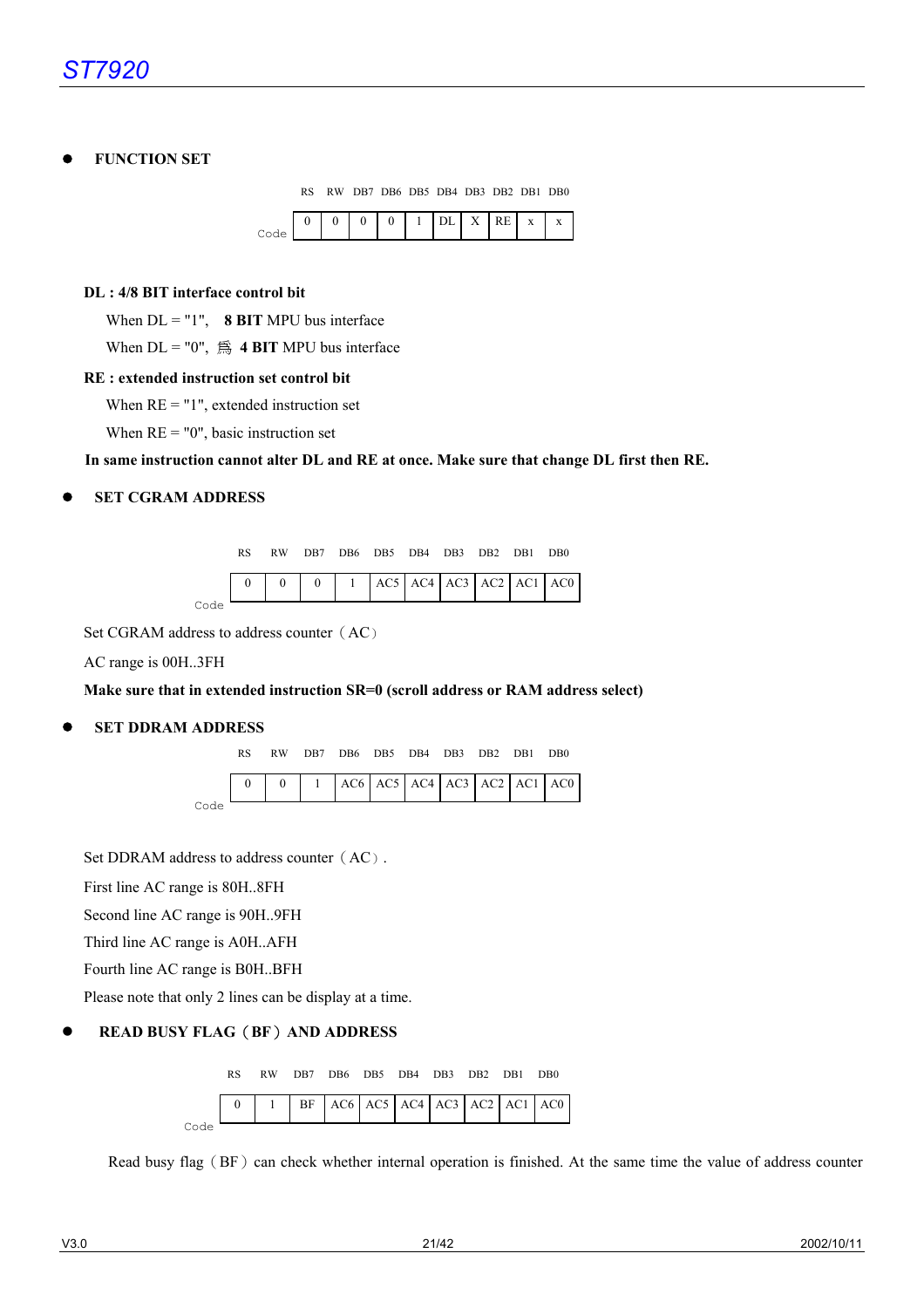$(AC)$  is also read. When BF = "1" new instruction will not be accepted. Must wait for BF = "0" for new instruction.

#### z **WRITE DATA TO RAM**

|  |  | RS RW DB7 DB6 DB5 DB4 DB3 DB2 DB1 DB0 |  |  |  |
|--|--|---------------------------------------|--|--|--|
|  |  |                                       |  |  |  |

Write data to internal RAM and alter the (AC) by 1

Each RAM address (CGRAM,DDRAM,IRAM…..) must write 2 consecutive bytes for 16 bit data. After the second byte the address counter will add or subtract by 1 according to the entry mode set control bit.

#### z **READ RAM DATA**

RS RW DB7 DB6 DB5 DB4 DB3 DB2 DB1 DB0

|  |  |  |  | $1   D7   D6   D5   D4   D3   D2   D1   D0$ |  |
|--|--|--|--|---------------------------------------------|--|
|  |  |  |  |                                             |  |

Read data from internal RAM and alter the (AC) by 1

After address set to read (CGRAM,DDRAM,IRAM…..)a DUMMY READ is required.

There is no need to DUMMY READ for the following bytes unless a new address set instruction is issued.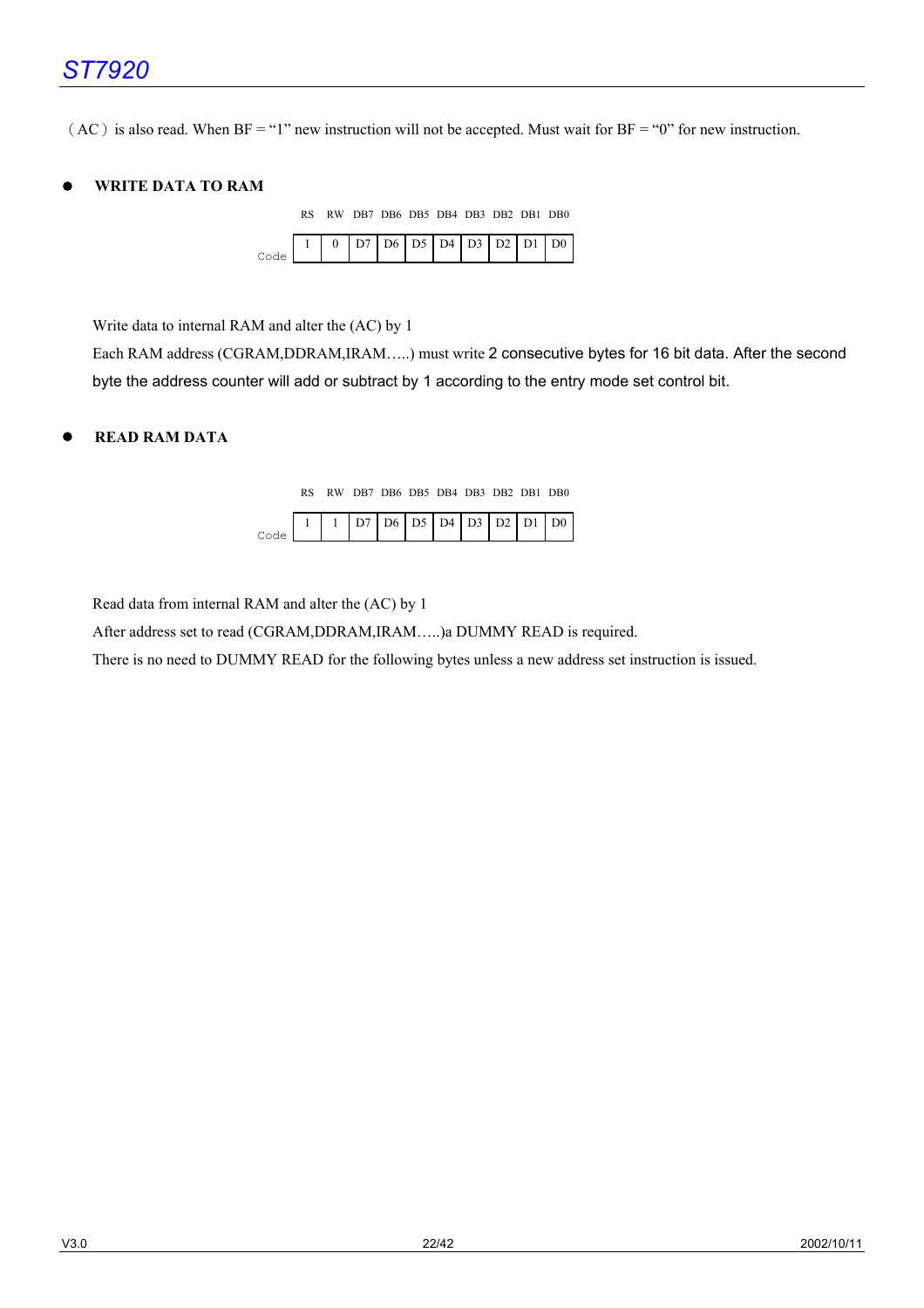## **Description of extended instruction set**

**STAND BY** 

RS RW DB7 DB6 DB5 DB4 DB3 DB2 DB1 DB0



Instruction to enter stand by mode. Any other instruction follows this instruction can terminate stand by. The content of DDRAM remain the same.

#### z **VERTICAL SCROLL OR RAM ADDRESS SELECT**

RS RW DB7 DB6 DB5 DB4 DB3 DB2 DB1 DB0

|  |  | $\Omega$ |  | $^{\circ}$ |  |
|--|--|----------|--|------------|--|
|  |  |          |  |            |  |

When  $SR = "1"$ , the vertical scroll address set is enabled.

When SR = "0", the IRAM address set **(extended instruction)** and CGRAM address set**(basic instruction)** is enabled.

#### z **REVERSE**

RS RW DB7 DB6 DB5 DB4 DB3 DB2 DB1 DB0



Select 1 out of 4 lines to reverse the display and to toggle the reverse condition by repeating this instruction.

R1,R0 initial vale is 00. When set the first time the display is reversed and set the second time the display become normal.

| $\mathbf{R}1$ | $\bf R0$ | <b>Description</b>            |
|---------------|----------|-------------------------------|
|               |          | First line normal or reverse  |
|               | H        | Second line normal or reverse |
| H             |          | Third line normal or reverse  |
| Н             | H        | Fourth line normal or reverse |

Please note that only 2 lines out of 4 line display data can be displayed.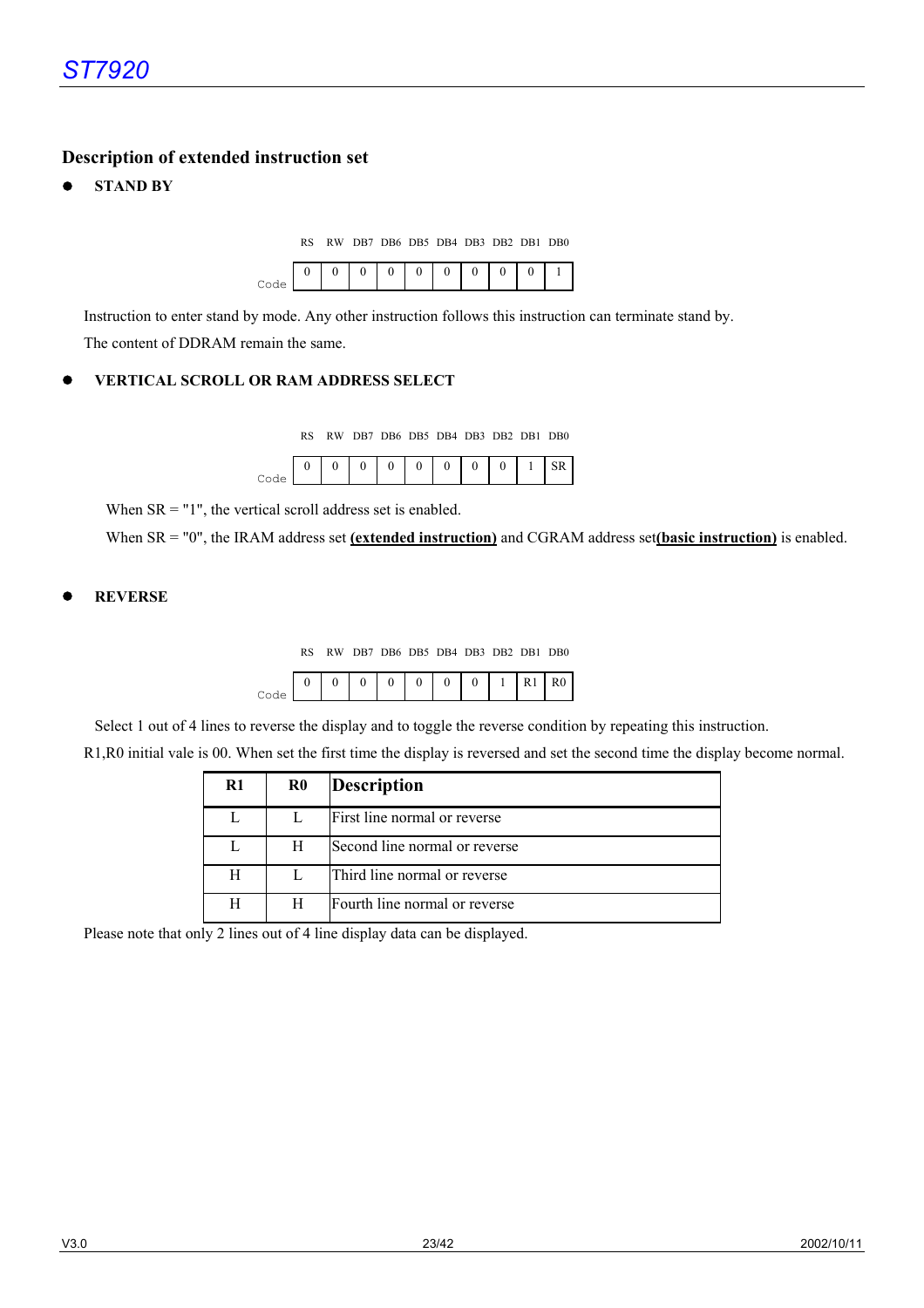#### z **EXTENED FUNCTION SET**



When  $RE = "0"$ , basic instruction set

#### **G : Graphic display control bit**

When  $G = "1"$ , graphic display ON

When  $G = "0"$ , Graphic display OFF

#### **In same instruction cannot alter DL, RE and G at once. Make sure that change DL or G first and then RE.**

#### **SET IRAM OR SCROLL ADDRESS**



SR=1: AC5~AC0 is vertical scroll displacement address SR=0: AC3~AC0 is ICON RAM address

#### **SET GRAPHIC RAM ADDRESS**



Set GDRAM address to address counter (AC).

First set vertical address and then horizontal address(write 2 consecutive bytes to complete vertical and horizontal address set) Vertical address range is AC6...AC0

Horizontal address range is AC3…AC0

The address counter (AC) of graphic RAM(GRAM) only increment after write for horizontal address. After horizontal address =0FH it will automatically back to 00H. However, the vertical address will not increase as the result of the same action.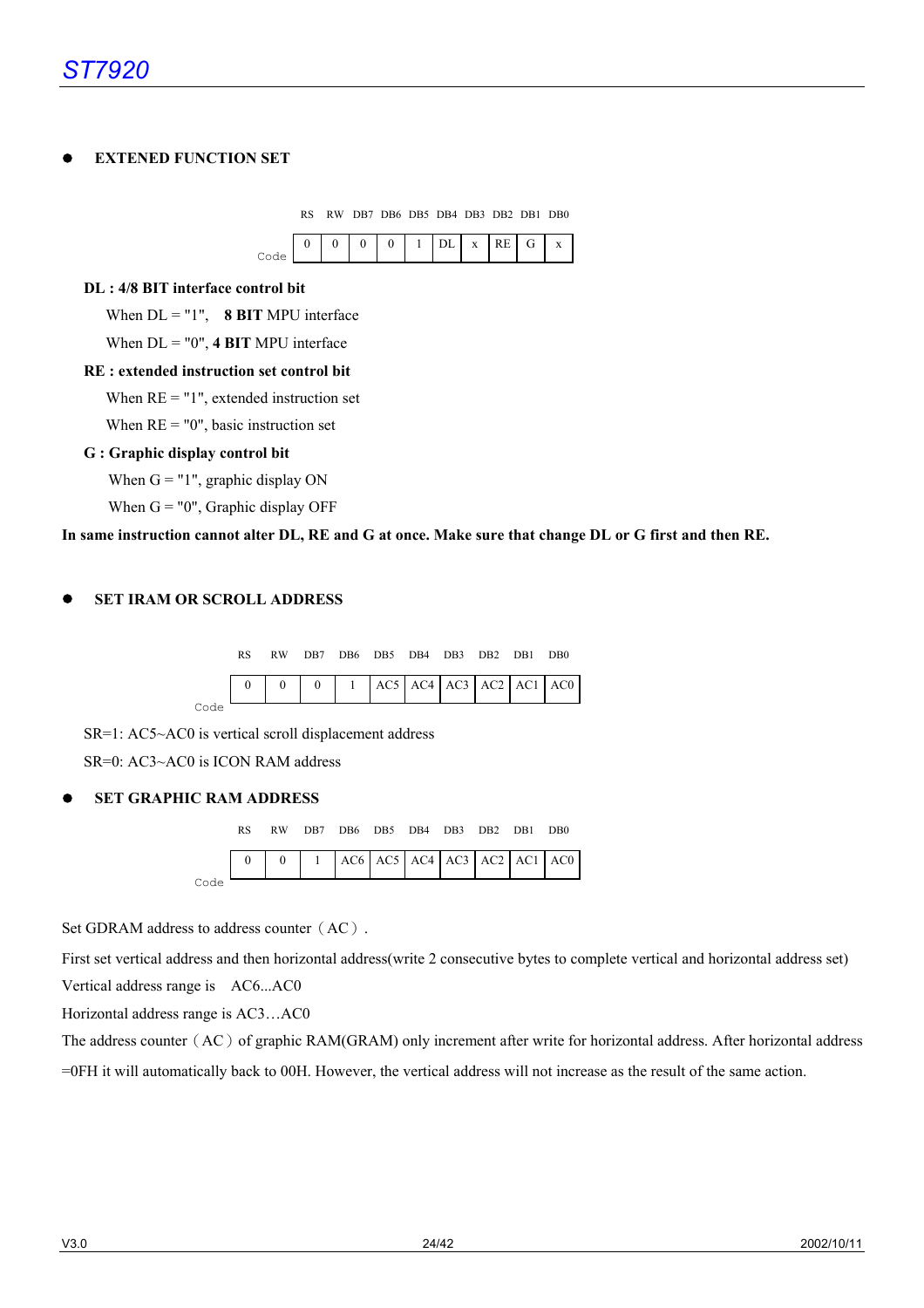## **Parallel interface :**

ST7920 is in parallel mode by pulling up PSB pin. And can select 8 bit or 4-bit bus interface by function set instruction DL control bit. MPU can control ( RS , RW , E , and DB0..DB7 ) pins to complete the data transmission.

In 4-bit transfer mode, every 8 bits data or instruction is separated into 2 parts. Higher 4 bits (DB7~DB4) data will transfer First and placed into data pins (DB7~DB4). Lower 4 bits (DB3~DB0) data will transfer second and placed into data pins (DB7~DB4). (DB3~DB0) data pins are not used.



Timing Diagram of 8-bit Parallel Bus Mode Data Transfer



Timing Diagram of 4-bit Parallel Bus Mode Data Transfer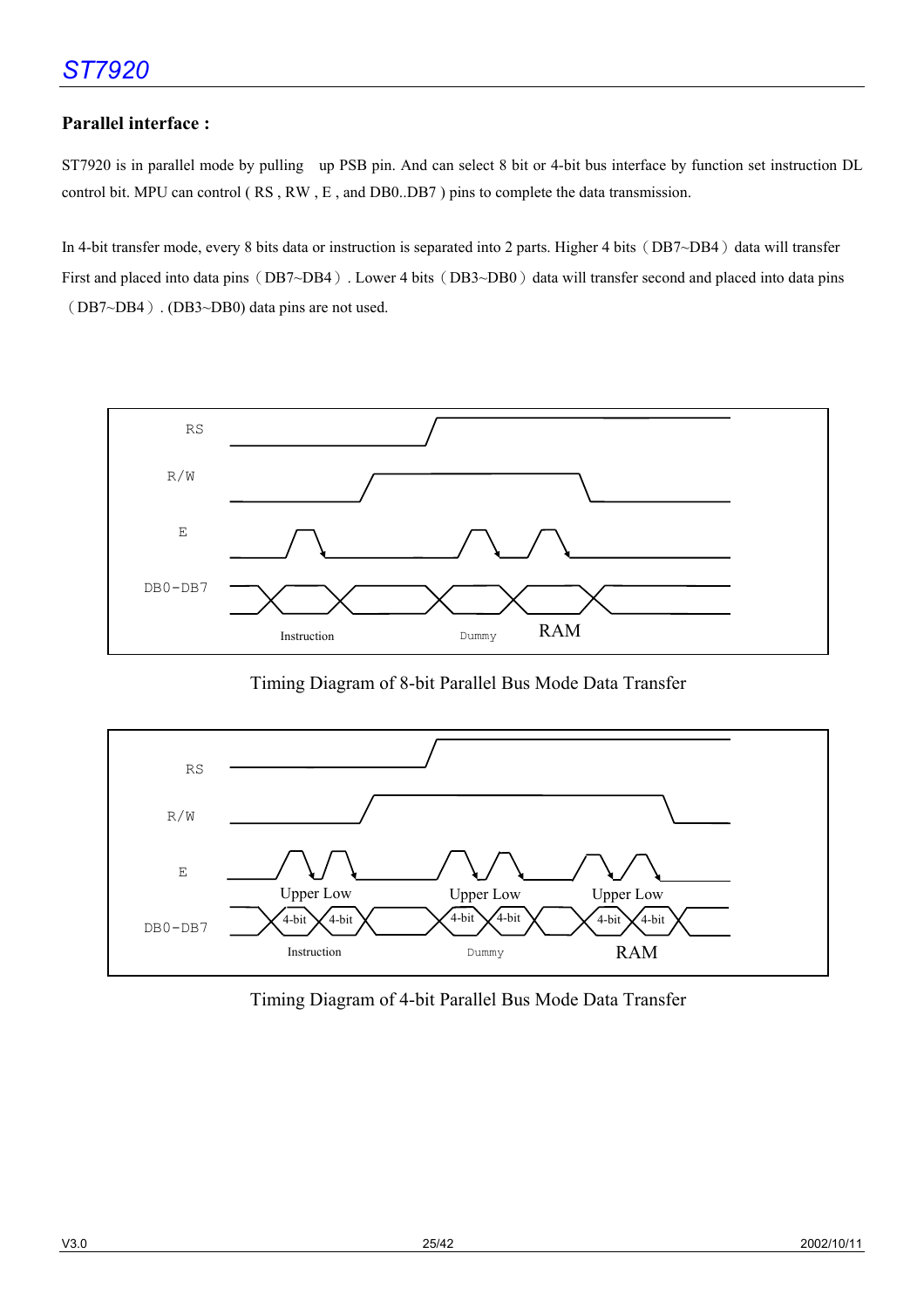#### **Serial interface :**

ST7920 is in serial interface mode when pull down PSB pin. Two pins (SCLK and SID) are used to complete the data transfer. Only write data is available.

When connecting several ST7920, chip select (CS) must be used. Only when (CS) is high the serial clock (SCLK) can be accepted. On the other hand, when chip select (CS) is low ST7920 serial counter and data will be reset. Transmission will be terminated and data will be cleared. Serial transfer counter is set to the first bit. For a minimal system with only one ST7920 and one MPU, only SCLK and SID pins are necessary. CS pin should pull to high.

ST7920's serial clock(SCLK)is asynchronous to the internal clock and is generated by MPU. When multiple instruction/data is transferred instruction execution time must be considered. Must wait for the previous instruction to finish before sending the next. ST7920 has no internal instruction buffer area.

When starting a transmission a start byte is required. It consists of 5 consecutive  $\gamma$ <sup>\*</sup> (sync character). Serial transfer counter will be reset and synchronized. Following 2 bits for read/write(RW)and register/data select(RS). Last 4 bits is filled by 〝0〞。

After receiving the sync character and RW and RS bits, every 8 bits instruction/data will be separated into 2 groups. Higher 4 bits (DB7~DB4) will be placed in first section followed by 4 <sup>No</sup><sup>\*</sup>. And lower 4 bits (DB3~DB0) will be placed in second section followed by  $4 \sqrt{0}$ .



Timing Diagram of Serial Mode Data Transfer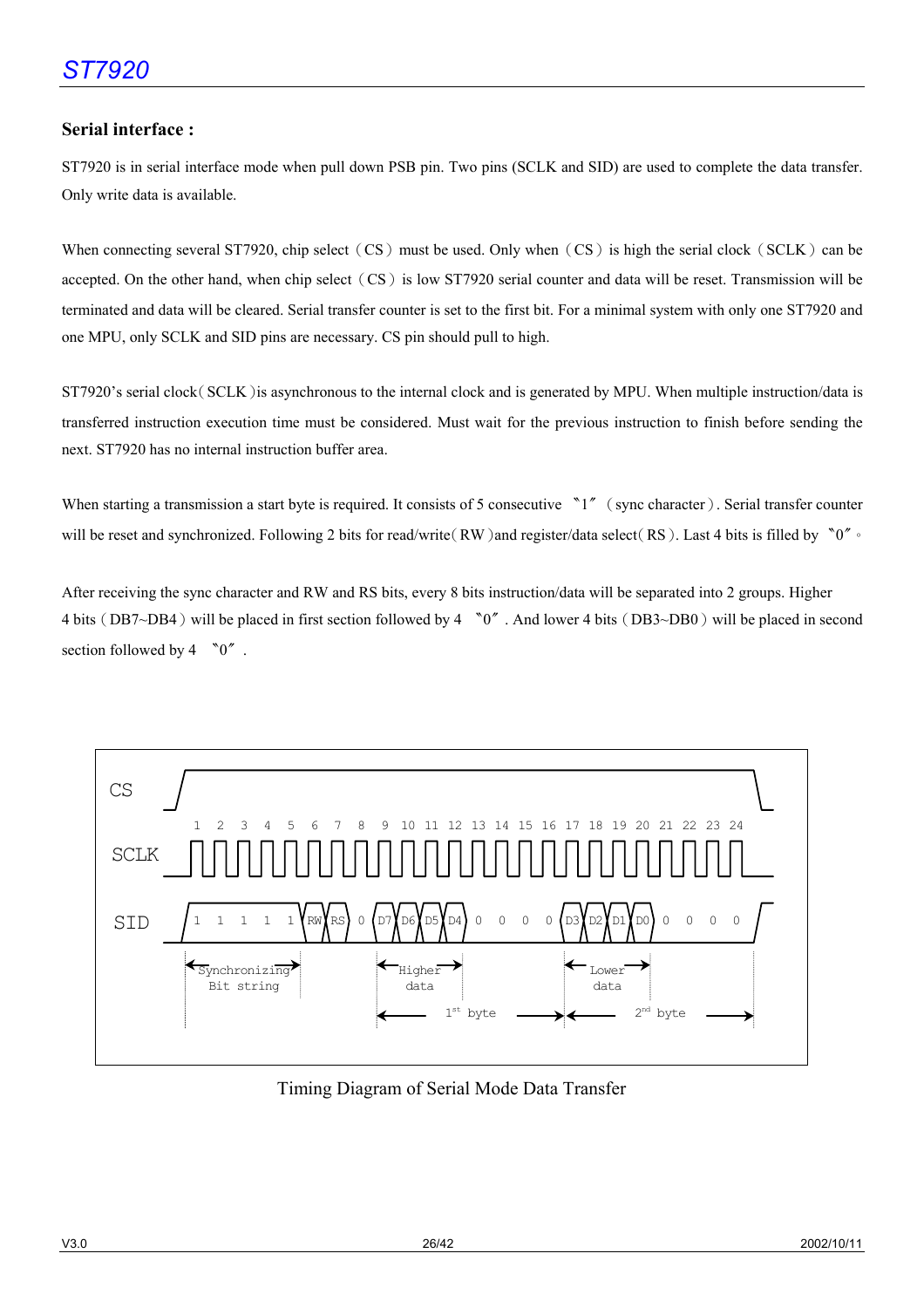## **8051 demo program for serial interface**

| WRINS:<br><b>SETB</b><br><b>CS</b><br>SID<br>SETB<br>$SD = 1$<br>CLR<br>SCLK<br>SETB<br>SCLK<br>; READ DATA FROM SID<br>CLR<br>SCLK<br><b>SETB</b><br>SCLK<br>; READ DATA FROM SID<br><b>SCLK</b><br>CLR<br>; READ DATA FROM SID<br>SETB<br>SCLK<br>CLR<br>SCLK<br>; READ DATA FROM SID<br>SETB<br>SCLK<br><b>CLR</b><br><b>SCLK</b><br><b>SETB</b><br>SCLK<br>; READ DATA FROM SID<br><b>CLR</b><br>SCLK<br>$\overline{S}$ SID = 0<br>CLR<br>SID |  |
|---------------------------------------------------------------------------------------------------------------------------------------------------------------------------------------------------------------------------------------------------------------------------------------------------------------------------------------------------------------------------------------------------------------------------------------------------|--|
|                                                                                                                                                                                                                                                                                                                                                                                                                                                   |  |
|                                                                                                                                                                                                                                                                                                                                                                                                                                                   |  |
|                                                                                                                                                                                                                                                                                                                                                                                                                                                   |  |
|                                                                                                                                                                                                                                                                                                                                                                                                                                                   |  |
|                                                                                                                                                                                                                                                                                                                                                                                                                                                   |  |
|                                                                                                                                                                                                                                                                                                                                                                                                                                                   |  |
|                                                                                                                                                                                                                                                                                                                                                                                                                                                   |  |
|                                                                                                                                                                                                                                                                                                                                                                                                                                                   |  |
|                                                                                                                                                                                                                                                                                                                                                                                                                                                   |  |
|                                                                                                                                                                                                                                                                                                                                                                                                                                                   |  |
|                                                                                                                                                                                                                                                                                                                                                                                                                                                   |  |
|                                                                                                                                                                                                                                                                                                                                                                                                                                                   |  |
| SCLK<br>; READ DATA FROM SID<br>SETB                                                                                                                                                                                                                                                                                                                                                                                                              |  |
| CLR<br>SCLK                                                                                                                                                                                                                                                                                                                                                                                                                                       |  |
| ; READ DATA FROM SID<br>SETB<br>SCLK                                                                                                                                                                                                                                                                                                                                                                                                              |  |
| <b>CLR</b><br>SCLK<br><b>SETB</b><br><b>SCLK</b><br>; READ DATA FROM SID                                                                                                                                                                                                                                                                                                                                                                          |  |
| SCLK<br>CLR                                                                                                                                                                                                                                                                                                                                                                                                                                       |  |
| MOVBIT<br>SID, A.7<br>; $SID = A.7$                                                                                                                                                                                                                                                                                                                                                                                                               |  |
| ; READ DATA FROM SID<br>SETB<br>SCLK                                                                                                                                                                                                                                                                                                                                                                                                              |  |
| <b>CLR</b><br>SCLK<br><b>MOVBIT</b><br>; $SID = A.6$<br>SID, A.6                                                                                                                                                                                                                                                                                                                                                                                  |  |
| ; READ DATA FROM SID<br>SETB<br>SCLK                                                                                                                                                                                                                                                                                                                                                                                                              |  |
| SCLK<br>CLR                                                                                                                                                                                                                                                                                                                                                                                                                                       |  |
| <b>MOVBIT</b><br>SID, A.5<br>; $SID = A.5$                                                                                                                                                                                                                                                                                                                                                                                                        |  |
| SCLK<br>; READ DATA FROM SID<br>SETB<br><b>CLR</b><br>SCLK                                                                                                                                                                                                                                                                                                                                                                                        |  |
| MOVBIT<br>SID, A.4<br>$SD = A.4$                                                                                                                                                                                                                                                                                                                                                                                                                  |  |
| SCLK<br><b>SETB</b><br>; READ DATA FROM SID                                                                                                                                                                                                                                                                                                                                                                                                       |  |
| <b>CLR</b><br>SCLK                                                                                                                                                                                                                                                                                                                                                                                                                                |  |
| <b>CLR</b><br><b>SID</b><br>; $SID = 0$<br>SETB<br>SCLK<br>; READ DATA FROM SID                                                                                                                                                                                                                                                                                                                                                                   |  |
| SCLK<br>CLR.                                                                                                                                                                                                                                                                                                                                                                                                                                      |  |
| <b>SETB</b><br>SCLK<br>; READ DATA FROM SID                                                                                                                                                                                                                                                                                                                                                                                                       |  |
| SCLK<br>CLR                                                                                                                                                                                                                                                                                                                                                                                                                                       |  |
| SETB<br>SCLK<br>; READ DATA FROM SID<br><b>CLR</b><br>SCLK                                                                                                                                                                                                                                                                                                                                                                                        |  |
| ; READ DATA FROM SID<br>SETB<br>SCLK                                                                                                                                                                                                                                                                                                                                                                                                              |  |
| <b>SCLK</b><br>CLR.                                                                                                                                                                                                                                                                                                                                                                                                                               |  |
| <b>MOVBIT</b><br>SID, A.3<br>$SD = A.3$                                                                                                                                                                                                                                                                                                                                                                                                           |  |
| <b>SETB</b><br>SCLK<br>; READ DATA FROM SID<br><b>SCLK</b><br><b>CLR</b>                                                                                                                                                                                                                                                                                                                                                                          |  |
| SID, A.2<br><b>MOVBIT</b><br>; $SID = A.2$                                                                                                                                                                                                                                                                                                                                                                                                        |  |
| ; READ DATA FROM SID<br>SETB<br>SCLK                                                                                                                                                                                                                                                                                                                                                                                                              |  |
| <b>CLR</b><br>SCLK                                                                                                                                                                                                                                                                                                                                                                                                                                |  |
| <b>MOVBIT</b><br>SID, A.1<br>; $SID = A.1$<br>; READ DATA FROM SID<br><b>SETB</b><br>SCLK                                                                                                                                                                                                                                                                                                                                                         |  |
| <b>CLR</b><br>SCLK                                                                                                                                                                                                                                                                                                                                                                                                                                |  |
| <b>MOVBIT</b><br>SID, A.0<br>; $SID = A.0$                                                                                                                                                                                                                                                                                                                                                                                                        |  |
| ; READ DATA FROM SID<br>SETB<br>SCLK                                                                                                                                                                                                                                                                                                                                                                                                              |  |
| <b>CLR</b><br>SCLK<br><b>CLR</b><br>SID<br>$:$ SID = 0                                                                                                                                                                                                                                                                                                                                                                                            |  |
| SCLK<br>SETB<br>; READ DATA FROM SID                                                                                                                                                                                                                                                                                                                                                                                                              |  |
| SCLK<br><b>CLR</b>                                                                                                                                                                                                                                                                                                                                                                                                                                |  |
| ; READ DATA FROM SID<br>SETB<br>SCLK                                                                                                                                                                                                                                                                                                                                                                                                              |  |
| CLR<br>SCLK<br>; READ DATA FROM SID<br>SETB<br>SCLK                                                                                                                                                                                                                                                                                                                                                                                               |  |
| <b>CLR</b><br><b>SCLK</b>                                                                                                                                                                                                                                                                                                                                                                                                                         |  |
| ; READ DATA FROM SID<br>SETB<br>SCLK                                                                                                                                                                                                                                                                                                                                                                                                              |  |
| <b>CLR</b><br><b>SCLK</b>                                                                                                                                                                                                                                                                                                                                                                                                                         |  |
| CS<br>CLR<br>DLY8<br>CALL                                                                                                                                                                                                                                                                                                                                                                                                                         |  |
| RET                                                                                                                                                                                                                                                                                                                                                                                                                                               |  |

| Write data from A into DATA Register |                            |                                       |
|--------------------------------------|----------------------------|---------------------------------------|
| WRDATA:                              |                            |                                       |
| SETB                                 | CS                         |                                       |
| SETB<br>CLR                          | SID<br><b>SCLK</b>         | $SD = 1$                              |
| <b>SETB</b>                          | <b>SCLK</b>                | ; READ DATA FROM SID                  |
| <b>CLR</b>                           | <b>SCLK</b>                |                                       |
| SETB                                 | SCLK                       | ; READ DATA FROM SID                  |
| CLR                                  | <b>SCLK</b>                |                                       |
| SETB                                 | <b>SCLK</b>                | ; READ DATA FROM SID                  |
| CLR<br>SETB                          | <b>SCLK</b><br><b>SCLK</b> | ; READ DATA FROM SID                  |
| CLR                                  | <b>SCLK</b>                |                                       |
| SETB                                 | <b>SCLK</b>                | ; READ DATA FROM SID                  |
| CLR                                  | <b>SCLK</b>                |                                       |
| <b>CLR</b>                           | SID                        | $\overline{S}$ SID = 0                |
| SETB<br>CLR                          | SCLK<br><b>SCLK</b>        | ; READ DATA FROM SID                  |
| SETB                                 | <b>SID</b>                 | $; SID = 1$                           |
| SETB                                 | <b>SCLK</b>                | ; READ DATA FROM SID                  |
| CLR                                  | <b>SCLK</b>                |                                       |
| CLR                                  | SID                        | ; $SID = 0$                           |
| <b>SETB</b>                          | <b>SCLK</b>                | ; READ DATA FROM SID                  |
| CLR                                  | <b>SCLK</b>                |                                       |
| <b>MOVBIT</b><br>SETB                | SID, A.7<br>SCLK           | $SD = A.7$<br>; READ DATA FROM SID    |
| CLR                                  | <b>SCLK</b>                |                                       |
| <b>MOVBIT</b>                        | SID, A.6                   | ; $SID = A.6$                         |
| SETB                                 | SCLK                       | ; READ DATA FROM SID                  |
| CLR                                  | SCLK                       |                                       |
| <b>MOVBIT</b>                        | SID, A.5                   | ; $SID = A.5$                         |
| <b>SETB</b><br><b>CLR</b>            | <b>SCLK</b><br><b>SCLK</b> | ; READ DATA FROM SID                  |
| <b>MOVBIT</b>                        | SID, A.4                   | ; $SID = A.4$                         |
| SETB                                 | SCLK                       | ; READ DATA FROM SID                  |
| CLR                                  | <b>SCLK</b>                |                                       |
| <b>CLR</b>                           | <b>SID</b>                 | $; SID = 0$                           |
| SETB                                 | <b>SCLK</b>                | ; READ DATA FROM SID                  |
| CLR<br>SETB                          | <b>SCLK</b><br><b>SCLK</b> | ; READ DATA FROM SID                  |
| CLR                                  | <b>SCLK</b>                |                                       |
| <b>SETB</b>                          | <b>SCLK</b>                | ; READ DATA FROM SID                  |
| <b>CLR</b>                           | <b>SCLK</b>                |                                       |
| SETB                                 | <b>SCLK</b>                | ; READ DATA FROM SID                  |
| CLR                                  | <b>SCLK</b>                |                                       |
| <b>MOVBIT</b><br><b>SETB</b>         | SID, A.3<br><b>SCLK</b>    | $; SID = A.3$<br>; READ DATA FROM SID |
| CLR                                  | <b>SCLK</b>                |                                       |
| <b>MOVBIT</b>                        | SID, A.2                   | ; $SID = A.2$                         |
| <b>SETB</b>                          | SCLK                       | ; READ DATA FROM SID                  |
| <b>CLR</b>                           | <b>SCLK</b>                |                                       |
| <b>MOVBIT</b>                        | SID, A.1                   | ; $SID = A.1$                         |
| <b>SETB</b>                          | SCLK<br><b>SCLK</b>        | ; READ DATA FROM SID                  |
| CLR<br><b>MOVBIT</b>                 | $\rm SID, \, A.0$          | ; $SID = A.0$                         |
| <b>SETB</b>                          | <b>SCLK</b>                | ; READ DATA FROM SID                  |
| CLR                                  | <b>SCLK</b>                |                                       |
| CLR                                  | <b>SID</b>                 | $; SID = 0$                           |
| <b>SETB</b>                          | <b>SCLK</b>                | ; READ DATA FROM SID                  |
| <b>CLR</b>                           | <b>SCLK</b>                | ; READ DATA FROM SID                  |
| <b>SETB</b><br>CLR                   | <b>SCLK</b><br>SCLK        |                                       |
| <b>SETB</b>                          | <b>SCLK</b>                | ; READ DATA FROM SID                  |
| <b>CLR</b>                           | <b>SCLK</b>                |                                       |
| SETB                                 | <b>SCLK</b>                | ; READ DATA FROM SID                  |
| CLR                                  | <b>SCLK</b>                |                                       |
| CLR                                  | CS                         |                                       |
| CALL<br>RET                          | DLY8                       |                                       |
|                                      |                            |                                       |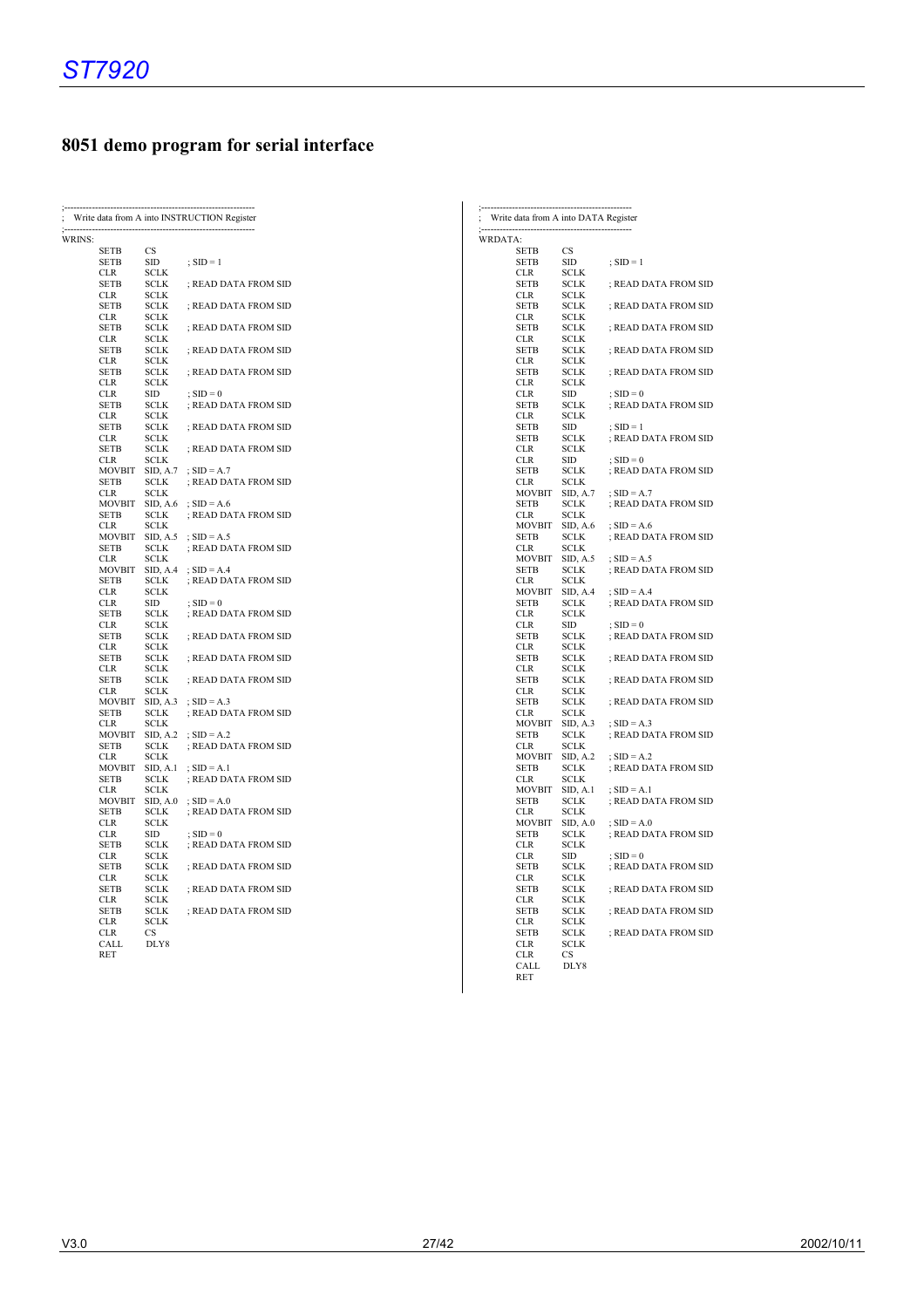## **8 bit interface**:

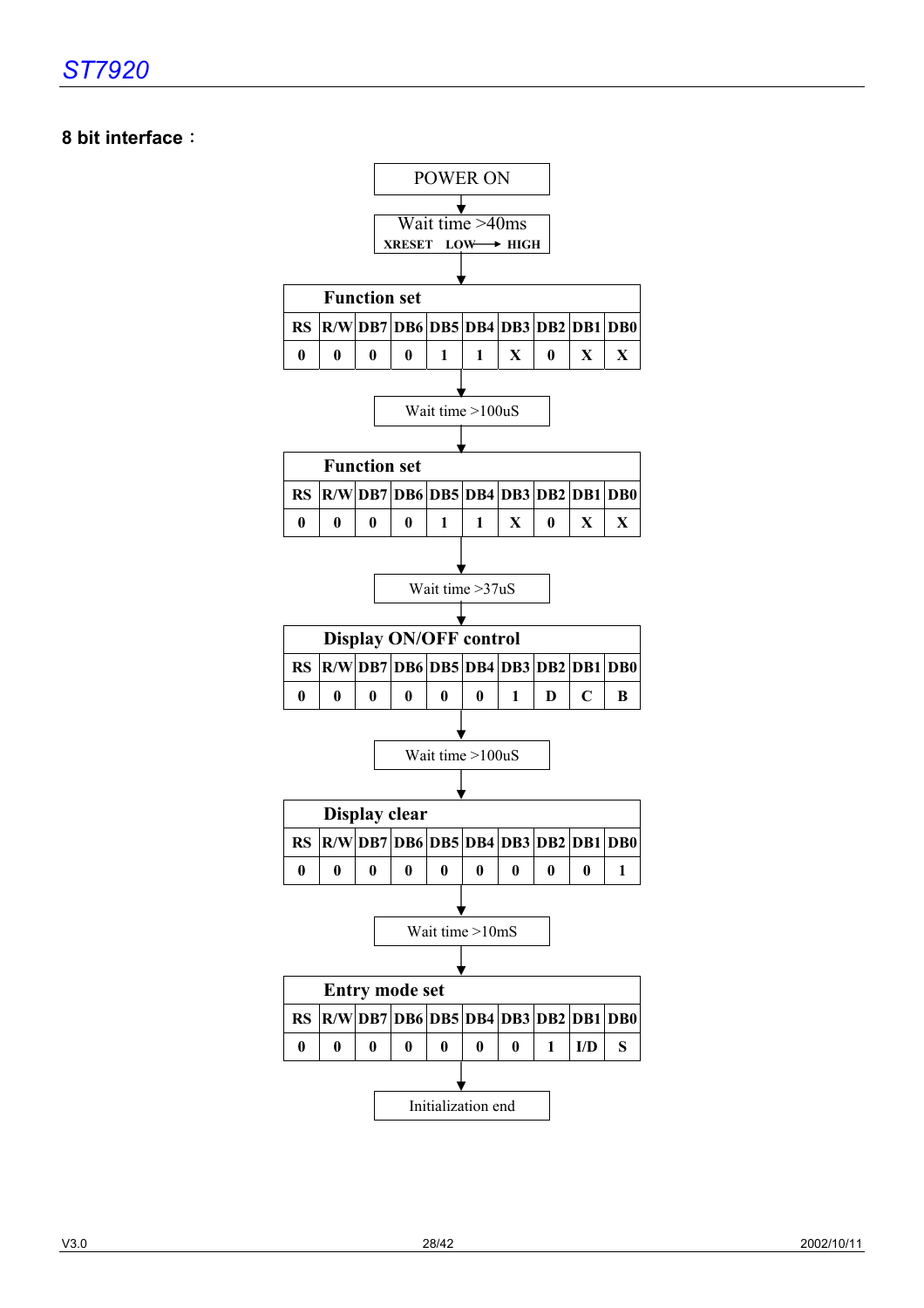## **4 bit interface**:

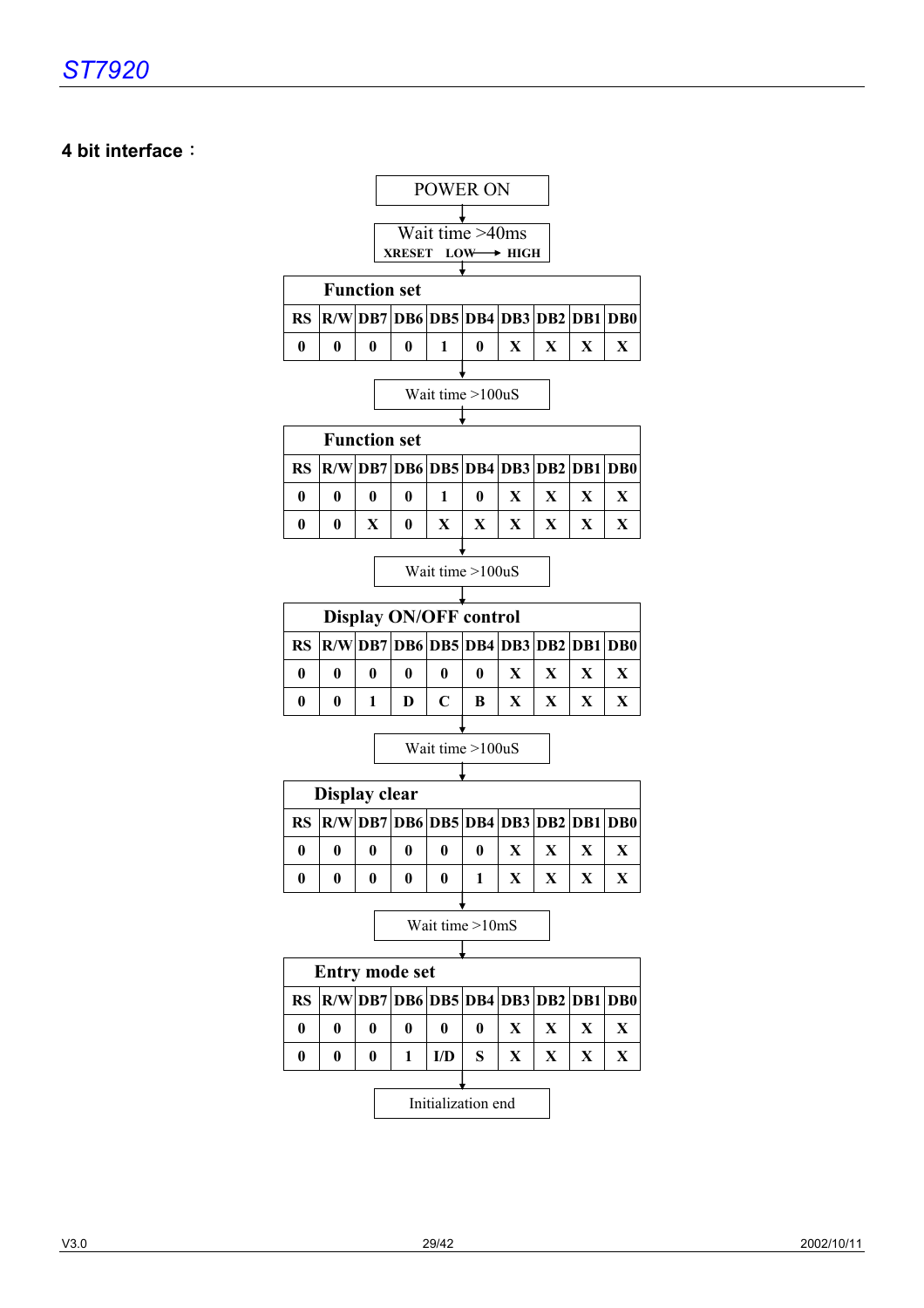## **Built in voltage booster**



## **External reset timing**

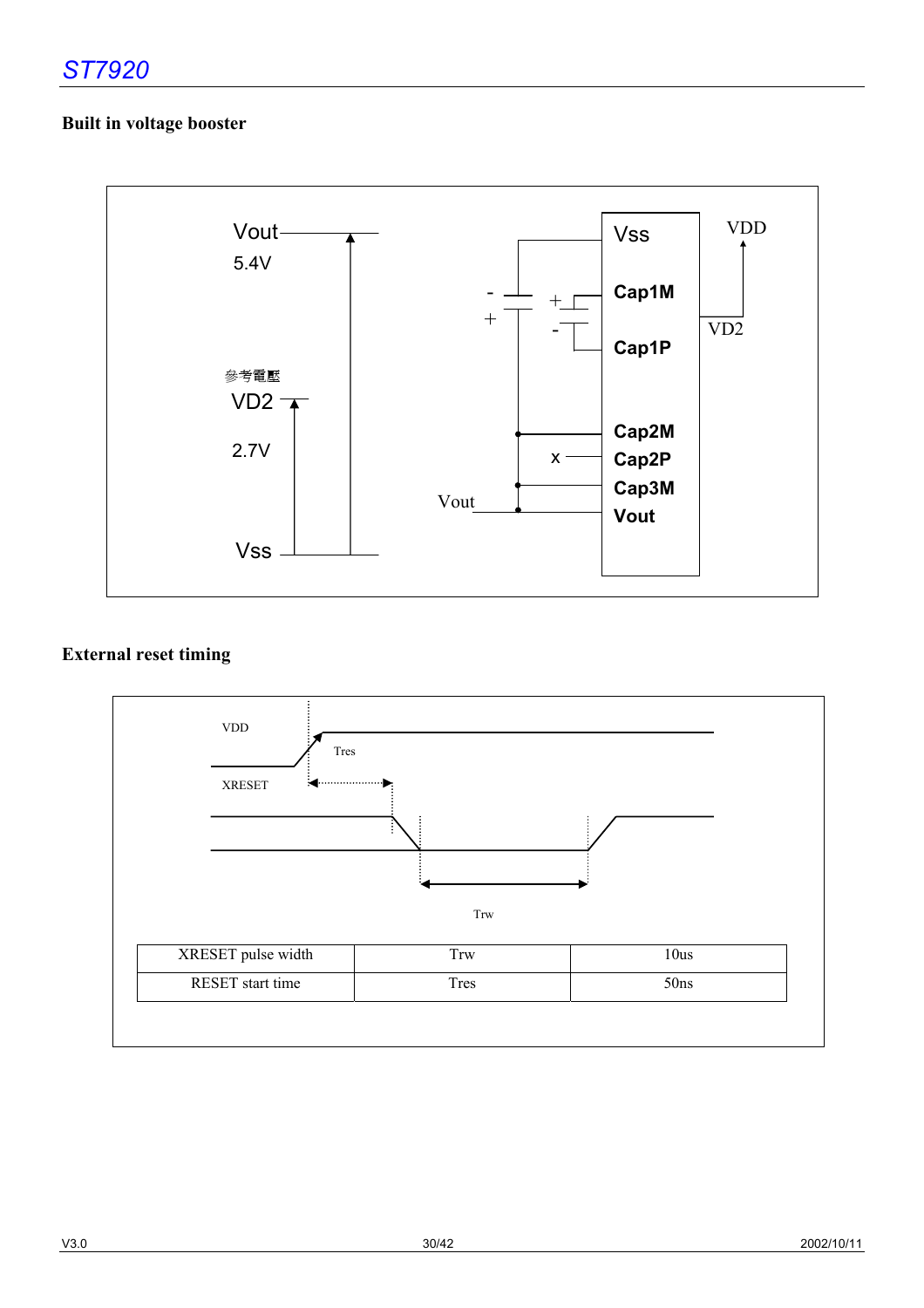## **LCD driving wave form (1/33 duty , 1/5 bias )**

When oscillation frequency is 540KHZ, 1 clock cycle time = 1.85us

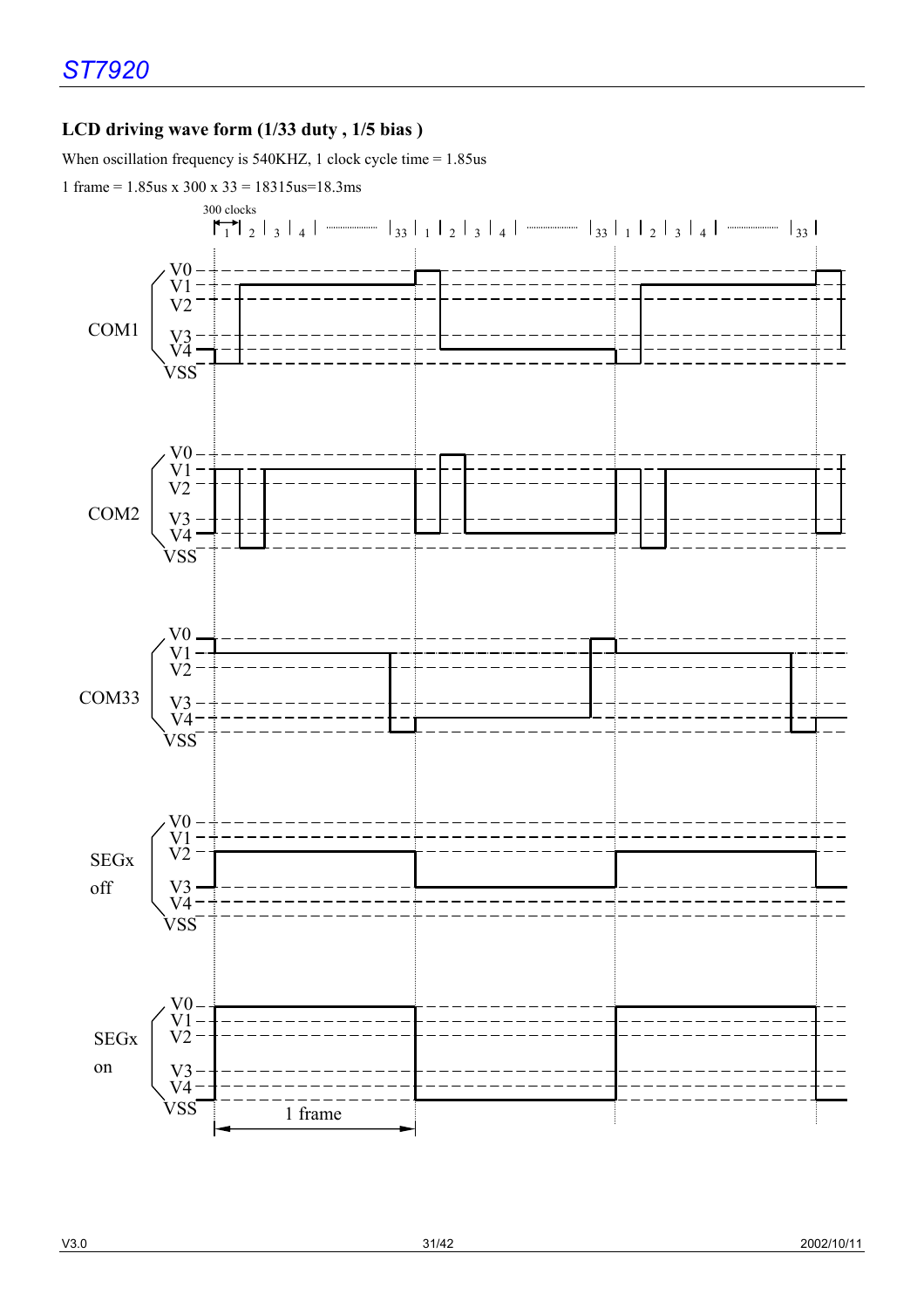## **Absolute Maximum Ratings**

| <b>Characteristics</b>       | <b>Symbol</b> | Value                               |
|------------------------------|---------------|-------------------------------------|
| Power Supply Voltage         | $\rm V_{DD}$  | $-0.3V$<br>to $+5.5V$               |
| <b>LCD Driver Voltage</b>    | $\rm V_{LCD}$ | $-0.3V$<br>to $+7.0V$               |
| Input Voltage                | $\rm V_{IN}$  | $-0.3V$ to $V_{DD}+0.3V$            |
| <b>Operating Temperature</b> | $\rm T_A$     | $-20^{\circ}$ C to $+85^{\circ}$ C  |
| Storage Temperature          | $T_{STO}$     | $-55^{\circ}$ C to $+125^{\circ}$ C |

## **DC Characteristics**  $(T_A = 25^{\circ}C, V_{DD} = 2.7 V - 4.5 V)$

| <b>Symbol</b>     | <b>Characteristics</b>       | <b>Test Condition</b>                      | Min.               | Typ.                     | Max.               | Unit                      |
|-------------------|------------------------------|--------------------------------------------|--------------------|--------------------------|--------------------|---------------------------|
| $V_{DD}$          | <b>Operating Voltage</b>     |                                            | 2.7                | $\overline{a}$           | 5.5                | V                         |
| $V_{LCD}$         | <b>LCD</b> Voltage           | $V0-V_{SS}$                                | 3.0                | $\overline{a}$           | $\overline{7}$     | $\mathbf{V}$              |
| $I_{CC}$          | Power Supply Current         | $f_{\rm OSC}$ = 530KHz, $V_{\rm DD}$ =3.0V |                    | 0.20                     | 0.45               | mA                        |
|                   |                              | $Rf=18K\Omega$                             |                    |                          |                    |                           |
| V <sub>III1</sub> | Input High Voltage           |                                            | 0.7V <sub>DD</sub> |                          | $\rm V_{DD}$       | $\ensuremath{\mathbf{V}}$ |
|                   | (Except OSC1)                |                                            |                    |                          |                    |                           |
| $V_{IL1}$         | Input Low Voltage            |                                            | $-0.3$             |                          | 0.6                | $\mathbf V$               |
|                   | (Except OSC1)                |                                            |                    |                          |                    |                           |
| V <sub>III2</sub> | Input High Voltage           |                                            | $V_{DD}$ -1        |                          | $\rm V_{DD}$       | $\mathbf V$               |
|                   | (OSC1)                       |                                            |                    |                          |                    |                           |
| $\rm V_{IL2}$     | <b>Input Low Voltage</b>     |                                            | $\blacksquare$     |                          | 1.0                | V                         |
|                   | (OSC1)                       |                                            |                    |                          |                    |                           |
| $V_{OH1}$         | Output High Voltage          | $I_{OH} = -0.1mA$                          | 0.8V <sub>DD</sub> |                          | $V_{DD}$           | $\mathbf{V}$              |
|                   | $(DB0 - DB7)$                |                                            |                    |                          |                    |                           |
| $V_{OL1}$         | <b>Output Low Voltage</b>    | $I_{OL} = 0.1mA$                           | $\blacksquare$     |                          | 0.1                | V                         |
|                   | $(DB0 - DB7)$                |                                            |                    |                          |                    |                           |
| $\rm V_{OH2}$     | Output High Voltage          | $IOH = -0.04mA$                            | 0.8V <sub>DD</sub> |                          | $V_{DD}$           | $\mathbf V$               |
|                   | (Except DB0 - DB7)           |                                            |                    |                          |                    |                           |
| $V_{OL2}$         | Output Low Voltage           | $I_{OL} = 0.04mA$                          |                    |                          | 0.1V <sub>DD</sub> | $\mathbf V$               |
|                   | (Except DB0 - DB7)           |                                            |                    |                          |                    |                           |
| $I_{LEAK}$        | <b>Input Leakage Current</b> | $V_{IN}$ = 0V to $V_{DD}$                  | $-1$               | $\overline{\phantom{a}}$ | $\mathbf{1}$       | $\mu A$                   |
| $I_{PUP}$         | Pull Up MOS Current          | $V_{DD} = 3V$                              | 22                 | 27                       | 32                 | $\mu A$                   |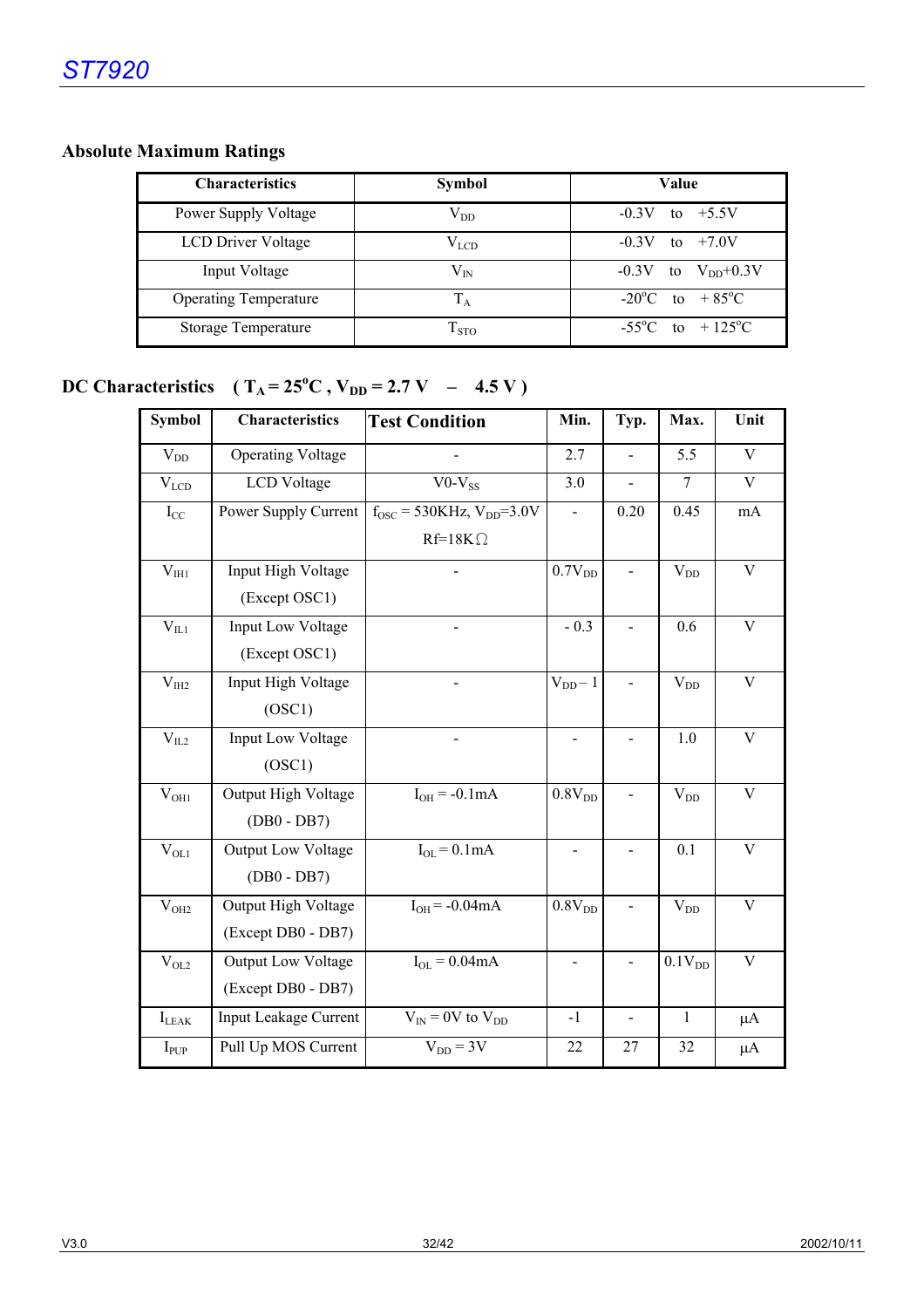| <b>Symbol</b>    | <b>Characteristics</b>    | <b>Test Condition</b>                    | Min.                         | Typ.           | Max.           | Unit                    |
|------------------|---------------------------|------------------------------------------|------------------------------|----------------|----------------|-------------------------|
| $\rm V_{DD}$     | <b>Operating Voltage</b>  |                                          | 4.5                          | $\overline{a}$ | 5.5            | $\mathbf{V}$            |
| $V_{LCD}$        | <b>LCD</b> Voltage        | $V0-V_{SS}$                              | 3.0                          |                | $\overline{7}$ | V                       |
| $I_{CC}$         | Power Supply Current      | $f_{\rm OSC}$ = 540KHz, $V_{\rm DD}$ =5V |                              | 0.45           | 0.75           | mA                      |
|                  |                           | $Rf=33K\Omega$                           |                              |                |                |                         |
| $V_{I H1}$       | Input High Voltage        |                                          | 0.7V <sub>DD</sub>           |                | $V_{DD}$       | $\mathbf V$             |
|                  | (Except OSC1)             |                                          |                              |                |                |                         |
| $\rm V_{II1}$    | <b>Input Low Voltage</b>  |                                          | $-0.3$                       |                | 0.6            | $\mathbf{V}$            |
|                  | (Except OSC1)             |                                          |                              |                |                |                         |
| $\rm V_{IH2}$    | Input High Voltage        |                                          | $V_{DD}$ -1                  |                | $V_{DD}$       | $\overline{V}$          |
|                  | (OSC1)                    |                                          |                              |                |                |                         |
| $\rm V_{IL2}$    | Input Low Voltage         |                                          | $\blacksquare$               |                | 1.0            | $\overline{\mathbf{V}}$ |
|                  | (OSC1)                    |                                          |                              |                |                |                         |
| $V_{OH1}$        | Output High Voltage       | $I_{OH} = -0.1 \overline{mA}$            | 0.8V <sub>DD</sub>           |                | $V_{DD}$       | $\mathbf{V}$            |
|                  | $(DB0 - DB7)$             |                                          |                              |                |                |                         |
| $V_{OL1}$        | <b>Output Low Voltage</b> | $I_{OL} = 0.1mA$                         |                              |                | 0.4            | $\overline{V}$          |
|                  | $(DB0 - DB7)$             |                                          |                              |                |                |                         |
| V <sub>OH2</sub> | Output High Voltage       | $IOH = -0.04mA$                          | $0.8\mathrm{V_{DD}}$         |                | $V_{DD}$       | $\overline{\mathbf{V}}$ |
|                  | (Except DB0 - DB7)        |                                          |                              |                |                |                         |
| $V_{OL2}$        | Output Low Voltage        | $I_{OL} = 0.04mA$                        | $\qquad \qquad \blacksquare$ |                | $0.1V_{DD}$    | V                       |
|                  | (Except DB0 - DB7)        |                                          |                              |                |                |                         |
| $I_{LEAK}$       | Input Leakage Current     | $V_{IN}$ = 0V to $V_{DD}$                | $-1$                         | $\blacksquare$ | $\mathbf{1}$   | $\mu A$                 |
| $I_{PUP}$        | Pull Up MOS Current       | $V_{DD} = 5V$                            | 75                           | 80             | 85             | $\mu A$                 |

## **DC Characteristics**  $(T_A = 25^{\circ}C, V_{DD} = 4.5 V - 5.5 V)$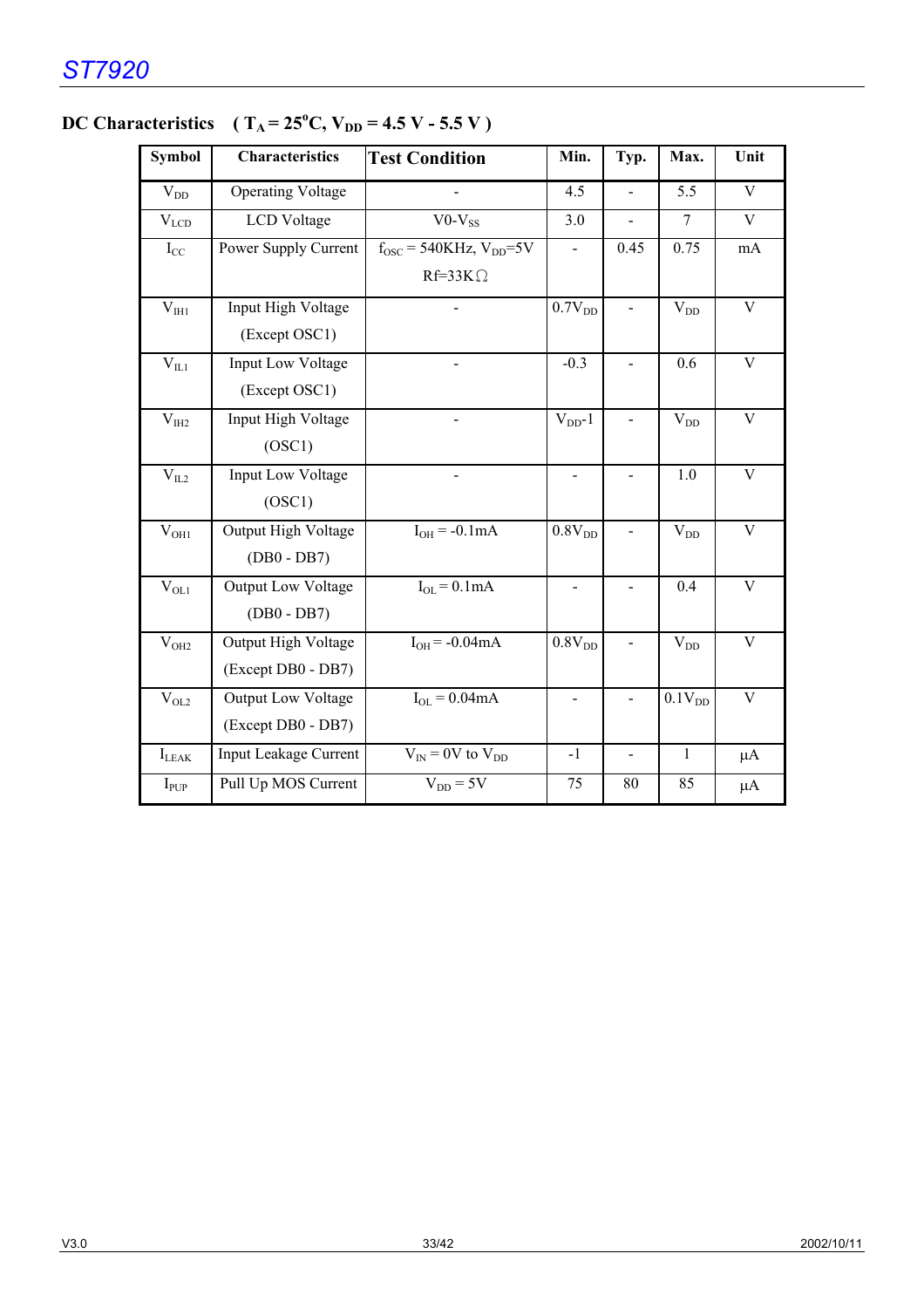| <b>Symbol</b>           | <b>Characteristics</b>               | <b>Test Condition</b>                        | Min.           | Typ.                         | Max.                     | Unit          |
|-------------------------|--------------------------------------|----------------------------------------------|----------------|------------------------------|--------------------------|---------------|
|                         |                                      | <b>Internal Clock Operation</b>              |                |                              |                          |               |
| $f_{\rm{OSC}}$          | <b>OSC</b> Frequency                 | $R = 33K\Omega$                              | 480            | 540                          | 600                      | KHz           |
|                         |                                      | <b>External Clock Operation</b>              |                |                              |                          |               |
| $\rm f_{EX}$            | <b>External Frequency</b>            |                                              | 480            | 540                          | 600                      | <b>KHz</b>    |
|                         | Duty Cycle                           |                                              | 45             | 50                           | 55                       | $\frac{0}{0}$ |
| $T_R$ , $T_F$           | Rise/Fall Time                       |                                              |                |                              | 0.2                      | $\mu$ s       |
|                         |                                      | Write Mode (Writing data from MPU to ST7920) |                |                              |                          |               |
| $T_{C}$                 | Enable Cycle Time                    | Pin E                                        | 1200           | $\overline{\phantom{a}}$     | $\overline{\phantom{a}}$ | ns            |
| $T_{PW}$                | Enable Pulse Width                   | Pin E                                        | 140            | $\overline{\phantom{a}}$     |                          | ns            |
| $T_R$ , $T_F$           | Enable Rise/Fall Time                | Pin E                                        | $\overline{a}$ | $\blacksquare$               | 25                       | ns            |
| $T_{AS}$                | Address Setup Time                   | Pins: RS, RW, E                              | 10             | $\overline{a}$               |                          | ns            |
| $T_{AH}$                | <b>Address Hold Time</b>             | Pins: RS, RW, E                              | 20             |                              |                          | ns            |
| $T_{DSW}$               | Data Setup Time                      | Pins: DB0 - DB7                              | 40             |                              |                          | ns            |
| $T_{\rm H}$             | Data Hold Time                       | Pins: DB0 - DB7                              | 20             |                              |                          | ns            |
|                         |                                      | Read Mode (Reading Data from ST7920 to MPU)  |                |                              |                          |               |
| $T_{\rm C}$             | Enable Cycle Time                    | Pin E                                        | 1200           |                              |                          | ns            |
| $T_{PW}$                | Enable Pulse Width                   | Pin E                                        | 140            |                              |                          | ns            |
| $T_R$ , $T_F$           | Enable Rise/Fall Time                | Pin E                                        | $\overline{a}$ |                              | 25                       | ns            |
| $T_{AS}$                | <b>Address Setup Time</b>            | Pins: RS, RW, E                              | 10             |                              |                          | ns            |
| $T_{AH}$                | <b>Address Hold Time</b>             | Pins: RS, RW, E                              | 20             | $\overline{\phantom{0}}$     |                          | ns            |
| <b>T</b> <sub>DDR</sub> | Data Delay Time                      | Pins: DB0 - DB7                              |                | $\qquad \qquad \blacksquare$ | 100                      | ns            |
| $T_{\rm H}$             | Data Hold Time                       | Pins: DB0 - DB7                              | 20             | $\frac{1}{2}$                |                          | ns            |
|                         |                                      | Interface Mode with LCD Driver(ST7921)       |                |                              |                          |               |
| $T_{\text{CWH}}$        | Clock Pulse with High Pins: CL1, CL2 |                                              | 800            | $\blacksquare$               | $\frac{1}{2}$            | ns            |
| $T_{\rm CWL}$           | Clock Pulse with Low                 | Pins: CL1, CL2                               | 800            | $\blacksquare$               | $\blacksquare$           | ns            |
| $T_{\rm{CST}}$          | Clock Setup Time                     | Pins: CL1, CL2                               | 500            | $\blacksquare$               | $\overline{\phantom{a}}$ | ns            |
| $T_{\rm SU}$            | Data Setup Time                      | Pin: D                                       | 300            | $\blacksquare$               | $\blacksquare$           | ns            |
| $T_{DH}$                | Data Hold Time                       | Pin: D                                       | 300            | $\overline{\phantom{0}}$     |                          | ns            |
| $T_{DM}$                | M Delay Time                         | Pin: M                                       | $-1000$        | $\frac{1}{2}$                | 1000                     | ns            |

## AC Characteristics  $(T_A = 25^{\circ}C, V_{DD} = 4.5V)$  Parallel Mode Interface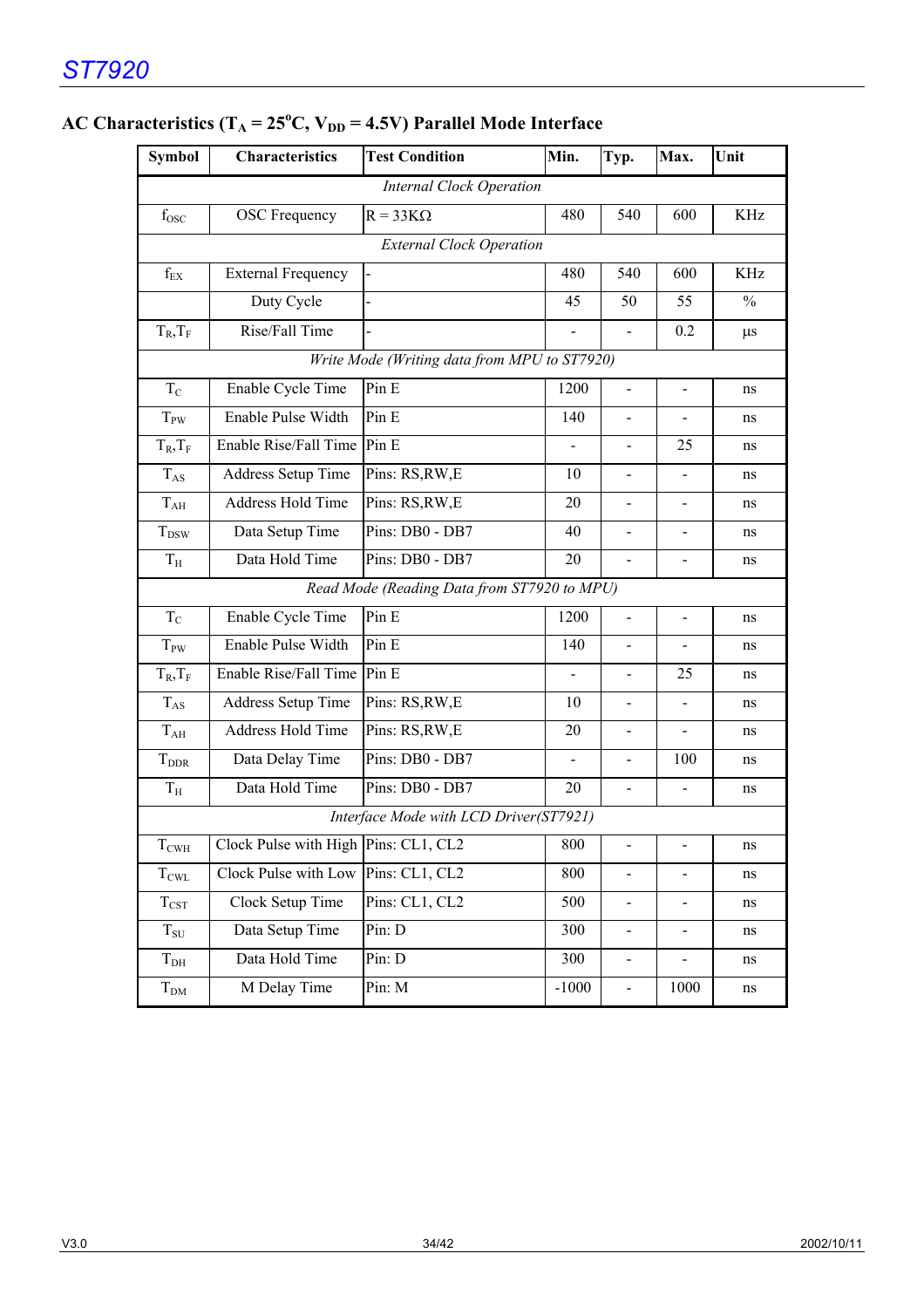| <b>Symbol</b>                                | <b>Characteristics</b>                      | <b>Test Condition</b>                  | Min.                     | Typ.                         | Max.                         | Unit          |  |  |  |  |
|----------------------------------------------|---------------------------------------------|----------------------------------------|--------------------------|------------------------------|------------------------------|---------------|--|--|--|--|
|                                              |                                             | <b>Internal Clock Operation</b>        |                          |                              |                              |               |  |  |  |  |
| $f_{\rm{OSC}}$                               | <b>OSC</b> Frequency                        | $R = 18K\Omega$                        | 470                      | 530                          | 590                          | KHz           |  |  |  |  |
|                                              | <b>External Clock Operation</b>             |                                        |                          |                              |                              |               |  |  |  |  |
| $f_{EX}$                                     | <b>External Frequency</b>                   |                                        | 470                      | 530                          | 590                          | KHz           |  |  |  |  |
|                                              | Duty Cycle                                  |                                        | 45                       | 50                           | 55                           | $\frac{0}{0}$ |  |  |  |  |
| $T_R$ , $T_F$                                | Rise/Fall Time                              |                                        |                          |                              | 0.2                          | $\mu$ s       |  |  |  |  |
| Write Mode (Writing data from MPU to ST7920) |                                             |                                        |                          |                              |                              |               |  |  |  |  |
| $T_{C}$                                      | Enable Cycle Time                           | Pin E                                  | 1800                     | $\overline{\phantom{0}}$     | $\overline{\phantom{0}}$     | ns            |  |  |  |  |
| $T_{PW}$                                     | Enable Pulse Width                          | Pin E                                  | 160                      | $\blacksquare$               | $\blacksquare$               | ns            |  |  |  |  |
| $T_R$ , $T_F$                                | Enable Rise/Fall Time                       | Pin E                                  | $\overline{\phantom{0}}$ | $\overline{a}$               | 25                           | ns            |  |  |  |  |
| $T_{AS}$                                     | Address Setup Time                          | Pins: RS, RW, E                        | 10                       | $\blacksquare$               | $\blacksquare$               | ns            |  |  |  |  |
| $T_{AH}$                                     | <b>Address Hold Time</b>                    | Pins: RS, RW, E                        | 20                       | $\overline{\phantom{0}}$     | $\overline{\phantom{m}}$     | ns            |  |  |  |  |
| $T_{DSW}$                                    | Data Setup Time                             | Pins: DB0 - DB7                        | 40                       | $\overline{\phantom{a}}$     | $\overline{a}$               | ns            |  |  |  |  |
| $T_{\rm H}$                                  | Data Hold Time                              | Pins: DB0 - DB7                        | 20                       | $\overline{a}$               | $\overline{a}$               | ns            |  |  |  |  |
|                                              | Read Mode (Reading Data from ST7920 to MPU) |                                        |                          |                              |                              |               |  |  |  |  |
| $T_{C}$                                      | Enable Cycle Time                           | Pin E                                  | 1800                     | $\overline{a}$               | $\overline{a}$               | ns            |  |  |  |  |
| $T_{PW}$                                     | Enable Pulse Width                          | Pin E                                  | 320                      |                              |                              | ns            |  |  |  |  |
| $T_R$ , $T_F$                                | Enable Rise/Fall Time                       | Pin E                                  | $\overline{\phantom{a}}$ |                              | 25                           | ns            |  |  |  |  |
| $T_{AS}$                                     | Address Setup Time                          | Pins: RS, RW, E                        | 10                       |                              | $\overline{\phantom{a}}$     | ns            |  |  |  |  |
| $T_{AH}$                                     | <b>Address Hold Time</b>                    | Pins: RS, RW, E                        | 20                       | $\qquad \qquad \blacksquare$ | $\overline{\phantom{a}}$     | ns            |  |  |  |  |
| $T_{\rm DDR}$                                | Data Delay Time                             | Pins: DB0 - DB7                        | Ξ.                       |                              | 260                          | ns            |  |  |  |  |
| $T_{\rm H}$                                  | Data Hold Time                              | Pins: DB0 - DB7                        | 20                       | $\overline{a}$               | $\overline{a}$               | ns            |  |  |  |  |
|                                              |                                             | Interface Mode with LCD Driver(ST7921) |                          |                              |                              |               |  |  |  |  |
| $T_{\text{CWH}}$                             | Clock Pulse with High Pins: CL1, CL2        |                                        | 800                      |                              | $\overline{\phantom{0}}$     | ns            |  |  |  |  |
| $T_{\rm CWL}$                                | Clock Pulse with Low                        | Pins: CL1, CL2                         | 800                      | $\blacksquare$               | $\overline{\phantom{0}}$     | ns            |  |  |  |  |
| $T_{\rm{CST}}$                               | Clock Setup Time                            | Pins: CL1, CL2                         | 500                      | $\qquad \qquad \blacksquare$ | $\overline{\phantom{0}}$     | ns            |  |  |  |  |
| $T_{\rm SU}$                                 | Data Setup Time                             | Pin: D                                 | 300                      | $\overline{\phantom{a}}$     | $\overline{\phantom{0}}$     | ns            |  |  |  |  |
| T <sub>DH</sub>                              | Data Hold Time                              | Pin: D                                 | 300                      | $\qquad \qquad \blacksquare$ | $\qquad \qquad \blacksquare$ | ns            |  |  |  |  |
| $T_{DM}$                                     | M Delay Time                                | Pin: M                                 | $-1000$                  | $\blacksquare$               | 1000                         | ns            |  |  |  |  |

## AC Characteristics (T<sub>A</sub> = 25<sup>o</sup>C, V<sub>DD</sub> = 2.7V) Parallel Mode Interface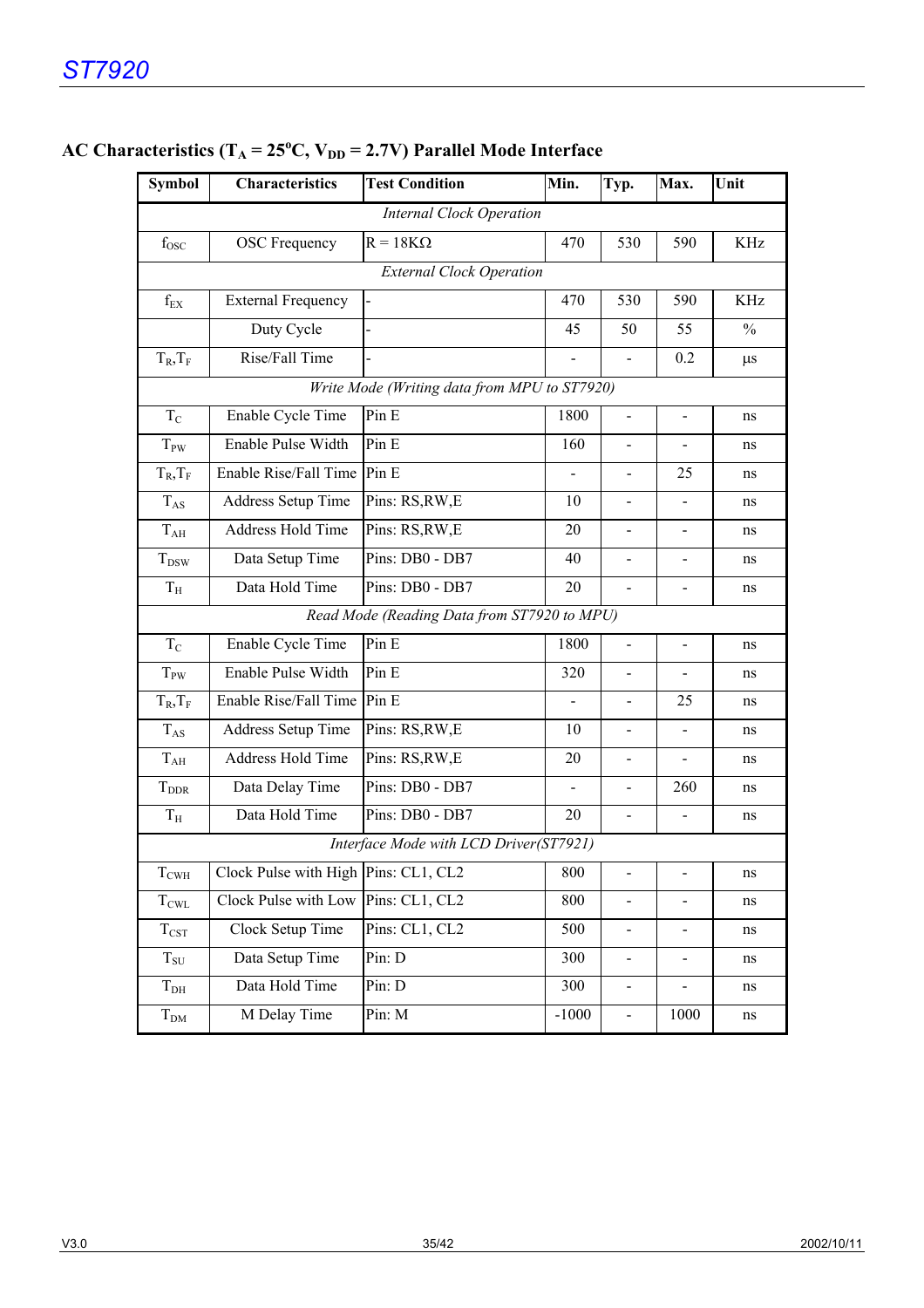## **8 bit interface timing diagram**

#### **• MPU write data to ST7920**



#### z **MPU read data from ST7920**

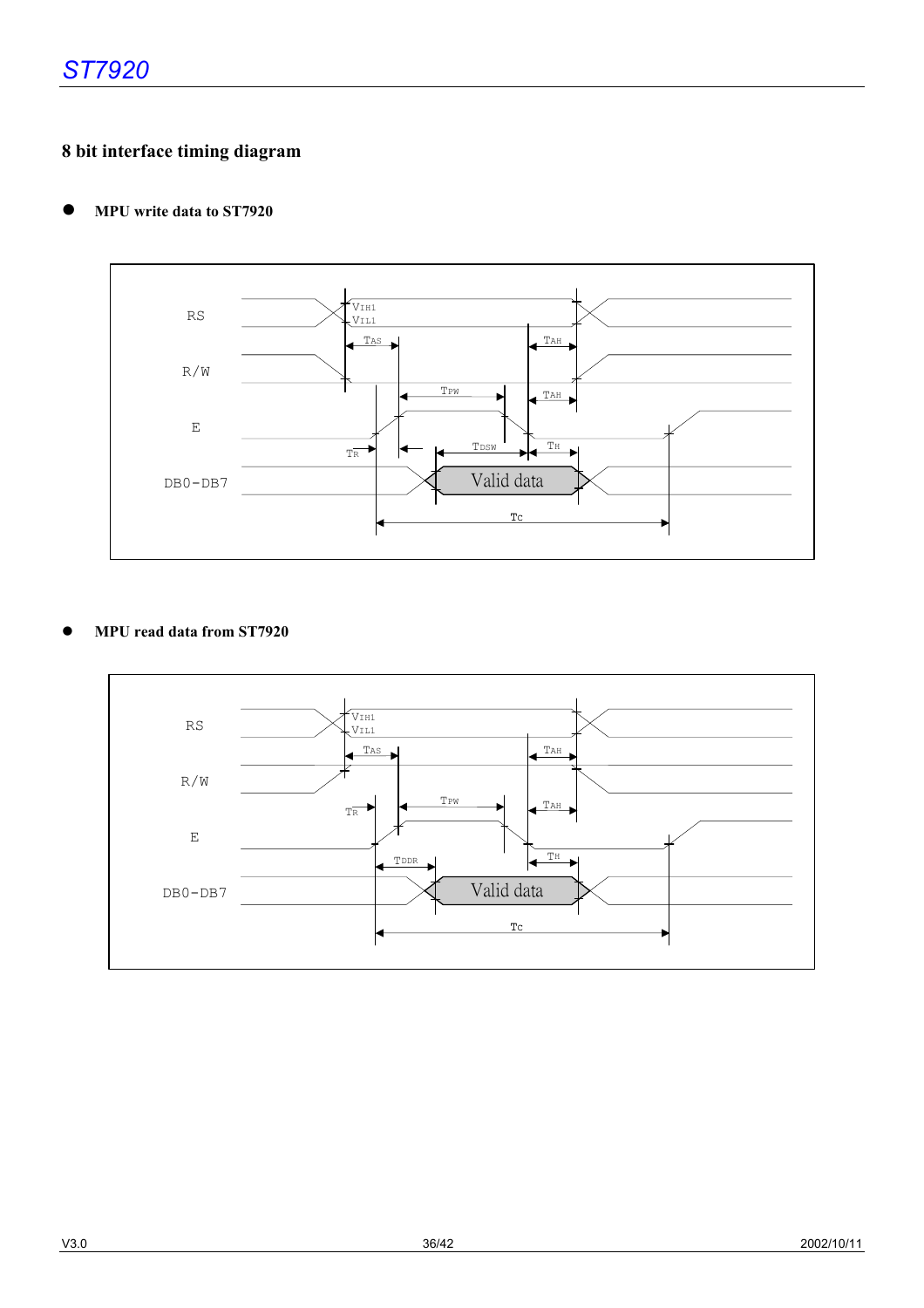| <b>Symbol</b>                   | <b>Characteristics</b>      | <b>Test Condition</b> | Min.                         | Typ.                     | Max.                     | Unit          |  |  |
|---------------------------------|-----------------------------|-----------------------|------------------------------|--------------------------|--------------------------|---------------|--|--|
| <b>Internal Clock Operation</b> |                             |                       |                              |                          |                          |               |  |  |
| $f_{\rm{OSC}}$                  | <b>OSC</b> Frequency        | $R = 33K\Omega$       | 470                          | 530                      | 590                      | KHz           |  |  |
| <b>External Clock Operation</b> |                             |                       |                              |                          |                          |               |  |  |
| $\rm{f_{EX}}$                   | <b>External Frequency</b>   |                       | 470                          | 530                      | 590                      | KHz           |  |  |
|                                 | Duty Cycle                  |                       | 45                           | 50                       | 55                       | $\frac{0}{0}$ |  |  |
| $T_R, T_F$                      | Rise/Fall Time              |                       | $\qquad \qquad \blacksquare$ | $\blacksquare$           | 0.2                      | $\mu$ s       |  |  |
| <b>TSCYC</b>                    | Serial clock cycle          | Pin E                 | 400                          |                          |                          | ns            |  |  |
| <b>TSHW</b>                     | SCLK high pulse width Pin E |                       | 200                          |                          |                          | ns            |  |  |
| <b>TSLW</b>                     | SCLK low pulse width Pin E  |                       | 200                          | $\overline{\phantom{0}}$ | $\overline{\phantom{0}}$ | ns            |  |  |
| <b>TSDS</b>                     | SID data setup time         | Pins RW               | 40                           |                          |                          | ns            |  |  |
| <b>TSDH</b>                     | SID data hold time          | Pins RW               | 40                           |                          |                          | ns            |  |  |
| <b>TCSS</b>                     | CS setup time               | Pins RS               | 60                           |                          |                          | ns            |  |  |
| <b>TCSH</b>                     | CS hold time                | Pins RS               | 60                           |                          |                          | ns            |  |  |

## AC Characteristics  $(T_A = 25^{\circ}C, V_{DD} = 4.5V)$  Serial Mode Interface

## AC Characteristics  $(T_A = 25^{\circ}C, V_{DD} = 2.7V)$  Serial Mode Interface

| <b>Symbol</b>                   | <b>Characteristics</b>      | <b>Test Condition</b> | Min. | Typ.           | Max. | Unit          |
|---------------------------------|-----------------------------|-----------------------|------|----------------|------|---------------|
| Internal Clock Operation        |                             |                       |      |                |      |               |
| $f_{\rm{OSC}}$                  | <b>OSC</b> Frequency        | $R = 18K\Omega$       | 470  | 530            | 590  | KHz           |
| <b>External Clock Operation</b> |                             |                       |      |                |      |               |
| $f_{EX}$                        | <b>External Frequency</b>   |                       | 470  | 530            | 590  | KHz           |
|                                 | Duty Cycle                  |                       | 45   | 50             | 55   | $\frac{0}{0}$ |
| $T_R, T_F$                      | Rise/Fall Time              |                       |      |                | 0.2  | $\mu$ s       |
| <b>TSCYC</b>                    | Serial clock cycle          | Pin E                 | 600  | $\overline{a}$ |      | ns            |
| <b>TSHW</b>                     | SCLK high pulse width Pin E |                       | 300  | $\blacksquare$ |      | ns            |
| <b>TSLW</b>                     | SCLK low pulse width Pin E  |                       | 300  |                |      | ns            |
| <b>TSDS</b>                     | SID data setup time         | Pins RW               | 40   |                |      | ns            |
| <b>TSDH</b>                     | SID data hold time          | Pins RW               | 40   | $\overline{a}$ |      | ns            |
| <b>TCSS</b>                     | CS setup time               | Pins RS               | 60   | $\overline{a}$ |      | ns            |
| <b>TCSH</b>                     | CS hold time                | Pins RS               | 60   |                |      | ns            |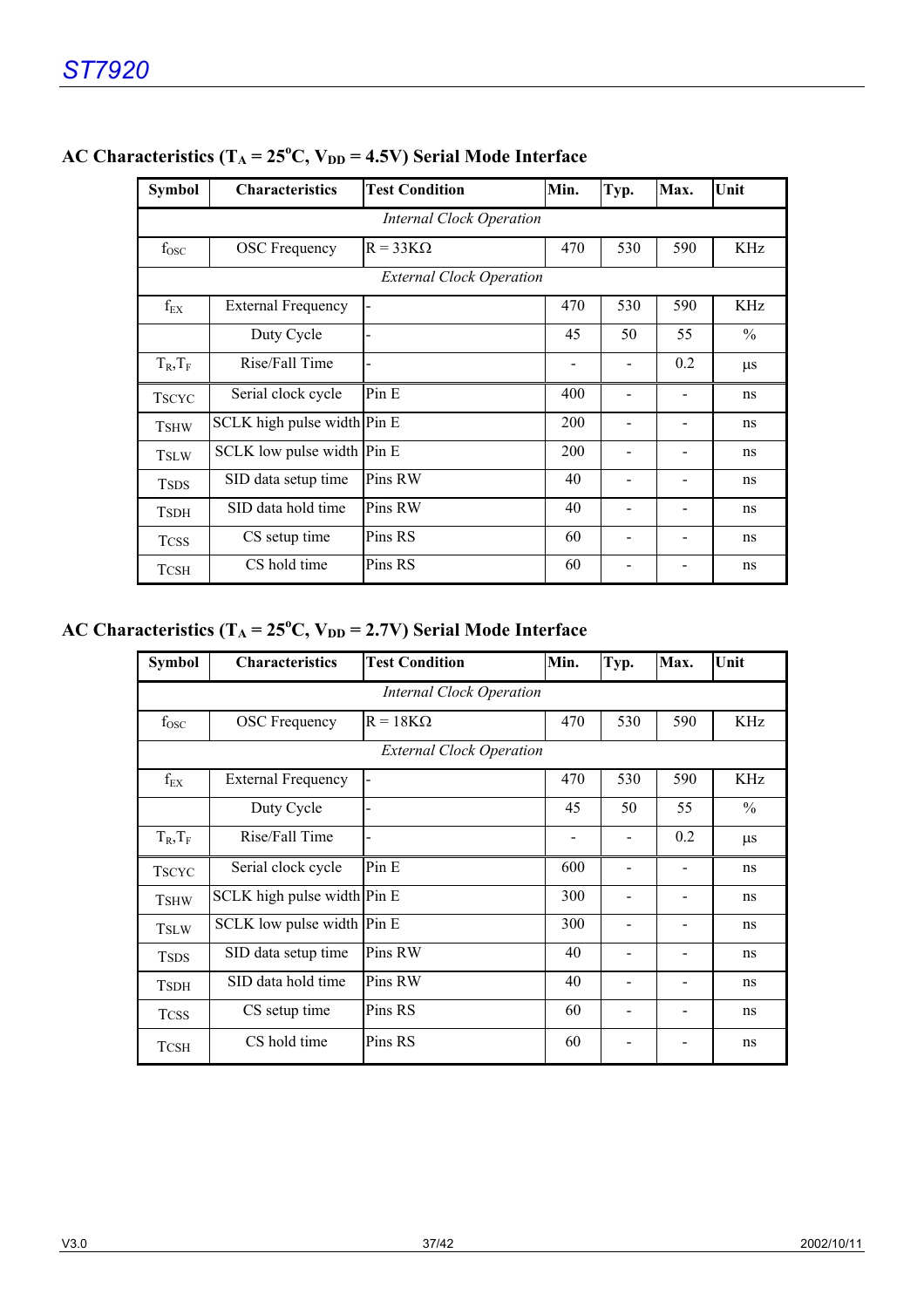## **Serial interface timing diagram**

**•** MPU write data to ST7920

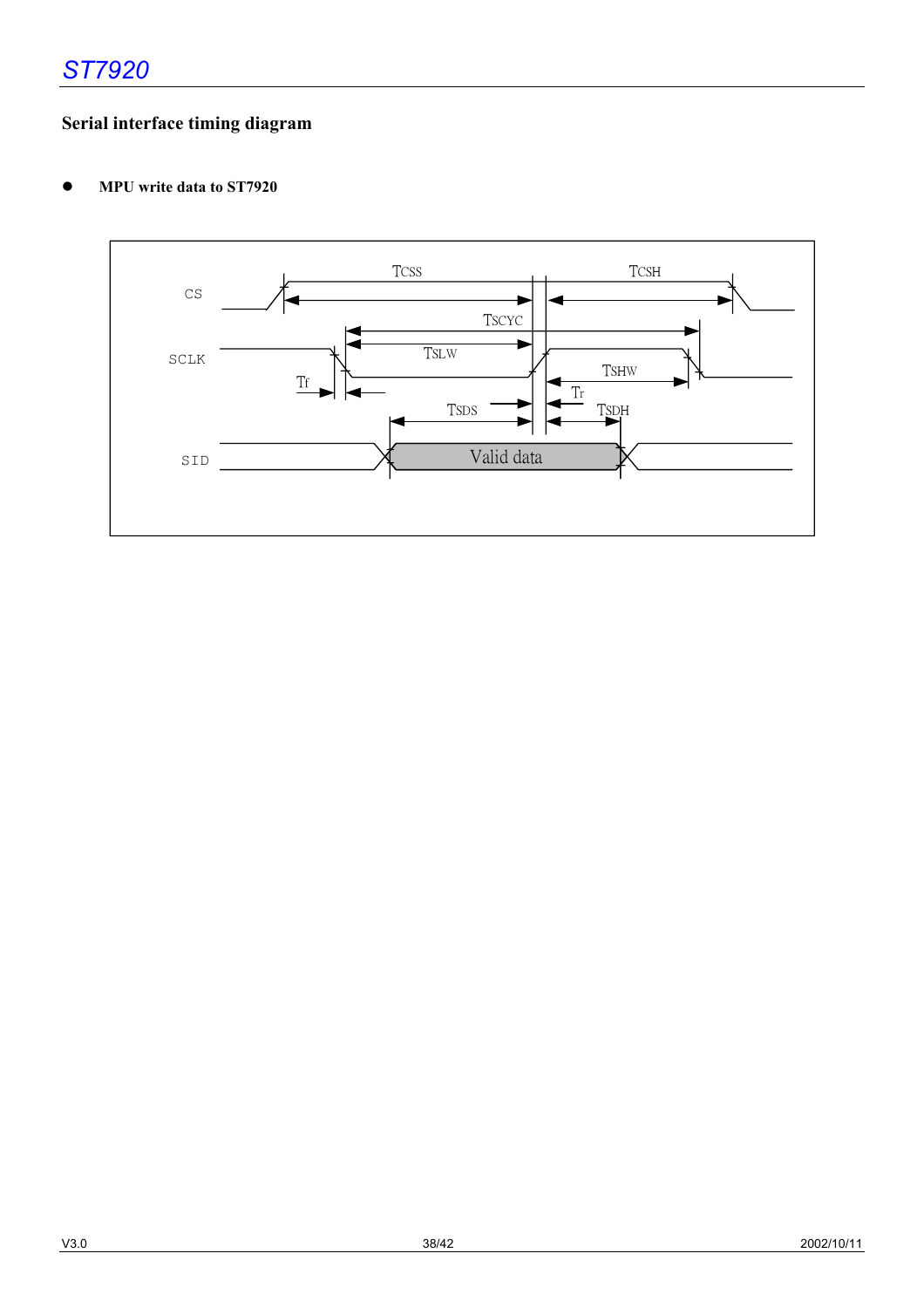# **I/O pin diagram**





Input PAD: E (No Pull-up) Input PAD: RS, RW(with Pull-up)



Output PAD: CL1, CL2, M, D



I/O PAD: DB0 – DB7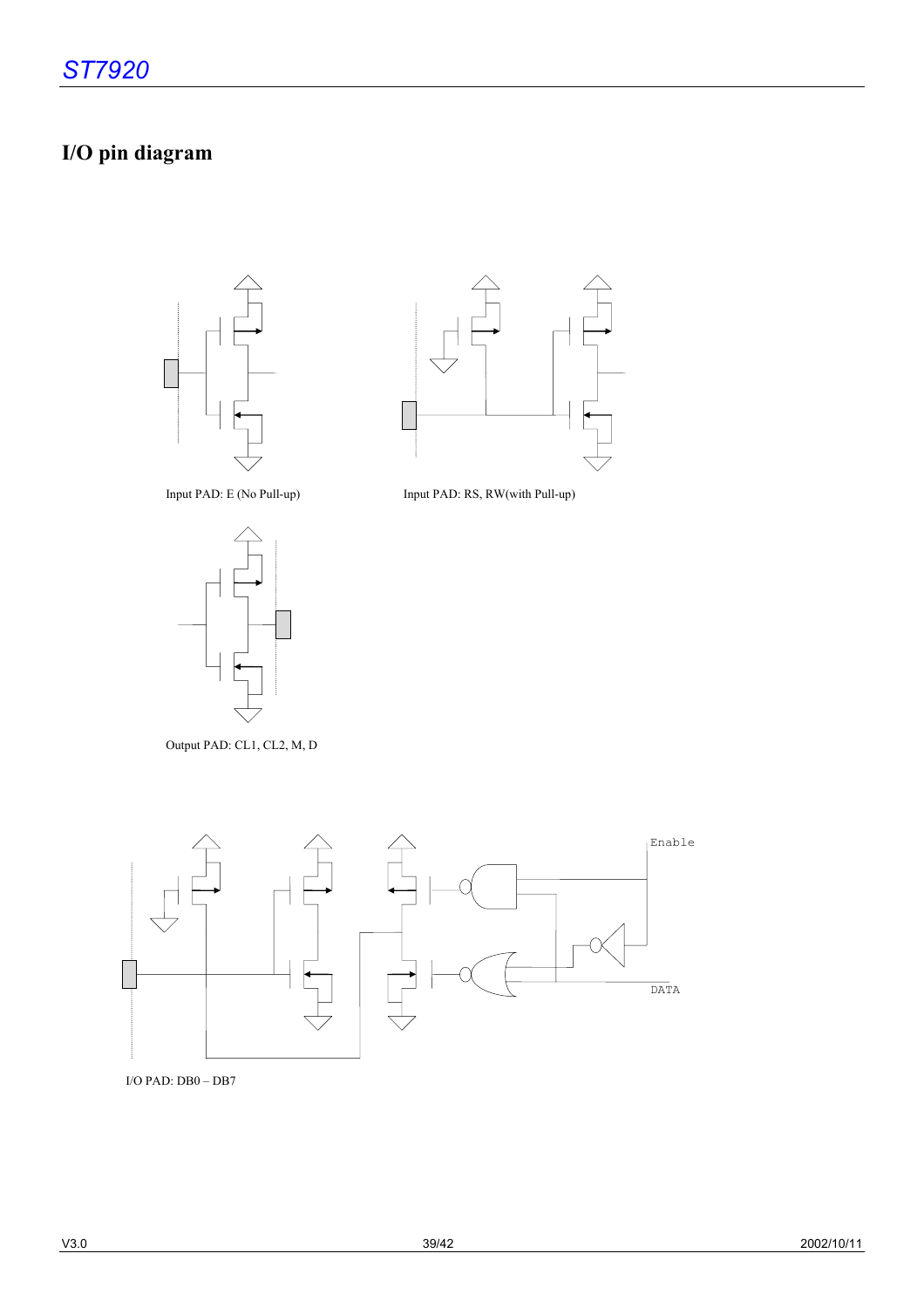## Application circuit 1:

LCD : 32 COM x 160 SEG LCD Voltage : VCC

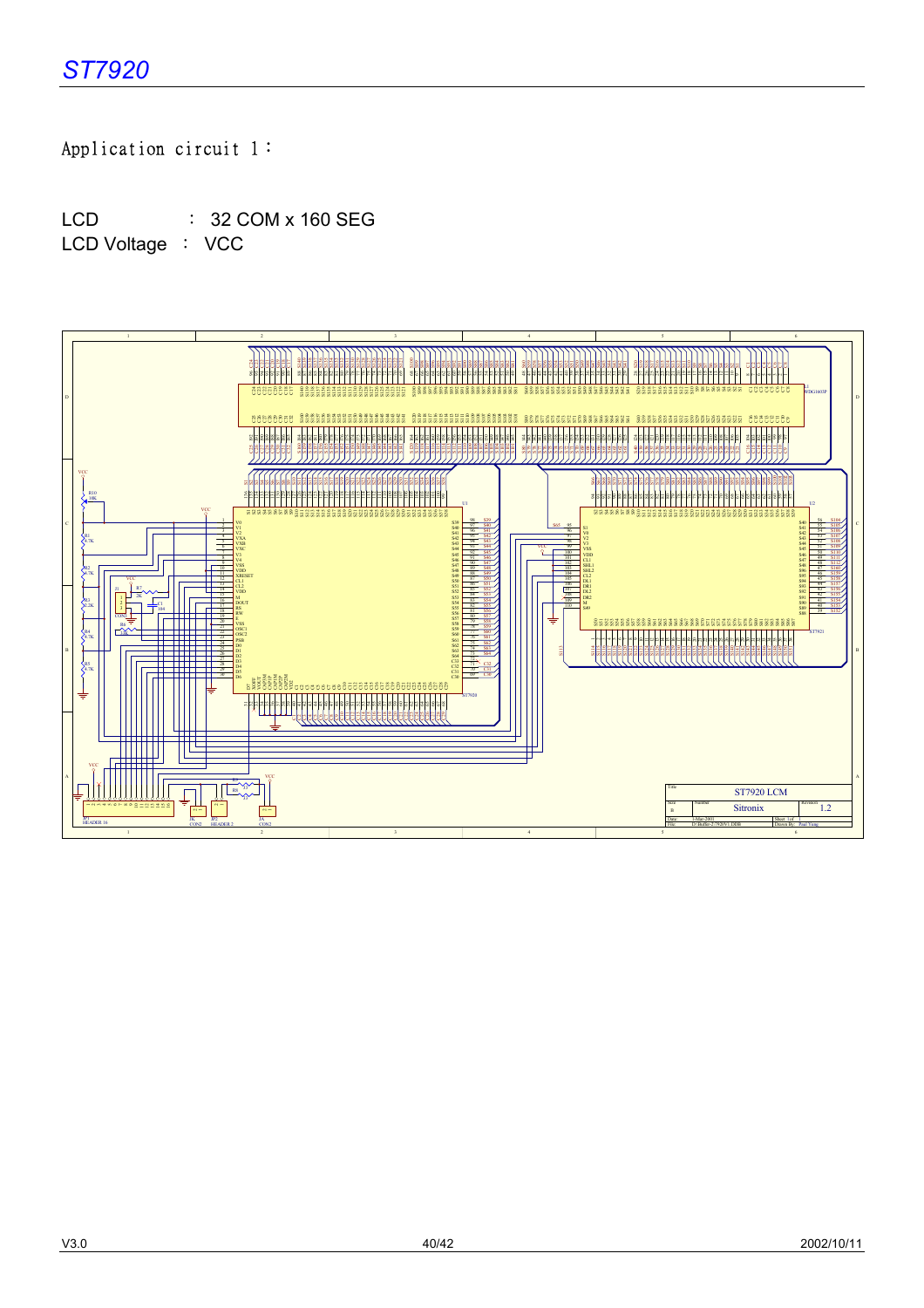## Application circuit 2:

LCD : 32 COM x 160 SEG

LCD Voltage : VCC x 2 (Voltage doubler is used) \*Vlcd should not over 7v.